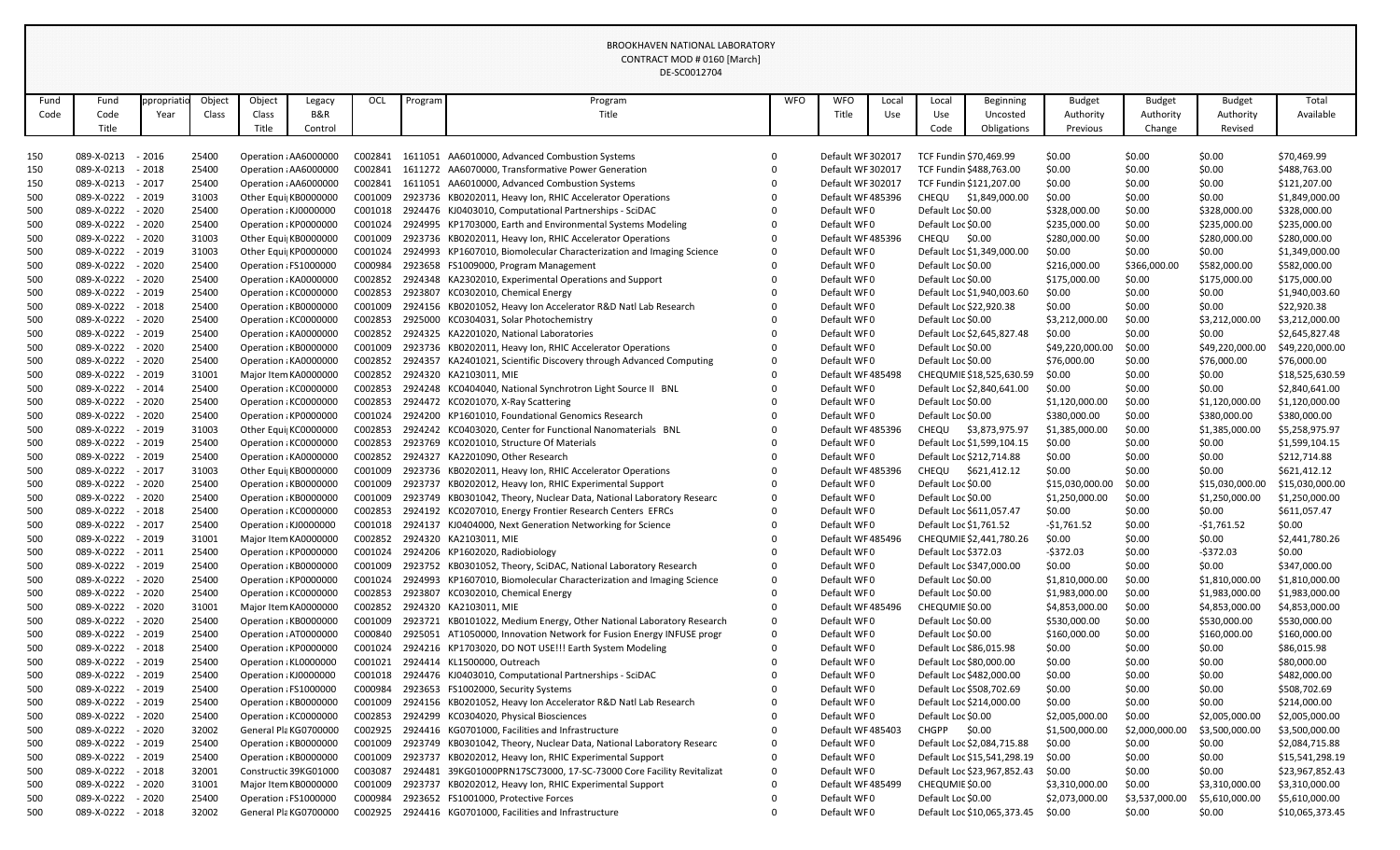|            |                                 |            |                |                       |                                              |                    |         | DL-JCUUIZ7U4                                                                                         |            |                                  |       |                         |                             |                  |                  |                  |                               |
|------------|---------------------------------|------------|----------------|-----------------------|----------------------------------------------|--------------------|---------|------------------------------------------------------------------------------------------------------|------------|----------------------------------|-------|-------------------------|-----------------------------|------------------|------------------|------------------|-------------------------------|
| Fund       | Fund                            | ppropriati | Object         | Object                | Legacy                                       | OCL                | Program | Program                                                                                              | <b>WFO</b> | <b>WFO</b>                       | Local | Local                   | <b>Beginning</b>            | <b>Budget</b>    | <b>Budget</b>    | <b>Budget</b>    | Total                         |
| Code       | Code                            | Year       | Class          | Class                 | B&R                                          |                    |         | Title                                                                                                |            | Title                            | Use   | <b>Use</b>              | Uncosted                    | Authority        | Authority        | Authority        | Available                     |
|            | Title                           |            |                | Title                 | Control                                      |                    |         |                                                                                                      |            |                                  |       | Code                    | Obligations                 | Previous         | Change           | Revised          |                               |
| 500        | 089-X-0222                      | $-2019$    | 25400          | Operation : KJ0000000 |                                              | C001018            |         | 2924510 KJ0402030, Computer Sciences - Quantum Networks                                              | 0          | Default WF0                      |       |                         | Default Loc \$1,450,000.00  | \$0.00           | \$0.00           | \$0.00           | \$1,450,000.00                |
| 500        | 089-X-0222                      | $-2019$    | 25400          |                       | Operation : KC0000000                        | C002853            |         | 2924506 KC0202031, Theoretical Condensed Matter Physics                                              |            | Default WF0                      |       |                         | Default Loc \$950,597.90    | \$0.00           | \$0.00           | \$0.00           | \$950,597.90                  |
| 500        | 089-X-0222                      | $-2018$    | 25400          | Operation : KA0000000 |                                              | C002852            |         | 2924357 KA2401021, Scientific Discovery through Advanced Computing                                   |            | Default WF0                      |       | Default Loc \$99,968.41 |                             | \$0.00           | \$0.00           | \$0.00           | \$99,968.41                   |
| 500        | 089-X-0222                      | $-2019$    | 25400          | Operation : KB0000000 |                                              | C001009            |         | 2923734 KB0201022, Heavy Ion, Other National Laboratory Research                                     |            | Default WF0                      |       | Default Loc \$3.66      |                             | \$0.00           | \$0.00           | \$0.00           | \$3.66                        |
| 500        | 089-X-0222                      | $-2019$    | 25400          |                       | Operation : KC0000000                        | C002853            |         | 2924405 KC0201060, Neutron and X-Ray Scatering                                                       |            | Default WF0                      |       |                         | Default Loc \$1,056,887.68  | \$0.00           | \$0.00           | \$0.00           | \$1,056,887.68                |
| 500        | 089-X-0222                      | $-2019$    | 25400          |                       | Operation : KC0000000                        | C002853            |         | 2924242 KC0403020, Center for Functional Nanomaterials BNL                                           |            | Default WF0                      |       |                         | Default Loc \$11,530,578.90 | $-$1,385,000.00$ | \$0.00           | -\$1,385,000.00  | \$10,145,578.90               |
| 500        | 089-X-0222                      | $-2020$    | 25400          | Operation : KP0000000 |                                              | C001024            |         | 2924204 KP1601050, Bioenergy Research Centers                                                        |            | Default WF0                      |       | Default Loc \$0.00      |                             | \$510,000.00     | \$0.00           | \$510,000.00     | \$510,000.00                  |
| 500        | 089-X-0222                      | $-2019$    | 25400          | Operation : KA0000000 |                                              | C002852            |         | 2924371 KA2501032, National Laboratories                                                             |            | Default WF0                      |       |                         | Default Loc \$1,163,151.16  | \$0.00           | \$0.00           | \$0.00           | \$1,163,151.16                |
| 500        | 089-X-0222                      | $-2018$    | 25400          | Operation : KL0000000 |                                              | C001021            |         | 2924414 KL1500000, Outreach                                                                          |            | Default WF0                      |       | Default Loc \$11,820.36 |                             | \$0.00           | \$0.00           | \$0.00           | \$11,820.36                   |
| 500        | 089-X-0222                      | $-2020$    | 25400          |                       | Operation : KA0000000                        | C002852            |         | 2924496 KA2602020, Accelerator Test Facility ATF Operations                                          |            | Default WF0                      |       | Default Loc \$0.00      |                             | \$2,404,000.00   | \$0.00           | \$2,404,000.00   | \$2,404,000.00                |
| 500        | 089-X-0222                      | $-2019$    | 25400          | Operation : KC0000000 |                                              | C002853            |         | 2924193 KC0307010, Energy Frontier Research Centers EFRCs                                            |            | Default WF0                      |       |                         | Default Loc \$2,087,130.00  | \$0.00           | \$0.00           | \$0.00           | \$2,087,130.00                |
| 500        | 089-X-0222                      | $-2020$    | 25400          | Operation : KA0000000 |                                              | C002852            |         | 2924336 KA2202090, Other Facilities                                                                  |            | Default WF0                      |       | Default Loc \$0.00      |                             | \$154,000.00     | \$0.00           | \$154,000.00     | \$154,000.00                  |
| 500        | 089-X-0222                      | $-2020$    | 32001          |                       | Constructic 39KG01000                        | C003227            |         | 2924984 39KG01000PRN19SC71000, 19-SC-71000 Science User Support Cent                                 | 0          | Default WF0                      |       | Default Loc \$0.00      |                             | \$4,829,100.00   | \$4,637,083.00   | \$9,466,183.00   | \$9,466,183.00                |
| 500        | 089-X-0222                      | $-2019$    | 25400          |                       | Operation : KA0000000                        | C002852            |         | 2924348 KA2302010, Experimental Operations and Support                                               |            | Default WF0                      |       |                         | Default Loc \$186,151.30    | \$0.00           | \$0.00           | \$0.00           | \$186,151.30                  |
| 500        | 089-X-0222 - 2020               |            | 25400          |                       | Operation : KC0000000                        | C002853            |         | 2924506 KC0202031, Theoretical Condensed Matter Physics                                              |            | Default WF0                      |       | Default Loc \$0.00      |                             | \$1,256,000.00   | \$0.00           | \$1,256,000.00   | \$1,256,000.00                |
| 500        | 089-X-0222                      | $-2020$    | 31003          | Other Equi KB0000000  |                                              | C001009            |         | 2923737 KB0202012, Heavy Ion, RHIC Experimental Support                                              |            | Default WF485396                 |       | CHEQU                   | \$0.00                      | \$500,000.00     | \$0.00           | \$500,000.00     | \$500,000.00                  |
| 500        | 089-X-0222                      | $-2019$    | 25400          | Operation : KJ0000000 |                                              | C001018            |         | 2924134 KJ0401000, Applied Mathematics Research                                                      |            | Default WF0                      |       |                         | Default Loc \$400,000.00    | \$0.00           | \$0.00           | \$0.00           | \$400,000.00                  |
| 500        | 089-X-0222                      | $-2019$    | 25400          |                       | Operation : KA0000000                        | C002852            |         | 2924326 KA2201030, University Service Accounts                                                       |            | Default WF0                      |       | Default Loc \$55,000.00 |                             | \$0.00           | \$0.00           | \$0.00           | \$55,000.00                   |
| 500        | 089-X-0222                      | $-2017$    | 25400          | Operation : KC0000000 |                                              | C002853            |         | 2923774 KC0202020, DO NOT USE!!! Experimental Condensed Matter Physi                                 | 0          | Default WF0                      |       | Default Loc \$7,280.81  |                             | $-57,280.81$     | \$6,342.15       | $-5938.66$       | \$6,342.15                    |
| 500        | 089-X-0222                      | $-2019$    | 25400          | Operation : KC0000000 |                                              | C002853            |         | 2924305 KC0406020, Accelerator and Detector Research                                                 |            | Default WF0                      |       |                         | Default Loc \$800,000.00    | \$0.00           | \$0.00           | \$0.00           | \$800,000.00                  |
| 500        | 089-X-0222                      | $-2020$    | 32001          |                       | Constructic 39KG00000                        | C003255            | 2925037 | 39KG00000PRN20SC71000, 20-SC-71000 Critical Utilities Rehabi                                         | $\Omega$   | Default WF0                      |       | Default Loc \$0.00      |                             | \$3,280,000.00   | \$6,186,183.00   | \$9,466,183.00   | \$9,466,183.00                |
| 500        | 089-X-0222                      | $-2020$    | 25400          | Operation : KL0000000 |                                              | C001021            |         | 2924407 KL1002000, Community College Internship Program                                              |            | Default WF0                      |       | Default Loc \$0.00      |                             | \$146,000.00     | \$0.00           | \$146,000.00     | \$146,000.00                  |
| 500        | 089-X-0222                      | $-2019$    | 25400          | Operation : KP0000000 |                                              | C001024            |         | 2924211 KP1701000, Atmospheric System Research                                                       |            | Default WF0                      |       |                         | Default Loc \$1,428,661.09  | \$0.00           | \$0.00           | \$0.00           | \$1,428,661.09                |
| 500        | 089-X-0222                      | $-2020$    | 25400          | Operation : KA0000000 |                                              | C002852            |         | 2924358 KA2401022, Scientific Computing                                                              |            | Default WF0                      |       | Default Loc \$0.00      |                             | \$193,000.00     | \$0.00           | \$193,000.00     | \$193,000.00                  |
| 500        | 089-X-0222                      | $-2019$    | 25400          | Operation : KA0000000 |                                              | C002852            |         | 2924356 KA2401019, Other Research                                                                    |            | Default WF0                      |       |                         | Default Loc \$298,162.24    | \$0.00           | \$0.00           | \$0.00           | \$298,162.24                  |
| 500        | 089-X-0222                      | $-2019$    | 31001          |                       | Major Item KB0000000                         | C001009            |         | 2923737 KB0202012, Heavy Ion, RHIC Experimental Support                                              |            | Default WF 485499                |       |                         | CHEQUMIE \$4,440,831.74     | \$0.00           | \$0.00           | \$0.00           | \$4,440,831.74                |
| 500        | 089-X-0222                      | $-2020$    | 25400          | Operation : KB0000000 |                                              | C001009            |         | 2923746 KB0301020, Theory, National Laboratory Research                                              |            | Default WF0                      |       | Default Loc \$0.00      |                             | \$1,030,000.00   | \$0.00           | \$1,030,000.00   | \$1,030,000.00                |
| 500        | 089-X-0222                      | $-2018$    | 25400          | Operation : KC0000000 |                                              | C002853            |         | 2924300 KC0304030, DO NOT USE!!! Solar Photochemistry                                                |            | Default WF0                      |       | Default Loc \$30,620.95 |                             | \$0.00           | \$0.00           | \$0.00           | \$30,620.95                   |
| 500        | 089-X-0222                      | $-2019$    | 32003          |                       | Accelerator KB0000000                        | C001009            |         | 2923736 KB0202011, Heavy Ion, RHIC Accelerator Operations                                            |            | Default WF 485395                |       | CHAIP                   | \$4,513,000.00              | \$0.00           | \$0.00           | \$0.00           | \$4,513,000.00                |
| 500        | 089-X-0222                      | $-2017$    | 25400          |                       | Operation : KC0000000                        | C002853            |         | 2924295 KC0202050, Physical Behavior of Materials                                                    |            | Default WF0                      |       | Default Loc \$6,273.76  |                             | \$0.00           | \$0.00           | \$0.00           | \$6,273.76                    |
| 500        | 089-X-0222                      | $-2020$    | 25400          |                       | Operation : KC0000000                        | C002853            |         | 2924242 KC0403020, Center for Functional Nanomaterials BNL                                           |            | Default WF0<br>Default WF 800039 |       | Default Loc \$0.00      |                             | \$9,551,000.00   | \$0.00           | \$9,551,000.00   | \$9,551,000.00                |
| 500        | 089-X-0222                      | $-2020$    | 25400          |                       | Operation : KC0000000                        | C002853            |         | 2925052 KC0405080, NSRC Recapitalization                                                             |            |                                  |       | CHMIE20B.\$0.00         |                             | \$500,000.00     | \$0.00           | \$500,000.00     | \$500,000.00                  |
| 500        | 089-X-0222                      | $-2018$    | 25400          |                       | Operation : KB0000000                        | C001009            |         | 2923752 KB0301052, Theory, SciDAC, National Laboratory Research                                      |            | Default WF0                      |       |                         | Default Loc \$278,400.45    | \$0.00           | \$0.00           | \$0.00           | \$278,400.45                  |
| 500<br>500 | 089-X-0222 - 2019<br>089-X-0222 | $-2019$    | 25400<br>25400 |                       | Operation ¿KC0000000<br>Operation ¿KA0000000 | C002853<br>C002852 |         | 2924243 KC0403030, Molecular Foundry LBNL<br>2924489 KA2401032, QIS Research - National Laboratories |            | Default WF0<br>Default WF0       |       | Default Loc \$16,414.96 | Default Loc \$1,148,358.93  | \$0.00<br>\$0.00 | \$0.00<br>\$0.00 | \$0.00<br>\$0.00 | \$16,414.96<br>\$1,148,358.93 |
|            | 089-X-0222                      | $-2018$    | 25400          | Operation : KP0000000 |                                              | C001024            |         | 2924514 KP1606010, DO NOT USE!!! - Mesoscale to Molecules                                            |            | Default WF0                      |       |                         | Default Loc \$2,094,649.43  | \$0.00           | \$0.00           | \$0.00           | \$2,094,649.43                |
| 500<br>500 | 089-X-0222                      | $-2020$    | 25400          |                       | Operation : KC0000000                        | C002853            |         | 2924504 KC0202021, Experimental Condensed Matter Physics                                             |            | Default WF0                      |       | Default Loc \$0.00      |                             | \$1,730,000.00   | \$0.00           | \$1,730,000.00   | \$1,730,000.00                |
| 500        | 089-X-0222 - 2018               |            | 32003          |                       | Accelerator KC0000000                        | C002853            |         | 2924233 KC0401040, National Synchrotron Light Source II BNL                                          |            | Default WF 485395                |       | CHAIP                   | \$111,349.54                | \$0.00           | \$0.00           | \$0.00           | \$111,349.54                  |
| 500        | 089-X-0222 - 2015               |            | 25400          |                       | Operation ¿KA0000000                         | C002852            |         | 2924313 KA2101020, National Laboratories                                                             |            | Default WF 485474                |       | CHOPEMIE \$33.06        |                             | $-533.06$        | \$0.00           | $-533.06$        | \$0.00                        |
| 500        | 089-X-0222                      | $-2019$    | 25400          | Operation : KP0000000 |                                              | C001024            |         | 2924203 KP1601040, Computational Biosciences                                                         |            | Default WF0                      |       |                         | Default Loc \$2,330,000.00  | \$0.00           | \$0.00           | \$0.00           | \$2,330,000.00                |
| 500        | 089-X-0222                      | $-2018$    | 25400          |                       | Operation : KC0000000                        | C002853            |         | 2924460 KC0301050, DO NOT USE!!! Condensed Phase & Interfacial Molec                                 | 0          | Default WF0                      |       | Default Loc \$8.95      |                             | \$0.00           | \$0.00           | \$0.00           | \$8.95                        |
| 500        | 089-X-0222 - 2020               |            | 31001          |                       | Major Item KC0000000                         | C002853            |         | 2925052 KC0405080, NSRC Recapitalization                                                             |            | Default WF 800039                |       | CHMIE20B.\$0.00         |                             | \$150,000.00     | \$0.00           | \$150,000.00     | \$150,000.00                  |
| 500        | 089-X-0222                      | $-2020$    | 25400          | Operation : KJ0000000 |                                              | C001018            |         | 2924510 KJ0402030, Computer Sciences - Quantum Networks                                              |            | Default WF0                      |       | Default Loc \$0.00      |                             | \$500,000.00     | \$0.00           | \$500,000.00     | \$500,000.00                  |
| 500        | 089-X-0222 - 2019               |            | 25400          |                       | Operation : KP0000000                        | C001024            |         | 2924993 KP1607010, Biomolecular Characterization and Imaging Science                                 |            | Default WF0                      |       |                         | Default Loc \$3,068,783.11  | \$0.00           | \$0.00           | \$0.00           | \$3,068,783.11                |
| 500        | 089-X-0222                      | $-2019$    | 25400          | Operation : KL0000000 |                                              | C001021            |         | 2924406 KL1001000, Science Undergraduate Laboratory Internship                                       |            | Default WF0                      |       |                         | Default Loc \$502,720.50    | \$20,000.00      | \$0.00           | \$20,000.00      | \$522,720.50                  |
| 500        | 089-X-0222                      | $-2019$    | 25400          |                       | Operation : KC0000000                        | C002853            |         | 2924299 KC0304020, Physical Biosciences                                                              |            | Default WF0                      |       |                         | Default Loc \$2,246,638.34  | \$0.00           | \$0.00           | \$0.00           | \$2,246,638.34                |
| 500        | 089-X-0222                      | $-2019$    | 25400          |                       | Operation : KC0000000                        | C002853            |         | 3023325 KC0203020, Synthesis and Processing Science                                                  |            | Default WF0                      |       |                         | Default Loc \$280,952.16    | \$0.00           | \$0.00           | \$0.00           | \$280,952.16                  |
| 500        | 089-X-0222                      | $-2019$    | 25400          |                       | Operation : KB0000000                        | C001009            |         | 2923755 KB0401022, Low Energy, Other National Laboratory Research                                    |            | Default WF0                      |       |                         | Default Loc \$411,205.13    | \$0.00           | \$0.00           | \$0.00           | \$411,205.13                  |
| 500        | 089-X-0222                      | $-2018$    | 25400          | Operation : KP0000000 |                                              | C001024            |         | 2924203 KP1601040, Computational Biosciences                                                         |            | Default WF0                      |       | Default Loc \$78,003.33 |                             | \$0.00           | \$0.00           | \$0.00           | \$78,003.33                   |
| 500        | 089-X-0222                      | $-2016$    | 25400          |                       | Operation : KA0000000                        | C002852            |         | 2924369 KA2501022, Muon Accelerators                                                                 |            | Default WF0                      |       | Default Loc \$43,257.33 |                             | \$0.00           | \$0.00           | \$0.00           | \$43,257.33                   |
|            |                                 |            |                |                       |                                              |                    |         |                                                                                                      |            |                                  |       |                         |                             |                  |                  |                  |                               |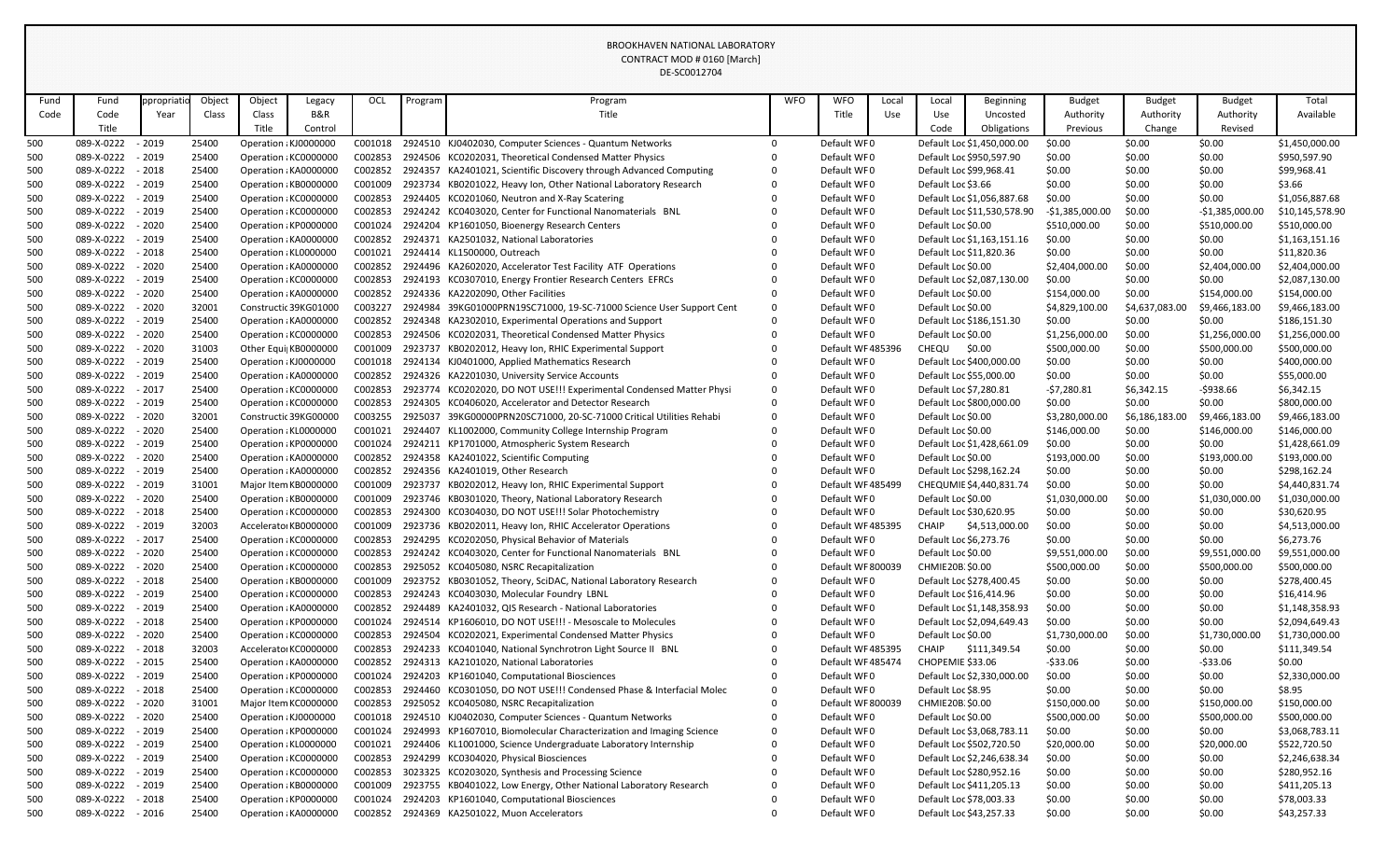|            |                          |                    |                |                       |                                               |                    |         | DE-SCOUTZ/04                                                                                |              |                            |       |                                          |                             |                                |                  |                                |                                |
|------------|--------------------------|--------------------|----------------|-----------------------|-----------------------------------------------|--------------------|---------|---------------------------------------------------------------------------------------------|--------------|----------------------------|-------|------------------------------------------|-----------------------------|--------------------------------|------------------|--------------------------------|--------------------------------|
| Fund       | Fund                     | ppropriati         | Object         | Object                | Legacy                                        | OCL                | Program | Program                                                                                     | <b>WFO</b>   | <b>WFO</b>                 | Local | Local                                    | Beginning                   | <b>Budget</b>                  | <b>Budget</b>    | <b>Budget</b>                  | Total                          |
| Code       | Code                     | Year               | Class          | Class                 | B&R                                           |                    |         | Title                                                                                       |              | Title                      | Use   | Use                                      | Uncosted                    | Authority                      | Authority        | Authority                      | Available                      |
|            | Title                    |                    |                | Title                 | Control                                       |                    |         |                                                                                             |              |                            |       | Code                                     | Obligations                 | Previous                       | Change           | Revised                        |                                |
| 500        | 089-X-0222               | $-2018$            | 25400          |                       | Operation : KC0000000                         | C002853            |         | 2923803 KC0301020, DO NOT USE!!! Chemical Physics                                           | <sup>n</sup> | Default WF0                |       | Default Loc \$3.83                       |                             | \$0.00                         | \$0.00           | \$0.00                         | \$3.83                         |
| 500        | 089-X-0222               | $-2020$            | 25400          |                       | Operation ¿FS1000000                          | C000984            |         | 2923657 FS1007000, Material Control and Accountability                                      |              | Default WF0                |       | Default Loc \$0.00                       |                             | \$204,000.00                   | \$349,000.00     | \$553,000.00                   | \$553,000.00                   |
| 500        | 089-X-0222               | $-2019$            | 25400          |                       | Operation ¿KA0000000                          | C002852            |         | 2924380 KA2601020, National Laboratories                                                    |              | Default WF0                |       |                                          | Default Loc \$2,108,000.00  | \$0.00                         | \$0.00           | \$0.00                         | \$2,108,000.00                 |
| 500        | 089-X-0222               | $-2019$            | 25400          |                       | Operation : KP0000000                         | C001024            |         | 2924204 KP1601050, Bioenergy Research Centers                                               |              | Default WF0                |       |                                          | Default Loc \$158,276.45    | \$0.00                         | \$0.00           | \$0.00                         | \$158,276.45                   |
| 500        | 089-X-0222               | $-2019$            | 25400          |                       | Operation : KC0000000                         | C002853            |         | 2924192 KC0207010, Energy Frontier Research Centers EFRCs                                   |              | Default WF0                |       |                                          | Default Loc \$1,315,000.00  | \$0.00                         | \$0.00           | \$0.00                         | \$1,315,000.00                 |
| 500        | 089-X-0222               | $-2017$            | 25400          |                       | Operation ¿KA0000000                          | C002852            |         | 2924382 KA2602010, Accelerator Operations and Support                                       |              | Default WF0                |       | Default Loc \$1,756.28                   |                             | $-535.40$                      | \$0.00           | $-535.40$                      | \$1,720.88                     |
| 500        | 089-X-0222               | $-2019$            | 25400          |                       | Operation : KA0000000                         | C002852            |         | 2924355 KA2401012, National Laboratories                                                    |              | Default WF0                |       |                                          | Default Loc \$1,209,355.21  | \$0.00                         | \$0.00           | \$0.00                         | \$1,209,355.21                 |
| 500        | 089-X-0222               | $-2020$            | 25400          |                       | Operation : KA0000000                         | C002852            |         | 2924313 KA2101020, National Laboratories                                                    |              | Default WF0                |       | Default Loc \$0.00                       |                             | \$2,273,000.00                 | \$0.00           | \$2,273,000.00                 | \$2,273,000.00                 |
| 500        | 089-X-0222               | $-2018$            | 25400          |                       | Operation : KP0000000                         | C001024            |         | 2924462 KP1703040, DO NOT USE!!! Climate Model Development and Valid                        | 0            | Default WF0                |       |                                          | Default Loc \$525,530.65    | \$0.00                         | \$0.00           | \$0.00                         | \$525,530.65                   |
| 500        | 089-X-0222               | $-2018$            | 25400          |                       | Operation : KA0000000                         | C002852            |         | 2924320 KA2103011, MIE                                                                      |              | Default WF 485493          |       |                                          | CHOPEMIE \$990,040.45       | \$0.00                         | \$0.00           | \$0.00                         | \$990,040.45                   |
| 500        | 089-X-0222               | $-2020$            | 25400          |                       | Operation : KA0000000                         | C002852            |         | 2924327 KA2201090, Other Research                                                           |              | Default WF0                |       | Default Loc \$0.00                       |                             | \$126,600.00                   | \$0.00           | \$126,600.00                   | \$126,600.00                   |
| 500        | 089-X-0222               | $-2019$            | 25400          |                       | Operation ¿KC0000000                          | C002853            | 2924447 | KC0213010, Computational Materials Sciences                                                 |              | Default WF0                |       |                                          | Default Loc \$1,774,000.00  | \$0.00                         | \$0.00           | \$0.00                         | \$1,774,000.00                 |
| 500        | 089-X-0222               | $-2017$            | 25400          |                       | Operation : KA0000000                         | C002852            |         | 2924363 KA2403013, Other Projects                                                           |              | Default WF0                |       | Default Loc \$160.35                     |                             | $-$160.35$                     | \$0.00           | $-$160.35$                     | \$0.00                         |
| 500        | 089-X-0222               | $-2020$            | 25400          |                       | Operation : KL0000000                         | C001021            |         | 2924406 KL1001000, Science Undergraduate Laboratory Internship                              |              | Default WF0                |       | Default Loc \$0.00                       |                             | \$1,590,000.00                 | \$0.00           | \$1,590,000.00                 | \$1,590,000.00                 |
| 500        | 089-X-0222               | $-2020$            | 25400          |                       | Operation ¿FS1000000                          | C000984            |         | 2923654 FS1004000, Information Security                                                     |              | Default WF0                |       | Default Loc \$0.00                       |                             | \$146,000.00                   | \$251,000.00     | \$397,000.00                   | \$397,000.00                   |
| 500        | 089-X-0222               | $-2014$            | 25400          |                       | Operation ¿KB0000000                          | C001009            |         | 2923741 KB0281011, Nuclear Physics - RHIC                                                   |              | Default WF0                |       | Default Loc \$7,107.43                   |                             | \$0.00                         | \$0.00           | \$0.00                         | \$7,107.43                     |
| 500        | 089-X-0222               | $-2018$            | 31003          |                       | Other Equi KB0000000                          | C001009            |         | 2923736 KB0202011, Heavy Ion, RHIC Accelerator Operations                                   |              | Default WF485396           |       | CHEQU                                    | \$824,000.00                | \$0.00                         | \$0.00           | \$0.00                         | \$824,000.00                   |
| 500        | 089-X-0222               | $-2019$            | 25400          |                       | Operation : KA0000000                         | C002852            |         | 2924366 KA2501012, National Laboratories                                                    |              | Default WF 302557          |       |                                          | Traineeshir \$78,400.00     | \$0.00                         | \$0.00           | \$0.00                         | \$78,400.00                    |
| 500        | 089-X-0222               | $-2020$            | 25400          |                       | Operation : KC0000000                         | C002853            |         | 2924290 KC0405070, NSLS-II Experimental Tools-II NEXT-II                                    |              | Default WF 800038          |       | CHMIE20B: \$0.00                         |                             | \$2,118,000.00                 | \$0.00           | \$2,118,000.00                 | \$2,118,000.00                 |
| 500        | 089-X-0222               | $-2019$            | 32001          |                       | Constructic 39KA00000                         | C002786            |         | 2924263 39KA00000PRN11SC40000, 11-SC-400 Long Baseline Neutrino Faci                        | $\mathbf{0}$ | Default WF0                |       |                                          | Default Loc \$953,904.10    | \$0.00                         | \$0.00           | \$0.00                         | \$953,904.10                   |
| 500        | 089-X-0222               | $-2018$            | 25400          |                       | Operation : KA0000000                         | C002852            |         | 2924368 KA2501021, LHC Accelerator Research                                                 |              | Default WF0                |       | Default Loc \$1,009.15                   |                             | \$0.00                         | \$0.00           | \$0.00                         | \$1,009.15                     |
| 500        | 089-X-0222               | $-2019$            | 25400          |                       | Operation : KP0000000                         | C001024            |         | 2924200 KP1601010, Foundational Genomics Research                                           |              | Default WF0                |       |                                          | Default Loc \$2,771,000.00  | \$0.00                         | \$0.00           | \$0.00                         | \$2,771,000.00                 |
| 500        | 089-X-0222               | $-2019$            | 25400          |                       | Operation : KA0000000                         | C002852            |         | 2924366 KA2501012, National Laboratories                                                    |              | Default WF0                |       |                                          | Default Loc \$111,366.64    | \$0.00                         | \$0.00           | \$0.00                         | \$111,366.64                   |
| 500        | 089-X-0222               | $-2019$            | 25400          |                       | Operation ¿KC0000000                          | C002853            |         | 2924244 KC0403040, Center for Nanophase Materials Sciences ORNL                             |              | Default WF0                |       |                                          | Default Loc \$16,414.96     | \$0.00                         | \$0.00           | \$0.00                         | \$16,414.96                    |
| 500        | 089-X-0222               | $-2019$            | 25400          |                       | Operation : KC0000000                         | C002853            |         | 2924245 KC0403050, Center for Integrated Nanotechnologies SNL LANL                          | 0            | Default WF0                |       |                                          | Default Loc \$16,414.96     | \$0.00                         | \$0.00           | \$0.00                         | \$16,414.96                    |
| 500        | 089-X-0222               | $-2020$            | 25400          |                       | Operation ¿KB0000000                          | C001009            |         | 2923733 KB0201021, Heavy Ion, RHIC Research                                                 |              | Default WF0                |       | Default Loc \$0.00                       |                             | \$2,440,000.00                 | \$0.00           | \$2,440,000.00                 | \$2,440,000.00                 |
| 500        | 089-X-0222               | $-2020$            | 25400          |                       | Operation ¿FS1000000                          | C000984            |         | 2923653 FS1002000, Security Systems                                                         |              | Default WF0                |       | Default Loc \$0.00                       |                             | \$259,000.00                   | \$440,000.00     | \$699,000.00                   | \$699,000.00                   |
| 500        | 089-X-0222               | - 2019             | 25400          |                       | Operation : KA0000000                         | C002852            |         | 2924358 KA2401022, Scientific Computing                                                     |              | Default WF0                |       |                                          | Default Loc \$424,442.87    | \$0.00                         | \$0.00           | \$0.00                         | \$424,442.87                   |
| 500        | 089-X-0222               | $-2019$            | 25400          |                       | Operation : KA0000000                         | C002852            |         | 2924336 KA2202090, Other Facilities                                                         |              | Default WF0                |       |                                          | Default Loc \$169,868.66    | \$0.00                         | \$0.00           | \$0.00                         | \$169,868.66                   |
| 500        | 089-X-0222 - 2018        |                    | 25400          |                       | Operation : KA0000000                         | C002852            |         | 2924314 KA2101030, University Service Accounts                                              |              | Default WF0                |       |                                          | Default Loc \$187,277.71    | \$0.00                         | \$0.00           | \$0.00                         | \$187,277.71                   |
| 500        | 089-X-0222               | $-2018$            | 25400          |                       | Operation ¿FS1000000                          | C000984            |         | 2923657 FS1007000, Material Control and Accountability                                      |              | Default WF0                |       |                                          | Default Loc \$15,266.81     | \$0.00                         | \$0.00           | \$0.00                         | \$15,266.81                    |
| 500        | 089-X-0222               | $-2020$            | 32001          |                       | Constructic 39KA00000                         | C002786            |         | 2924263 39KA00000PRN11SC40000, 11-SC-400 Long Baseline Neutrino Faci                        | 0            | Default WF0                |       | Default Loc \$0.00                       |                             | \$1,500,000.00                 | \$0.00           | \$1,500,000.00                 | \$1,500,000.00                 |
| 500        | 089-X-0222 - 2020        |                    | 25400          |                       | Operation : KC0000000                         | C002853            |         | 2923769 KC0201010, Structure Of Materials                                                   |              | Default WF0                |       | Default Loc \$0.00                       |                             | \$1,733,000.00                 | \$0.00           | \$1,733,000.00                 | \$1,733,000.00                 |
| 500<br>500 | 089-X-0222<br>089-X-0222 | $-2020$<br>$-2020$ | 25400<br>25400 |                       | Operation ¿KJ0000000<br>Operation : KA0000000 | C001018<br>C002852 |         | 2924134 KJ0401000, Applied Mathematics Research<br>2924355 KA2401012, National Laboratories |              | Default WF0<br>Default WF0 |       | Default Loc \$0.00<br>Default Loc \$0.00 |                             | \$400,000.00<br>\$1,700,000.00 | \$0.00<br>\$0.00 | \$400,000.00<br>\$1,700,000.00 | \$400,000.00<br>\$1,700,000.00 |
|            | 089-X-0222               | $-2018$            |                |                       | Operation : KC0000000                         | C002853            |         | 2924421 KC0406030, Long Term Surveillance and Maintenance                                   |              | Default WF0                |       |                                          | Default Loc \$503,962.44    |                                |                  |                                | \$503,962.44                   |
| 500<br>500 | 089-X-0222 - 2019        |                    | 25400<br>25400 |                       | Operation : KB0000000                         | C001009            |         | 2923746 KB0301020, Theory, National Laboratory Research                                     |              | Default WF0                |       |                                          | Default Loc \$1,116,615.27  | \$0.00<br>\$0.00               | \$0.00<br>\$0.00 | \$0.00<br>\$0.00               | \$1,116,615.27                 |
| 500        | 089-X-0222 - 2017        |                    | 32003          |                       | Accelerator KA0000000                         | C002852            |         | 2924382 KA2602010, Accelerator Operations and Support                                       |              | Default WF485395           |       | <b>CHAIP</b>                             | \$185,727.18                | \$0.00                         | \$0.00           | \$0.00                         | \$185,727.18                   |
| 500        | 089-X-0222               | $-2019$            | 25400          |                       | Operation ¿KA0000000                          | C002852            |         | 2924328 KA2202010, Experimental Operations and Support                                      |              | Default WF0                |       |                                          | Default Loc \$868,553.09    | \$0.00                         | \$0.00           | \$0.00                         | \$868,553.09                   |
| 500        | 089-X-0222               | $-2020$            | 25400          |                       | Operation : KA0000000                         | C002852            |         | 2924371 KA2501032, National Laboratories                                                    |              | Default WF0                |       | Default Loc \$0.00                       |                             | \$517,000.00                   | \$0.00           | \$517,000.00                   | \$517,000.00                   |
| 500        | 089-X-0222 - 2018        |                    | 25400          |                       | Operation ¿KJ0000000                          | C001018            |         | 2924134 KJ0401000, Applied Mathematics Research                                             |              | Default WF0                |       |                                          | Default Loc \$101,496.52    | \$0.00                         | \$0.00           | \$0.00                         | \$101,496.52                   |
| 500        | 089-X-0222               | $-2018$            | 31003          |                       | Other Equi KB0000000                          | C001009            |         | 2923737 KB0202012, Heavy Ion, RHIC Experimental Support                                     |              | Default WF485396           |       | CHEQU                                    | \$797,555.36                | \$0.00                         | \$0.00           | \$0.00                         | \$797,555.36                   |
| 500        | 089-X-0222               | $-2019$            | 25400          | Operation : FS1000000 |                                               | C000984            |         | 2923652 FS1001000, Protective Forces                                                        |              | Default WF0                |       |                                          | Default Loc \$1,334,865.99  | \$0.00                         | \$0.00           | \$0.00                         | \$1,334,865.99                 |
| 500        | 089-X-0222 - 2019        |                    | 25400          |                       | Operation : KB0000000                         | C001009            |         | 2923721 KB0101022, Medium Energy, Other National Laboratory Research                        | 0            | Default WF0                |       |                                          | Default Loc \$1,254,565.52  | \$0.00                         | \$0.00           | \$0.00                         | \$1,254,565.52                 |
| 500        | 089-X-0222               | $-2020$            | 25400          |                       | Operation ¿KL0000000                          | C001021            |         | 2924408 KL1003000, Visiting Faculty Program                                                 |              | Default WF0                |       | Default Loc \$0.00                       |                             | \$450,000.00                   | $-$450,000.00$   | \$0.00                         | \$0.00                         |
| 500        | 089-X-0222               | $-2019$            | 25400          |                       | Operation : KA0000000                         | C002852            |         | 2924496 KA2602020, Accelerator Test Facility ATF Operations                                 |              | Default WF0                |       |                                          | Default Loc \$443,959.88    | \$0.00                         | \$0.00           | \$0.00                         | \$443,959.88                   |
| 500        | 089-X-0222               | $-2019$            | 25400          |                       | Operation ¿KA0000000                          | C002852            |         | 2924317 KA2102021, ATLAS Detector and Computing Support                                     |              | Default WF0                |       |                                          | Default Loc \$13,203,817.01 | \$0.00                         | \$0.00           | \$0.00                         | \$13,203,817.01                |
| 500        | 089-X-0222               | - 2014             | 25400          |                       | Operation ¿KB0000000                          | C001009            |         | 2923728 KB0181012, Nuclear Physics - BNL-Tandem                                             |              | Default WF0                |       | Default Loc \$34,228.17                  |                             | \$0.00                         | \$0.00           | \$0.00                         | \$34,228.17                    |
| 500        | 089-X-0222 - 2020        |                    | 25400          |                       | Operation : KA0000000                         | C002852            |         | 2924328 KA2202010, Experimental Operations and Support                                      |              | Default WF0                |       | Default Loc \$0.00                       |                             | \$1,037,000.00                 | \$0.00           | \$1,037,000.00                 | \$1,037,000.00                 |
| 500        | 089-X-0222 - 2018        |                    | 25400          |                       | Operation : KC0000000                         | C002853            |         | 2924305 KC0406020, Accelerator and Detector Research                                        |              | Default WF0                |       |                                          | Default Loc \$346,746.48    | \$0.00                         | \$0.00           | \$0.00                         | \$346,746.48                   |
|            |                          |                    |                |                       |                                               |                    |         |                                                                                             |              |                            |       |                                          |                             |                                |                  |                                |                                |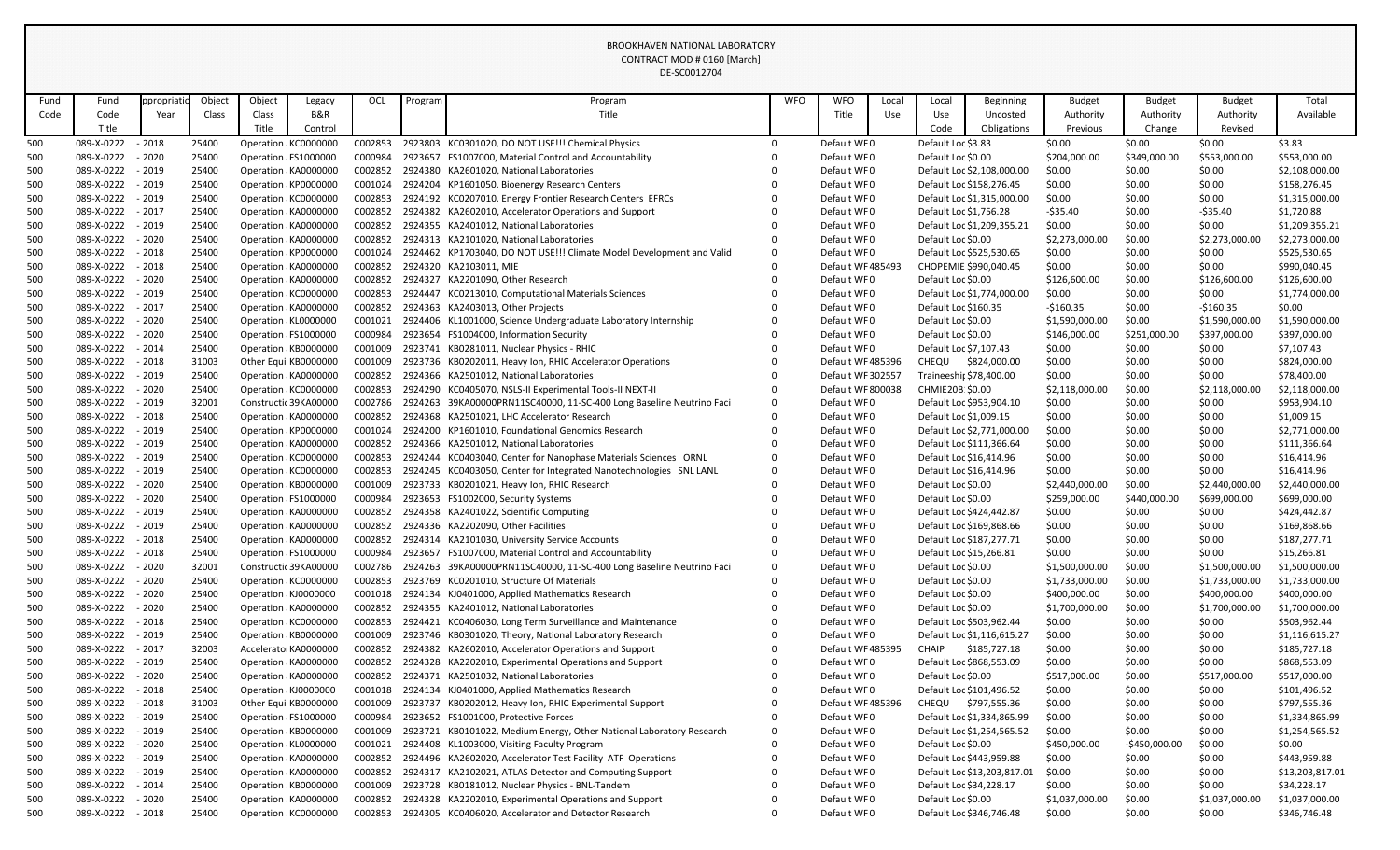|            |                          |                    |                |                       |                       |                    |         | UL-JCUUIZ7U4                                                                                            |            |                                 |       |                      |                                                      |                  |                  |                  |                              |
|------------|--------------------------|--------------------|----------------|-----------------------|-----------------------|--------------------|---------|---------------------------------------------------------------------------------------------------------|------------|---------------------------------|-------|----------------------|------------------------------------------------------|------------------|------------------|------------------|------------------------------|
| Fund       | Fund                     | ppropriati         | Object         | Object                | Legacy                | OCL                | Program | Program                                                                                                 | <b>WFO</b> | <b>WFO</b>                      | Local | Local                | <b>Beginning</b>                                     | <b>Budget</b>    | <b>Budget</b>    | <b>Budget</b>    | Total                        |
| Code       | Code                     | Year               | Class          | Class                 | B&R                   |                    |         | Title                                                                                                   |            | Title                           | Use   | Use                  | Uncosted                                             | Authority        | Authority        | Authority        | Available                    |
|            | Title                    |                    |                | Title                 | Control               |                    |         |                                                                                                         |            |                                 |       | Code                 | Obligations                                          | Previous         | Change           | Revised          |                              |
| 500        | 089-X-0222               | $-2018$            | 32003          |                       | Accelerator KA0000000 | C002852            |         | 2924496 KA2602020, Accelerator Test Facility ATF Operations                                             |            | Default WF 485395               |       | <b>CHAIP</b>         | \$76,475.60                                          | \$0.00           | \$0.00           | \$0.00           | \$76,475.60                  |
| 500        | 089-X-0222 - 2014        |                    | 25400          |                       | Operation : KA0000000 | C002852            |         | 2923681 KA1102812, Proton Facilities - Chng in Inventories, Common U                                    |            | Default WF0                     |       |                      | Default Loc \$422,791.27                             | \$0.00           | \$0.00           | \$0.00           | \$422,791.27                 |
| 500        | 089-X-0222               | $-2019$            | 25400          | Operation : KC0000000 |                       | C002853            |         | 2924241 KC0403010, Center for Nanoscale Materials ANL                                                   |            | Default WF0                     |       |                      | Default Loc \$16,414.96                              | \$0.00           | \$0.00           | \$0.00           | \$16,414.96                  |
| 500        | 089-X-0222               | $-2020$            | 25400          | Operation : KC0000000 |                       | C002853            |         | 2924233 KC0401040, National Synchrotron Light Source II BNL                                             |            | Default WF0                     |       | Default Loc \$0.00   |                                                      | \$44,298,000.00  | \$0.00           | \$44,298,000.00  | \$44,298,000.00              |
| 500        | 089-X-0222 - 2019        |                    | 25400          |                       | Operation : KA0000000 | C002852            |         | 2924314 KA2101030, University Service Accounts                                                          |            | Default WF0                     |       |                      | Default Loc \$373,836.00                             | \$0.00           | \$0.00           | \$0.00           | \$373,836.00                 |
| 500        | 089-X-0222               | $-2017$            | 25400          | Operation ¿KC0000000  |                       | C002853            |         | 2923775 KC0202030, DO NOT USE!!! Condensed Matter Theory, Particle-                                     |            | Default WF0                     |       | Default Loc \$305.56 |                                                      | \$0.00           | \$0.00           | \$0.00           | \$305.56                     |
| 500        | 089-X-0222               | $-2020$            | 32003          |                       | AcceleratorKB0000000  | C001009            |         | 2923736 KB0202011, Heavy Ion, RHIC Accelerator Operations                                               |            | Default WF485395                |       | <b>CHAIP</b>         | \$0.00                                               | \$940,000.00     | \$0.00           | \$940,000.00     | \$940,000.00                 |
| 500        | 089-X-0222               | $-2020$            | 31001          |                       | Major Item KA0000000  | C002852            |         | 2924320 KA2103011, MIE                                                                                  |            | Default WF 485498               |       | CHEQUMIE \$0.00      |                                                      | \$8,545,000.00   | \$0.00           | \$8,545,000.00   | \$8,545,000.00               |
| 500        | 089-X-0222               | $-2018$            | 25400          | Operation : KC0000000 |                       | C002853            |         | 2924193 KC0307010, Energy Frontier Research Centers EFRCs                                               |            | Default WF0                     |       |                      | Default Loc \$237,487.39                             | \$0.00           | \$0.00           | \$0.00           | \$237,487.39                 |
| 500        | 089-X-0222 - 2019        |                    | 25400          | Operation : FS1000000 |                       | C000984            |         | 2923658 FS1009000, Program Management                                                                   |            | Default WF0                     |       |                      | Default Loc \$297,414.40                             | \$0.00           | \$0.00           | \$0.00           | \$297,414.40                 |
| 500        | 089-X-0222               | $-2019$            | 25400          | Operation : KB0000000 |                       | C001009            |         | 2923736 KB0202011, Heavy Ion, RHIC Accelerator Operations                                               |            | Default WF0                     |       |                      | Default Loc \$17,768,332.51                          | \$0.00           | \$0.00           | \$0.00           | \$17,768,332.51              |
| 500        | 089-X-0222               | $-2019$            | 25400          | Operation : KL0000000 |                       | C001021            |         | 2924407 KL1002000, Community College Internship Program                                                 |            | Default WF0                     |       |                      | Default Loc \$83,278.51                              | $-520,000.00$    | \$0.00           | $-520,000.00$    | \$63,278.51                  |
| 500        | 089-X-0222               | $-2019$            | 31003          | Other Equi KB0000000  |                       | C001009            |         | 2923737 KB0202012, Heavy Ion, RHIC Experimental Support                                                 |            | Default WF485396                |       | CHEQU                | \$1,456,000.00                                       | \$0.00           | \$0.00           | \$0.00           | \$1,456,000.00               |
| 500        | 089-X-0222               | $-2019$            | 25400          | Operation : FS1000000 |                       | C000984            |         | 2923655 FS1005000, Cyber Security                                                                       |            | Default WF0                     |       |                      | Default Loc \$3,002,135.56                           | \$0.00           | \$0.00           | \$0.00           | \$3,002,135.56               |
| 500        | 089-X-0222 - 2018        |                    | 25400          | Operation : KL0000000 |                       | C001021            |         | 2924408 KL1003000, Visiting Faculty Program                                                             |            | Default WF0                     |       |                      | Default Loc \$46,947.02                              | \$0.00           | \$0.00           | \$0.00           | \$46,947.02                  |
| 500        | 089-X-0222               | $-2019$            | 25400          | Operation : KC0000000 |                       | C002853            |         | 2924472 KC0201070, X-Ray Scattering                                                                     |            | Default WF0                     |       |                      | Default Loc \$2,094,051.59                           | \$0.00           | \$0.00           | \$0.00           | \$2,094,051.59               |
| 500        | 089-X-0222               | $-2019$            | 25400          | Operation : KJ0000000 |                       | C001018            |         | 2924474 KJ0402010, Computer Sciences - Research                                                         |            | Default WF0                     |       |                      | Default Loc \$451,512.00                             | \$0.00           | \$0.00           | \$0.00           | \$451,512.00                 |
| 500        | 089-X-0222               | $-2019$<br>$-2019$ | 32003          |                       | Accelerator KC0000000 | C002853            |         | 2924233 KC0401040, National Synchrotron Light Source II BNL<br>2924346 KA2301020, National Laboratories |            | Default WF485395<br>Default WF0 |       | <b>CHAIP</b>         | \$4,200,000.00                                       | \$0.00<br>\$0.00 | \$0.00           | \$0.00           | \$4,200,000.00               |
| 500        | 089-X-0222<br>089-X-0222 | $-2019$            | 25400<br>25400 |                       | Operation ¿KA0000000  | C002852<br>C000984 |         | 2923656 FS1006000, Personnel Security                                                                   |            |                                 |       |                      | Default Loc \$482,872.27                             |                  | \$0.00           | \$0.00           | \$482,872.27                 |
| 500<br>500 | 089-X-0222               | $-2018$            | 25400          | Operation : FS1000000 | Operation ¿KA0000000  | C002852            |         | 2923681 KA1102812, Proton Facilities - Chng in Inventories, Common U                                    |            | Default WF0<br>Default WF0      |       |                      | Default Loc \$143,097.03<br>Default Loc \$116,070.99 | \$0.00<br>\$0.00 | \$0.00<br>\$0.00 | \$0.00<br>\$0.00 | \$143,097.03<br>\$116,070.99 |
| 500        | 089-X-0222               | $-2019$            | 25400          | Operation ¿KP0000000  |                       | C001024            |         | 2924995 KP1703000, Earth and Environmental Systems Modeling                                             |            | Default WF0                     |       |                      | Default Loc \$576,349.41                             | \$0.00           | \$0.00           | \$0.00           | \$576,349.41                 |
| 500        | 089-X-0222               | $-2018$            | 25400          | Operation : KJ0000000 |                       | C001018            |         | 2924476 KJ0403010, Computational Partnerships - SciDAC                                                  |            | Default WF0                     |       |                      | Default Loc \$176,950.94                             | \$0.00           | \$0.00           | \$0.00           | \$176,950.94                 |
| 500        | 089-X-0222               | $-2019$            | 32001          |                       | Constructic 39KG01000 | C003087            |         | 2924481 39KG01000PRN17SC73000, 17-SC-73000 Core Facility Revitalizat                                    |            | Default WF0                     |       |                      | Default Loc \$42,200,000.00                          | \$0.00           | \$0.00           | \$0.00           | \$42,200,000.00              |
| 500        | 089-X-0222               | $-2019$            | 25400          |                       | Operation ¿KA0000000  | C002852            |         | 2924313 KA2101020, National Laboratories                                                                |            | Default WF0                     |       |                      | Default Loc \$3,650,135.33                           | \$0.00           | \$0.00           | \$0.00           | \$3,650,135.33               |
| 500        | 089-X-0222               | $-2019$            | 25400          | Operation : FS1000000 |                       | C000984            |         | 2923657 FS1007000, Material Control and Accountability                                                  |            | Default WF0                     |       |                      | Default Loc \$709,000.00                             | \$0.00           | \$0.00           | \$0.00           | \$709,000.00                 |
| 500        | 089-X-0222               | $-2020$            | 25400          | Operation ¿KB0000000  |                       | C001009            | 2925029 | KB0405012, Fund. Symmetries National Lab Research                                                       |            | Default WF0                     |       | Default Loc \$0.00   |                                                      | \$190,000.00     | \$0.00           | \$190,000.00     | \$190,000.00                 |
| 500        | 089-X-0222               | $-2020$            | 25400          |                       | Operation : KA0000000 | C002852            |         | 2924366 KA2501012, National Laboratories                                                                |            | Default WF0                     |       | Default Loc \$0.00   |                                                      | \$200,000.00     | \$0.00           | \$200,000.00     | \$200,000.00                 |
| 500        | 089-X-0222 - 2019        |                    | 25400          |                       | Operation ¿KA0000000  | C002852            |         | 2924357 KA2401021, Scientific Discovery through Advanced Computing                                      |            | Default WF0                     |       |                      | Default Loc \$190,000.00                             | \$0.00           | \$0.00           | \$0.00           | \$190,000.00                 |
| 500        | 089-X-0222               | $-2019$            | 32001          |                       | Constructic 39KG01000 | C003227            |         |                                                                                                         |            | Default WF0                     |       |                      | Default Loc \$6,601,686.24                           | \$0.00           | \$0.00           | \$0.00           | \$6,601,686.24               |
| 500        | 089-X-0222               | $-2019$            | 25400          |                       | Operation ¿KC0000000  | C002853            |         | 2924294 KC0202040, Mechanical Behavior and Radiation Effects                                            |            | Default WF0                     |       |                      | Default Loc \$47,205.83                              | \$0.00           | \$0.00           | \$0.00           | \$47,205.83                  |
| 500        | 089-X-0222               | $-2019$            | 25400          | Operation : FS1000000 |                       | C000984            |         | 2923654 FS1004000, Information Security                                                                 |            | Default WF0                     |       |                      | Default Loc \$111,006.91                             | \$0.00           | \$0.00           | \$0.00           | \$111,006.91                 |
| 500        | 089-X-0222               | $-2018$            | 31001          |                       | Major Item KA0000000  | C002852            |         | 2924350 KA2303011, MIE                                                                                  |            | Default WF 4809008              |       |                      | CHEQUMII\$409,084.99                                 | -\$409,084.99    | \$0.00           | -\$409,084.99    | \$0.00                       |
| 500        | 089-X-0222 - 2014        |                    | 25400          |                       | Operation ¿KC0000000  | C002853            |         | 2923794 KC0281013, BNL-NSLS                                                                             |            | Default WF0                     |       |                      | Default Loc \$165,193.55                             | \$0.00           | \$0.00           | \$0.00           | \$165,193.55                 |
| 500        | 089-X-0222               | $-2020$            | 25400          | Operation : KP0000000 |                       | C001024            |         | 2924218 KP1704010, ARM Operations and Infrastructure                                                    |            | Default WF0                     |       | Default Loc \$0.00   |                                                      | \$250,000.00     | \$0.00           | \$250,000.00     | \$250,000.00                 |
| 500        | 089-X-0222 - 2020        |                    | 25400          | Operation : FS1000000 |                       | C000984            |         | 2923656 FS1006000, Personnel Security                                                                   |            | Default WF0                     |       | Default Loc \$0.00   |                                                      | \$171,000.00     | \$288,000.00     | \$459,000.00     | \$459,000.00                 |
| 500        | 089-X-0222               | $-2019$            | 25400          | Operation : KJ0000000 |                       | C001018            |         | 2924516 KJ0403040, Computational Partnerships - Collaboratories                                         |            | Default WF0                     |       |                      | Default Loc \$142,448.06                             | \$0.00           | \$0.00           | \$0.00           | \$142,448.06                 |
| 500        | 089-X-0222 - 2019        |                    | 25400          |                       | Operation ¿KC0000000  | C002853            |         | 2925000 KC0304031, Solar Photochemistry                                                                 |            | Default WF0                     |       |                      | Default Loc \$2,059,588.59                           | \$0.00           | \$0.00           | \$0.00           | \$2,059,588.59               |
| 500        | 089-X-0222 - 2019        |                    | 25400          |                       | Operation ¿KC0000000  | C002853            |         | 2924504 KC0202021, Experimental Condensed Matter Physics                                                |            | Default WF0                     |       |                      | Default Loc \$2,198,710.03                           | \$0.00           | \$0.00           | \$0.00           | \$2,198,710.03               |
| 500        | 089-X-0222               | $-2020$            | 25400          | Operation ¿KC0000000  |                       | C002853            | 2924405 | KC0201060, Neutron and X-Ray Scatering                                                                  |            | Default WF0                     |       | Default Loc \$0.00   |                                                      | \$1,860,000.00   | \$0.00           | \$1,860,000.00   | \$1,860,000.00               |
| 500        | 089-X-0222               | $-2016$            | 25400          | Operation ¿KP0000000  |                       | C001024            |         | 2924205 KP1602010, Radiochemistry and Imaging Instrumentation                                           |            | Default WF0                     |       |                      | Default Loc \$4,286.34                               | \$0.00           | \$0.00           | \$0.00           | \$4,286.34                   |
| 500        | 089-X-0222 - 2018        |                    | 25400          |                       | Operation ¿KC0000000  | C002853            |         | 2924447 KC0213010, Computational Materials Sciences                                                     |            | Default WF0                     |       |                      | Default Loc \$785,276.27                             | \$0.00           | \$0.00           | \$0.00           | \$785,276.27                 |
| 500        | 089-X-0222               | $-2019$            | 25400          | Operation ¿KB0000000  |                       | C001009            |         | 2923733 KB0201021, Heavy Ion, RHIC Research                                                             |            | Default WF0                     |       |                      | Default Loc \$2,033,870.73                           | \$0.00           | \$0.00           | \$0.00           | \$2,033,870.73               |
| 500        | 089-X-0222 - 2020        |                    | 25400          |                       | Operation ¿KA0000000  | C002852            |         | 2924346 KA2301020, National Laboratories                                                                |            | Default WF0                     |       | Default Loc \$0.00   |                                                      | \$476,000.00     | \$0.00           | \$476,000.00     | \$476,000.00                 |
| 500        | 089-X-0222               | $-2020$            | 25400          | Operation ¿KC0000000  |                       | C002853            |         | 2924305 KC0406020, Accelerator and Detector Research                                                    |            | Default WF0                     |       | Default Loc \$0.00   |                                                      | \$464,000.00     | \$0.00           | \$464,000.00     | \$464,000.00                 |
| 500        | 089-X-0222               | $-2018$            | 25400          | Operation : KP0000000 |                       | C001024            |         | 2924209 KP1605010, Structural Biology Infrastructure                                                    |            | Default WF0                     |       |                      | Default Loc \$41,509.65                              | \$0.00           | \$0.00           | \$0.00           | \$41,509.65                  |
| 500        | 089-X-0222               | $-2020$            | 25400          |                       | Operation ¿KC0000000  | C002853            |         | 3023325 KC0203020, Synthesis and Processing Science                                                     |            | Default WF0                     |       | Default Loc \$0.00   |                                                      | \$1,549,000.00   | \$0.00           | \$1,549,000.00   | \$1,549,000.00               |
| 500        | 089-X-0222               | $-2020$            | 25400          |                       | Operation : KA0000000 | C002852            |         | 2924317 KA2102021, ATLAS Detector and Computing Support                                                 |            | Default WF0                     |       | Default Loc \$0.00   |                                                      | \$9,548,000.00   | \$0.00           | \$9,548,000.00   | \$9,548,000.00               |
| 500        | 089-X-0222               | $-2018$            | 25400          | Operation ¿KP0000000  |                       | C001024            |         | 2924200 KP1601010, Foundational Genomics Research                                                       |            | Default WF0                     |       |                      | Default Loc \$1,344,931.41                           | \$0.00           | \$0.00           | \$0.00           | \$1,344,931.41               |
| 500        | 089-X-0222 - 2018        |                    | 32003          |                       | Accelerator KB0000000 | C001009            |         | 2923736 KB0202011, Heavy Ion, RHIC Accelerator Operations                                               |            | Default WF 485395               |       | CHAIP                | \$1,199,490.39                                       | \$0.00           | \$0.00           | \$0.00           | \$1,199,490.39               |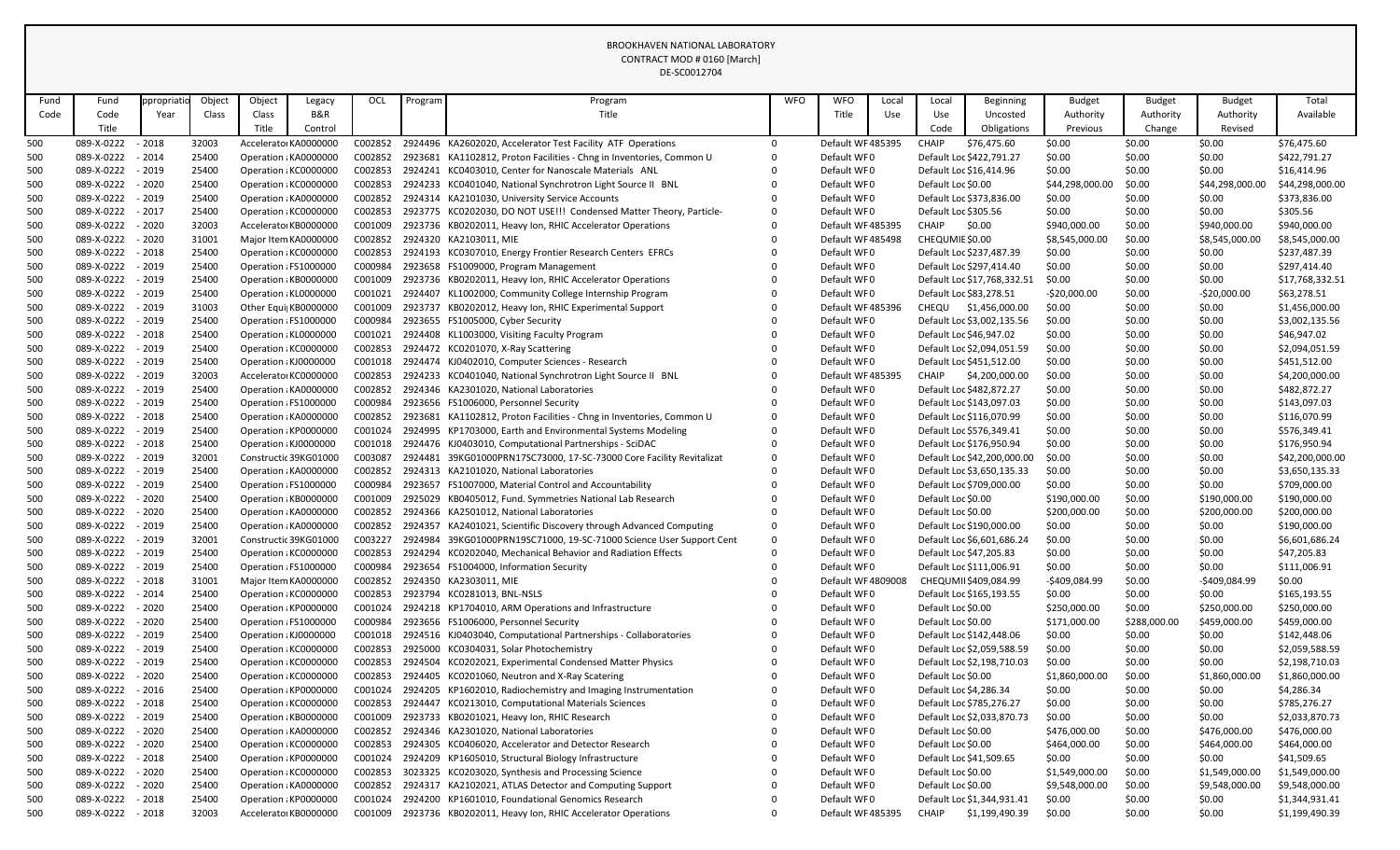| Fund | Fund              | ppropriati | Object | Object                | Legacy               | OCL     | Program | Program                                                            | <b>WFO</b> | <b>WFO</b>        | Local | Local                   | <b>Beginning</b>            | <b>Budget</b>  | <b>Budget</b>  | <b>Budget</b>  | Total           |
|------|-------------------|------------|--------|-----------------------|----------------------|---------|---------|--------------------------------------------------------------------|------------|-------------------|-------|-------------------------|-----------------------------|----------------|----------------|----------------|-----------------|
| Code | Code              | Year       | Class  | Class                 | <b>B&amp;R</b>       |         |         | Title                                                              |            | Title             | Use   | Use                     | Uncosted                    | Authority      | Authority      | Authority      | Available       |
|      | Title             |            |        | Title                 | Control              |         |         |                                                                    |            |                   |       | Code                    | Obligations                 | Previous       | Change         | Revised        |                 |
| 500  | 089-X-0222        | $-2019$    | 25400  | Operation : KL0000000 |                      | C001021 |         | 2924408 KL1003000, Visiting Faculty Program                        | 0          | Default WF0       |       |                         | Default Loc \$450,000.00    | \$0.00         | \$0.00         | \$0.00         | \$450,000.00    |
| 500  | 089-X-0222        | $-2020$    | 25400  | Operation : KP0000000 |                      | C001024 |         | 2924203 KP1601040, Computational Biosciences                       |            | Default WF0       |       | Default Loc \$0.00      |                             | \$218,000.00   | \$0.00         | \$218,000.00   | \$218,000.00    |
| 500  | 089-X-0222        | $-2015$    | 25400  | Operation : KP0000000 |                      | C001024 |         | 2924417 KP1606000, Mesoscale to Molecules                          |            | Default WF0       |       | Default Loc \$67,264.21 |                             | \$0.00         | \$0.00         | \$0.00         | \$67,264.21     |
| 500  | 089-X-0222        | $-2020$    | 25400  | Operation : KA0000000 |                      | C002852 |         | 2924325 KA2201020, National Laboratories                           |            | Default WF0       |       | Default Loc \$0.00      |                             | \$2,422,000.00 | \$0.00         | \$2,422,000.00 | \$2,422,000.00  |
| 500  | 089-X-0222 - 2019 |            | 25400  | Operation : KC0000000 |                      | C002853 |         | 2924233 KC0401040, National Synchrotron Light Source II BNL        |            | Default WF0       |       |                         | Default Loc \$26,835,229.75 | \$0.00         | \$0.00         | \$0.00         | \$26,835,229.75 |
| 500  | 089-X-0222        | $-2018$    | 25400  | Operation : KA0000000 |                      | C002852 |         | 2924380 KA2601020, National Laboratories                           |            | Default WF0       |       | Default Loc \$57,442.12 |                             | \$0.00         | \$0.00         | \$0.00         | \$57,442.12     |
| 500  | 089-X-0222        | $-2020$    | 25400  | Operation : FS1000000 |                      | C000984 |         | 2923655 FS1005000, Cyber Security                                  |            | Default WF0       |       | Default Loc \$0.00      |                             | \$972,000.00   | \$1,658,000.00 | \$2,630,000.00 | \$2,630,000.00  |
| 500  | 089-X-0222        | $-2017$    | 31001  |                       | Major Item KA0000000 | C002852 |         | 2924320 KA2103011, MIE                                             | $\Omega$   | Default WF485486  |       |                         | CHEQUMIE \$838,523.42       | \$0.00         | \$0.00         | \$0.00         | \$838,523.42    |
| 500  | 089-X-0222        | $-2020$    | 25400  | Operation : KC0000000 |                      | C002853 |         | 2924294 KC0202040, Mechanical Behavior and Radiation Effects       |            | Default WF0       |       | Default Loc \$0.00      |                             | \$120,000.00   | \$0.00         | \$120,000.00   | \$120,000.00    |
| 500  | 089-X-0222        | $-2020$    | 25400  | Operation : KP0000000 |                      | C001024 |         | 2924211 KP1701000, Atmospheric System Research                     |            | Default WF0       |       | Default Loc \$0.00      |                             | \$1,976,000.00 | \$0.00         | \$1,976,000.00 | \$1,976,000.00  |
| 500  | 089-X-0222        | $-2018$    | 25400  | Operation : KA0000000 |                      | C002852 |         | 2924319 KA2102090, Other Facilities                                | $\Omega$   | Default WF0       |       | Default Loc \$310.62    |                             | \$0.00         | \$0.00         | \$0.00         | \$310.62        |
| 510  | 089-X-0222        | $-2020$    | 25400  | Operation : 456100000 |                      | C003005 |         | 6600199 456165021, Cooperative Research And Development Agreements | 4861091    | <b>CHAGRRIKIO</b> |       | Default Loc \$0.00      |                             | \$376,718.42   | \$0.00         | \$376,718.42   | \$376,718.42    |
| 510  | 089-X-0222        | $-2020$    | 25400  | Operation : 456100000 |                      | C003005 |         | 6600199 456165021, Cooperative Research And Development Agreements | 4861208    | CHAGR8440         |       | Default Loc \$0.00      |                             | \$48,543.69    | \$0.00         | \$48,543.69    | \$48,543.69     |
| 510  | 089-X-0222        | $-2019$    | 25400  | Operation : 456100000 |                      | C003005 |         | 6600199 456165021, Cooperative Research And Development Agreements | 4861091    | CHAGRRIKI 0       |       |                         | Default Loc \$126,259.91    | $-521,063.96$  | \$0.00         | $-521,063.96$  | \$105,195.95    |
| 511  | 089-X-0222        | $-2020$    | 25400  | Operation : 456100000 |                      | C003005 |         | 6600146 456160031, Industry - Domestic                             | 4861133    | CHAGR8440         |       | Default Loc \$0.00      |                             | \$26,024.25    | \$0.00         | \$26,024.25    | \$26,024.25     |
| 511  | 089-X-0222 - 2020 |            | 25400  | Operation : 456100000 |                      | C003005 |         | 6600147 456160032, Industry - Foreign                              | 4861213    | CHAGR8440         |       | Default Loc \$0.00      |                             | \$33,301.25    | \$0.00         | \$33,301.25    | \$33,301.25     |
| 511  | 089-X-0222        | $-2020$    | 25400  | Operation : 456100000 |                      | C003005 |         | 6600146 456160031, Industry - Domestic                             | 4861203    | CHAGR8440         |       | Default Loc \$0.00      |                             | \$18,440.99    | \$0.00         | \$18,440.99    | \$18,440.99     |
| 511  | 089-X-0222        | $-2020$    | 25400  | Operation : 456100000 |                      | C003005 |         | 6600147 456160032, Industry - Foreign                              | 4861175    | CHAGR8440         |       | Default Loc \$0.00      |                             | \$38,834.96    | \$0.00         | \$38,834.96    | \$38,834.96     |
| 511  | 089-X-0222        | $-2019$    | 25400  | Operation : 456100000 |                      | C003005 |         | 6600146 456160031, Industry - Domestic                             | 4861099    | CHAGR8430         |       | Default Loc \$98,452.58 |                             | \$0.00         | \$0.00         | \$0.00         | \$98,452.58     |
| 511  | 089-X-0222        | $-2020$    | 25400  | Operation : 456100000 |                      | C003005 |         | 6600146 456160031, Industry - Domestic                             | 4861191    | CHAGR8440         |       | Default Loc \$0.00      |                             | \$94,258.00    | \$0.00         | \$94,258.00    | \$94,258.00     |
| 511  | 089-X-0222 - 2017 |            | 25400  | Operation : 456100000 |                      | C003005 |         | 6600147 456160032, Industry - Foreign                              | 4801577    | CH AGR8780        |       | Default Loc \$13,862.87 |                             | \$0.00         | \$0.00         | \$0.00         | \$13,862.87     |
| 511  | 089-X-0222        | $-2020$    | 25400  | Operation : 456100000 |                      | C003005 |         | 6600146 456160031, Industry - Domestic                             | 4861192    | CHAGR8440         |       | Default Loc \$0.00      |                             | \$44,271.84    | \$0.00         | \$44,271.84    | \$44,271.84     |
| 511  | 089-X-0222        | $-2020$    | 25400  | Operation : 456100000 |                      | C003005 |         | 6600146 456160031, Industry - Domestic                             | 4861197    | CHAGR8440         |       | Default Loc \$0.00      |                             | \$24,975.94    | \$0.00         | \$24,975.94    | \$24,975.94     |
| 511  | 089-X-0222        | $-2019$    | 25400  | Operation : 456100000 |                      | C003005 |         | 6600146 456160031, Industry - Domestic                             | 4860969    | CHAGR8730         |       |                         | Default Loc \$194,172.07    | \$0.00         | \$0.00         | \$0.00         | \$194,172.07    |
| 511  | 089-X-0222        | $-2017$    | 25400  | Operation : 456100000 |                      | C003005 |         | 6600147 456160032, Industry - Foreign                              | 4861015    | CHAGR8400         |       |                         | Default Loc \$581,487.16    | $-5581,743.15$ | \$0.00         | $-5581,743.15$ | $-5255.99$      |
| 511  | 089-X-0222        | $-2019$    | 25400  | Operation : 456100000 |                      | C003005 |         | 6600146 456160031, Industry - Domestic                             | 4861158    | CHAGR8440         |       | Default Loc \$6,021.68  |                             | $-5447.24$     | \$0.00         | -\$447.24      | \$5,574.44      |
| 511  | 089-X-0222        | $-2019$    | 25400  | Operation : 456100000 |                      | C003005 |         | 6600146 456160031, Industry - Domestic                             | 4861120    | CHAGR8430         |       | Default Loc \$16,921.32 |                             | \$0.00         | \$0.00         | \$0.00         | \$16,921.32     |
| 511  | 089-X-0222        | $-2020$    | 25400  | Operation : 456100000 |                      | C003005 |         | 6600146 456160031, Industry - Domestic                             | 4861023    | CHAGR8400         |       | Default Loc \$0.00      |                             | \$53,344.77    | \$0.00         | \$53,344.77    | \$53,344.77     |
| 511  | 089-X-0222 - 2019 |            | 25400  | Operation : 456100000 |                      | C003005 |         | 6600146 456160031, Industry - Domestic                             | 4861182    | CHAGR8440         |       | Default Loc \$21,667.00 |                             | \$0.00         | \$0.00         | \$0.00         | \$21,667.00     |
| 511  | 089-X-0222 - 2019 |            | 25400  | Operation : 456100000 |                      | C003005 |         | 6600146 456160031, Industry - Domestic                             | 4861068    | CHAGR8420         |       | Default Loc \$16,735.45 |                             | \$0.00         | \$0.00         | \$0.00         | \$16,735.45     |
| 511  | 089-X-0222        | $-2020$    | 25400  | Operation : 456100000 |                      | C003005 |         | 6600146 456160031, Industry - Domestic                             | 4861162    | CHAGR8440         |       | Default Loc \$0.00      |                             | \$6,068.15     | \$0.00         | \$6,068.15     | \$6,068.15      |
| 511  | 089-X-0222 - 2014 |            | 25400  | Operation : 456100000 |                      | C003005 |         | 6600146 456160031, Industry - Domestic                             | 4860871    | CHAGR8720         |       | Default Loc \$70,159.64 |                             | \$0.00         | \$0.00         | \$0.00         | \$70,159.64     |
| 511  | 089-X-0222 - 2019 |            | 25400  | Operation : 456100000 |                      | C003005 |         | 6600146 456160031, Industry - Domestic                             | 4861100    | CHAGR8430         |       | Default Loc \$10,900.53 |                             | \$0.00         | \$0.00         | \$0.00         | \$10,900.53     |
| 511  | 089-X-0222 - 2019 |            | 25400  | Operation : 456100000 |                      | C003005 |         | 6600146 456160031, Industry - Domestic                             | 4861136    | CHAGR8440         |       | Default Loc \$20,035.01 |                             | \$0.00         | \$0.00         | \$0.00         | \$20,035.01     |
| 511  | 089-X-0222        | $-2019$    | 25400  | Operation : 456100000 |                      | C003005 |         | 6600146 456160031, Industry - Domestic                             | 4861139    | AGR844170         |       | Default Loc \$54,055.25 |                             | \$0.00         | \$0.00         | \$0.00         | \$54,055.25     |
| 511  | 089-X-0222 - 2018 |            | 25400  | Operation : 456100000 |                      | C003005 |         | 6600146 456160031, Industry - Domestic                             | 4861090    | CHAGR8430         |       | Default Loc \$29,453.57 |                             | \$0.00         | \$0.00         | \$0.00         | \$29,453.57     |
| 511  | 089-X-0222 - 2020 |            | 25400  | Operation : 456100000 |                      | C003005 | 6600147 | 456160032, Industry - Foreign                                      | 4861189    | CHAGR8440         |       | Default Loc \$0.00      |                             | \$26,747.57    | \$0.00         | \$26,747.57    | \$26,747.57     |
| 511  | 089-X-0222 - 2019 |            | 25400  | Operation : 456100000 |                      | C003005 |         | 6600147 456160032, Industry - Foreign                              | 4861175    | CHAGR8440         |       | Default Loc \$30,694.87 |                             | \$0.00         | \$0.00         | \$0.00         | \$30,694.87     |
| 511  | 089-X-0222 - 2019 |            | 25400  | Operation : 456100000 |                      | C003005 |         | 6600147 456160032, Industry - Foreign                              | 4801577    | CH AGR8780        |       | Default Loc \$50,485.44 |                             | \$0.00         | \$0.00         | \$0.00         | \$50,485.44     |
| 511  | 089-X-0222 - 2019 |            | 25400  | Operation : 456100000 |                      | C003005 |         | 6600146 456160031, Industry - Domestic                             | 4861022    | CHAGR8410         |       |                         | Default Loc \$176,129.53    | \$0.00         | \$0.00         | \$0.00         | \$176,129.53    |
| 511  | 089-X-0222        | $-2019$    | 25400  | Operation : 456100000 |                      | C003005 |         | 6600146 456160031, Industry - Domestic                             | 4861063    | CHAGR8420         |       | Default Loc \$9,628.13  |                             | \$0.00         | \$0.00         | \$0.00         | \$9,628.13      |
| 511  | 089-X-0222 - 2020 |            | 25400  | Operation : 456100000 |                      | C003005 |         | 6600146 456160031, Industry - Domestic                             | 4861135    | CHAGR8440         |       | Default Loc \$0.00      |                             | \$221,359.20   | \$0.00         | \$221,359.20   | \$221,359.20    |
| 511  | 089-X-0222        | $-2020$    | 25400  | Operation : 456100000 |                      | C003005 |         | 6600146 456160031, Industry - Domestic                             | 4861198    | CHAGR8440         |       | Default Loc \$0.00      |                             | \$8,325.31     | \$0.00         | \$8,325.31     | \$8,325.31      |
| 511  | 089-X-0222        | $-2020$    | 25400  | Operation : 456100000 |                      | C003005 |         | 6600146 456160031, Industry - Domestic                             | 4861159    | CHAGR8440         |       | Default Loc \$0.00      |                             | \$17,563.33    | \$0.00         | \$17,563.33    | \$17,563.33     |
| 511  | 089-X-0222 - 2018 |            | 25400  | Operation : 456100000 |                      | C003005 |         | 6600147 456160032, Industry - Foreign                              | 4860984    | CHAGR8400         |       | Default Loc \$67.81     |                             | \$0.00         | \$0.00         | \$0.00         | \$67.81         |
| 511  | 089-X-0222 - 2019 |            | 25400  | Operation : 456100000 |                      | C003005 |         | 6600146 456160031, Industry - Domestic                             | 4861053    | CHAGR8420         |       | Default Loc \$6,766.57  |                             | \$0.00         | \$0.00         | \$0.00         | \$6,766.57      |
| 511  | 089-X-0222 - 2020 |            | 25400  | Operation : 456100000 |                      | C003005 |         | 6600146 456160031, Industry - Domestic                             | 4861104    | CHAGR8430         |       | Default Loc \$0.00      |                             | \$50,305.11    | \$0.00         | \$50,305.11    | \$50,305.11     |
| 511  | 089-X-0222 - 2020 |            | 25400  | Operation : 456100000 |                      | C003005 |         | 6600146 456160031, Industry - Domestic                             | 4861187    | CHAGR8440         |       | Default Loc \$0.00      |                             | \$40,000.00    | \$0.00         | \$40,000.00    | \$40,000.00     |
| 511  | 089-X-0222        | $-2020$    | 25400  | Operation : 456100000 |                      | C003005 |         | 6600147 456160032, Industry - Foreign                              | 4861184    | CHAGR8440         |       | Default Loc \$0.00      |                             | \$23,654.04    | \$0.00         | \$23,654.04    | \$23,654.04     |
| 511  | 089-X-0222 - 2019 |            | 25400  | Operation : 456100000 |                      | C003005 |         | 6600146 456160031, Industry - Domestic                             | 4861104    | CHAGR8430         |       | Default Loc \$61,831.65 |                             | \$0.00         | \$0.00         | \$0.00         | \$61,831.65     |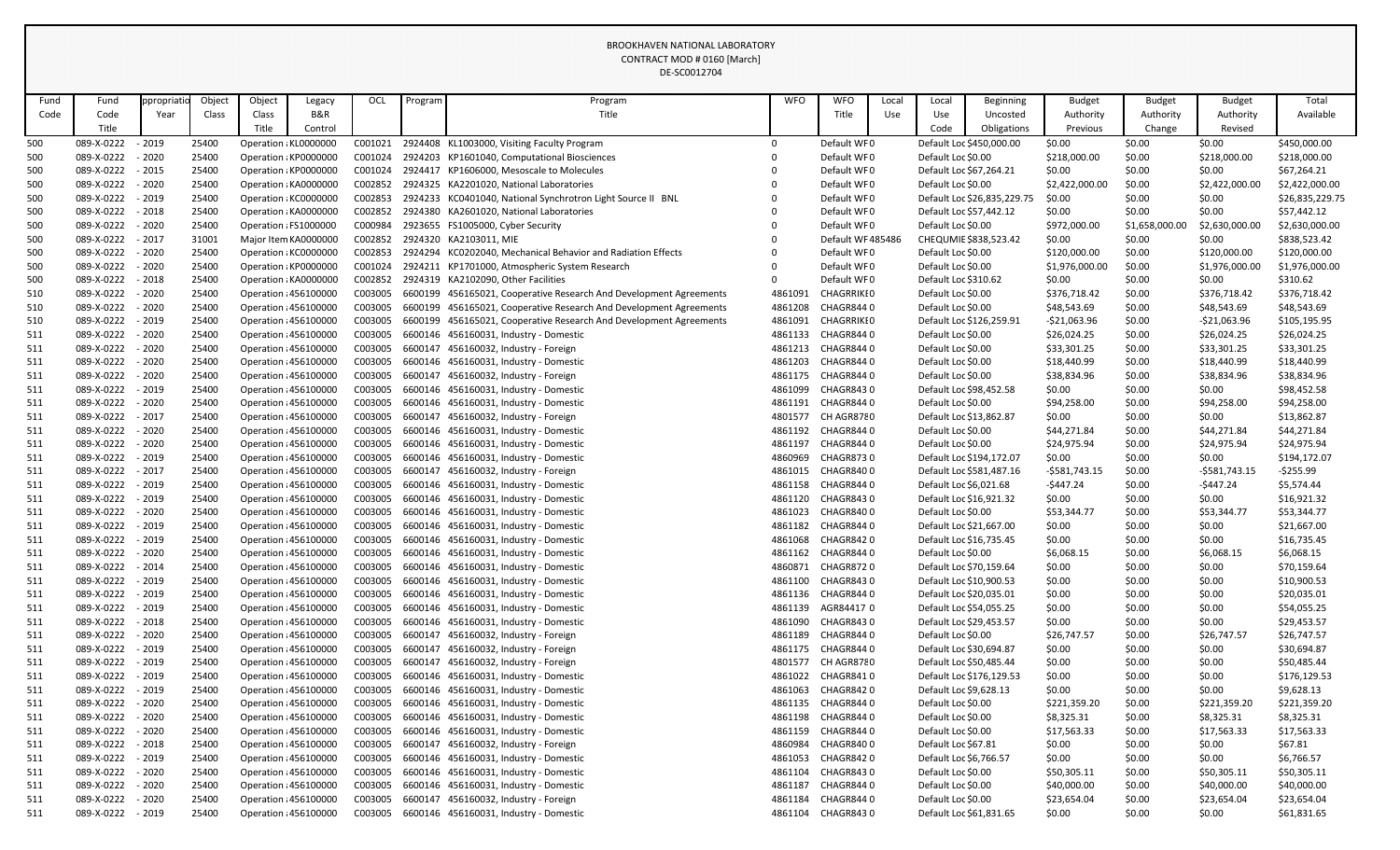|            |                          |                    |                |                       |                                                |                    |         |                                                                                  | DE-3COUTZ704 |                    |                        |       |                                            |                             |                         |                  |                          |                        |
|------------|--------------------------|--------------------|----------------|-----------------------|------------------------------------------------|--------------------|---------|----------------------------------------------------------------------------------|--------------|--------------------|------------------------|-------|--------------------------------------------|-----------------------------|-------------------------|------------------|--------------------------|------------------------|
| Fund       | Fund                     | ppropriati         | Object         | Object                | Legacy                                         | OCL                | Program |                                                                                  | Program      | <b>WFO</b>         | <b>WFO</b>             | Local | Local                                      | <b>Beginning</b>            | <b>Budget</b>           | <b>Budget</b>    | <b>Budget</b>            | Total                  |
| Code       | Code                     | Year               | Class          | Class                 | B&R                                            |                    |         |                                                                                  | Title        |                    | Title                  | Use   | Use                                        | Uncosted                    | Authority               | Authority        | Authority                | Available              |
|            | Title                    |                    |                | Title                 | Control                                        |                    |         |                                                                                  |              |                    |                        |       | Code                                       | Obligations                 | Previous                | Change           | Revised                  |                        |
| 511        | 089-X-0222               | $-2020$            | 25400          | Operation : 456100000 |                                                | C003005            |         | 6600146 456160031, Industry - Domestic                                           |              | 4861160            | CHAGR8440              |       | Default Loc \$0.00                         |                             | \$38,502.96             | \$0.00           | \$38,502.96              | \$38,502.96            |
| 511        | 089-X-0222               | $-2020$            | 25400          |                       | Operation : 456100000                          | C003005            |         | 6600146 456160031, Industry - Domestic                                           |              | 4861121            | CHAGR8440              |       | Default Loc \$0.00                         |                             | \$299.86                | \$0.00           | \$299.86                 | \$299.86               |
| 511        | 089-X-0222               | $-2019$            | 25400          |                       | Operation : 456100000                          | C003005            |         | 6600146 456160031, Industry - Domestic                                           |              | 4861023            | CHAGR8400              |       | Default Loc \$59,729.79                    |                             | \$0.00                  | \$0.00           | \$0.00                   | \$59,729.79            |
| 511        | 089-X-0222               | $-2019$            | 25400          |                       | Operation : 456100000                          | C003005            |         | 6600146 456160031, Industry - Domestic                                           |              | 4860946            | CHAGR8730              |       | Default Loc \$702.48                       |                             | \$0.00                  | \$0.00           | \$0.00                   | \$702.48               |
| 511        | 089-X-0222               | $-2019$            | 25400          | Operation : 456100000 |                                                | C003005            |         | 6600146 456160031, Industry - Domestic                                           |              | 4861170            | CHAGR8440              |       | Default Loc \$22,135.92                    |                             | \$0.00                  | \$0.00           | \$0.00                   | \$22,135.92            |
| 511        | 089-X-0222               | $-2019$            | 25400          | Operation : 456100000 |                                                | C003005            | 6600147 | 456160032, Industry - Foreign                                                    |              | 4861161            | CHAGR8440              |       | Default Loc \$33,419.95                    |                             | \$0.00                  | \$0.00           | \$0.00                   | \$33,419.95            |
| 511        | 089-X-0222               | $-2019$            | 25400          |                       | Operation : 456100000                          | C003005            |         | 6600146 456160031, Industry - Domestic                                           |              | 4861173            | CHAGR8440              |       | Default Loc \$517.07                       |                             | \$0.00                  | \$0.00           | \$0.00                   | \$517.07               |
| 511        | 089-X-0222               | $-2019$            | 25400          |                       | Operation : 456100000                          | C003005            | 6600147 | 456160032, Industry - Foreign                                                    |              | 4861176            | CHAGR8440              |       | Default Loc \$66,702.80                    |                             | \$0.00                  | \$0.00           | \$0.00                   | \$66,702.80            |
| 511        | 089-X-0222               | $-2020$            | 25400          |                       | Operation : 456100000                          | C003005            |         | 6600146 456160031, Industry - Domestic                                           |              | 4861181            | CHAGR8440              |       | Default Loc \$0.00                         |                             | \$44,271.84             | \$0.00           | \$44,271.84              | \$44,271.84            |
| 511        | 089-X-0222               | $-2019$            | 25400          | Operation : 456100000 |                                                | C003005            |         | 6600146 456160031, Industry - Domestic                                           |              | 4861163            | CHAGR8440              |       | Default Loc \$5,557.10                     |                             | \$0.00                  | \$0.00           | \$0.00                   | \$5,557.10             |
| 511        | 089-X-0222               | $-2020$            | 25400          |                       | Operation : 456100000                          | C003005            |         | 6600146 456160031, Industry - Domestic                                           |              | 4861186            | CHAGR8440              |       | Default Loc \$0.00                         |                             | \$11,178.00             | \$0.00           | \$11,178.00              | \$11,178.00            |
| 511        | 089-X-0222               | $-2019$            | 25400          |                       | Operation : 456100000                          | C003005            |         | 6600146 456160031, Industry - Domestic                                           |              | 4861128            | CHAGR8440              |       | Default Loc \$72,436.83                    |                             | \$0.00                  | \$0.00           | \$0.00                   | \$72,436.83            |
| 511        | 089-X-0222               | $-2019$            | 25400          | Operation : 456100000 |                                                | C003005            |         | 6600146 456160031, Industry - Domestic                                           |              | 4861102            | CHAGR8430              |       | Default Loc \$1,020.18                     |                             | $-51,020.18$            | \$0.00           | $-$1,020.18$             | \$0.00                 |
| 511        | 089-X-0222               | $-2016$            | 25400          | Operation : 456100000 |                                                | C003005            |         | 6600146 456160031, Industry - Domestic                                           |              | 4860871            | CHAGR8720              |       | Default Loc \$13,578.50                    |                             | \$0.00                  | \$0.00           | \$0.00                   | \$13,578.50            |
| 511        | 089-X-0222               | $-2020$            | 25400          |                       | Operation : 456100000                          | C003005            |         | 6600146 456160031, Industry - Domestic                                           |              | 4861098            | CHAGR8430              |       | Default Loc \$0.00                         |                             | \$41,403.42             | \$0.00           | \$41,403.42              | \$41,403.42            |
| 511        | 089-X-0222               | $-2019$            | 25400          | Operation : 456100000 |                                                | C003005            |         | 6600146 456160031, Industry - Domestic                                           |              | 4861130            | CHAGR8440              |       |                                            | Default Loc \$443,163.35    | \$0.00                  | \$0.00           | \$0.00                   | \$443,163.35           |
| 511        | 089-X-0222               | $-2019$            | 25400          | Operation : 456100000 |                                                | C003005            |         | 6600146 456160031, Industry - Domestic                                           |              | 4861115            | CHAGR8430              |       | Default Loc \$18,670.77                    |                             | \$0.00                  | \$0.00           | \$0.00                   | \$18,670.77            |
| 511        | 089-X-0222               | $-2018$            | 25400          |                       | Operation : 456100000                          | C003005            |         | 6600146 456160031, Industry - Domestic                                           |              | 4861072            | CHAGR8420              |       | Default Loc \$2,578.06                     |                             | \$0.00                  | \$0.00           | \$0.00                   | \$2,578.06             |
| 511        | 089-X-0222<br>089-X-0222 | $-2020$<br>$-2019$ | 25400<br>25400 |                       | Operation : 456100000                          | C003005            |         | 6600146 456160031, Industry - Domestic<br>6600146 456160031, Industry - Domestic |              | 4861200            | CHAGR8440<br>CHAGR8430 |       | Default Loc \$0.00                         |                             | \$265,631.07            | \$0.00           | \$265,631.07             | \$265,631.07<br>\$0.02 |
| 511        | 089-X-0222               | $-2019$            | 25400          | Operation : 456100000 | Operation : 456100000                          | C003005<br>C003005 | 6600147 | 456160032, Industry - Foreign                                                    |              | 4861107<br>4861076 | CHAGR8430              |       | Default Loc \$17,624.33                    | Default Loc \$265,095.87    | $-$17,624.31$<br>\$0.00 | \$0.00<br>\$0.00 | $-517,624.31$<br>\$0.00  | \$265,095.87           |
| 511<br>511 | 089-X-0222               | $-2019$            | 25400          | Operation : 456100000 |                                                | C003005            |         | 6600146 456160031, Industry - Domestic                                           |              | 4861165            | CHAGR8440              |       | Default Loc \$473.59                       |                             | \$0.00                  | \$0.00           | \$0.00                   | \$473.59               |
| 511        | 089-X-0222               | $-2019$            | 25400          |                       | Operation : 456100000                          | C003005            |         | 6600146 456160031, Industry - Domestic                                           |              | 4861145            | CHAGR8440              |       | Default Loc \$12,149.46                    |                             | \$0.00                  | \$0.00           | \$0.00                   | \$12,149.46            |
| 511        | 089-X-0222               | $-2020$            | 25400          |                       | Operation : 456100000                          | C003005            |         | 6600146 456160031, Industry - Domestic                                           |              | 4861177            | CHAGR8440              |       | Default Loc \$0.00                         |                             | \$75,626.00             | \$0.00           | \$75,626.00              | \$75,626.00            |
| 511        | 089-X-0222               | $-2020$            | 25400          | Operation : 456100000 |                                                | C003005            |         | 6600146 456160031, Industry - Domestic                                           |              | 4861052            | CHAGR8410              |       | Default Loc \$0.00                         |                             | \$1,942,430.64          | \$0.00           | \$1,942,430.64           | \$1,942,430.64         |
| 511        | 089-X-0222               | $-2019$            | 25400          | Operation : 456100000 |                                                | C003005            |         | 6600147 456160032, Industry - Foreign                                            |              | 4861184            | CHAGR8440              |       | Default Loc \$23,335.70                    |                             | \$0.00                  | \$0.00           | \$0.00                   | \$23,335.70            |
| 511        | 089-X-0222               | - 2019             | 25400          |                       | Operation : 456100000                          | C003005            |         | 6600146 456160031, Industry - Domestic                                           |              | 4861089            | CHAGR8430              |       | Default Loc \$309.19                       |                             | $-5309.19$              | \$0.00           | $-5309.19$               | \$0.00                 |
| 511        | 089-X-0222               | $-2019$            | 25400          |                       | Operation : 456100000                          | C003005            |         | 6600146 456160031, Industry - Domestic                                           |              | 4861160            | CHAGR8440              |       | Default Loc \$23,324.26                    |                             | \$0.00                  | \$0.00           | \$0.00                   | \$23,324.26            |
| 511        | 089-X-0222               | $-2019$            | 25400          |                       | Operation : 456100000                          | C003005            |         | 6600146 456160031, Industry - Domestic                                           |              | 4861052            | CHAGR8410              |       |                                            | Default Loc \$10,408,626.62 | \$0.00                  | \$0.00           | \$0.00                   | \$10,408,626.62        |
| 511        | 089-X-0222               | $-2019$            | 25400          |                       | Operation : 456100000                          | C003005            |         | 6600146 456160031, Industry - Domestic                                           |              | 4860936            | CHAGR8720              |       | Default Loc \$7,788.29                     |                             | -\$7,788.29             | \$0.00           | $-57,788.29$             | \$0.00                 |
| 511        | 089-X-0222               | $-2019$            | 25400          |                       | Operation : 456100000                          | C003005            |         | 6600146 456160031, Industry - Domestic                                           |              | 4861164            | CHAGR8440              |       | Default Loc \$4,583.97                     |                             | -\$4,583.97             | \$0.00           | $-54,583.97$             | \$0.00                 |
| 511        | 089-X-0222               | $-2019$            | 25400          |                       | Operation : 456100000                          | C003005            |         | 6600146 456160031, Industry - Domestic                                           |              | 4861134            | CHAGR8440              |       |                                            | Default Loc \$166,471.93    | \$0.00                  | \$0.00           | \$0.00                   | \$166,471.93           |
| 511        | 089-X-0222               | $-2020$            | 25400          |                       | Operation : 456100000                          | C003005            |         | 6600146 456160031, Industry - Domestic                                           |              | 4861182            | CHAGR8440              |       | Default Loc \$0.00                         |                             | \$9,739.72              | \$0.00           | \$9,739.72               | \$9,739.72             |
| 511        | 089-X-0222               | $-2019$            | 25400          |                       | Operation : 456100000                          | C003005            |         | 6600146 456160031, Industry - Domestic                                           |              | 4861174            | CHAGR8440              |       | Default Loc \$25,000.00                    |                             | \$0.00                  | \$0.00           | \$0.00                   | \$25,000.00            |
| 511        | 089-X-0222               | $-2019$            | 25400          |                       | Operation : 456100000                          | C003005            |         | 6600146 456160031, Industry - Domestic                                           |              | 4861109            | CHAGR8430              |       | Default Loc \$666.73                       |                             | \$0.00                  | \$0.00           | \$0.00                   | \$666.73               |
| 511        | 089-X-0222               | $-2020$            | 25400          |                       | Operation : 456100000                          | C003005            |         | 6600146 456160031, Industry - Domestic                                           |              | 4861202            | CHAGR8440              |       | Default Loc \$0.00                         |                             | \$29,644.66             | \$0.00           | \$29,644.66              | \$29,644.66            |
| 511        | 089-X-0222               | $-2018$            | 25400          |                       | Operation : 456100000                          | C003005            |         | 6600147 456160032, Industry - Foreign                                            |              | 4801577            | CH AGR8780             |       | Default Loc \$50,485.44                    |                             | \$0.00                  | \$0.00           | \$0.00                   | \$50,485.44            |
| 511        | 089-X-0222               | $-2019$            | 25400          |                       | Operation : 456100000                          | C003005            |         | 6600146 456160031, Industry - Domestic                                           |              | 4861098            | CHAGR8430              |       | Default Loc \$31,889.11                    |                             | \$0.00                  | \$0.00           | \$0.00                   | \$31,889.11            |
| 511        | 089-X-0222               | $-2018$            | 25400          |                       | Operation : 456100000                          | C003005            |         | 6600146 456160031, Industry - Domestic                                           |              | 4861075            | CHAGR8430              |       | Default Loc \$149.96                       |                             | \$0.00                  | \$0.00           | \$0.00                   | \$149.96               |
| 511        | 089-X-0222               | $-2020$            | 25400          |                       | Operation : 456100000                          | C003005            |         | 6600146 456160031, Industry - Domestic                                           |              | 4861128            | CHAGR8440              |       | Default Loc \$0.00                         |                             | \$6,449.25              | \$0.00           | \$6,449.25               | \$6,449.25             |
| 511        | 089-X-0222               | $-2020$            | 25400          |                       | Operation : 456100000                          | C003005            |         | 6600146 456160031, Industry - Domestic                                           |              | 4861190            | CHAGR8440              |       | Default Loc \$0.00                         |                             | \$23,988.48             | \$0.00           | \$23,988.48              | \$23,988.48            |
| 511        | 089-X-0222               | $-2020$            | 25400          |                       | Operation : 456100000                          | C003005            |         | 6600146 456160031, Industry - Domestic                                           |              | 4861120            | CHAGR8430              |       | Default Loc \$0.00                         |                             | \$317,212.30            | \$0.00           | \$317,212.30             | \$317,212.30           |
| 511        | 089-X-0222               | $-2019$            | 25400          |                       | Operation : 456100000                          | C003005            |         | 6600146 456160031, Industry - Domestic                                           |              | 4861159            | CHAGR8440              |       | Default Loc \$7,622.05                     |                             | \$0.00                  | \$0.00           | \$0.00                   | \$7,622.05             |
| 511        | 089-X-0222               | $-2019$            | 25400          |                       | Operation : 456100000                          | C003005            |         | 6600146 456160031, Industry - Domestic                                           |              | 4861157            | CHAGR8440              |       | Default Loc \$37,812.96                    |                             | \$0.00                  | \$0.00           | \$0.00                   | \$37,812.96            |
| 511        | 089-X-0222               | $-2020$            | 25400          |                       | Operation : 456100000                          | C003005            | 6600147 | 456160032, Industry - Foreign                                                    |              | 4861201            | CHAGR8440              |       | Default Loc \$0.00                         |                             | \$46,601.94             | \$0.00           | \$46,601.94              | \$46,601.94            |
| 511        | 089-X-0222               | $-2020$            | 25400          | Operation : 456100000 |                                                | C003005            |         | 6600147 456160032, Industry - Foreign                                            |              | 4861176            | CHAGR8440              |       | Default Loc \$0.00                         |                             | \$242,718.45            | \$0.00           | \$242,718.45             | \$242,718.45           |
| 511        | 089-X-0222               | $-2020$            | 25400          |                       | Operation : 456100000                          | C003005            |         | 6600146 456160031, Industry - Domestic                                           |              | 4861139            | AGR844170              |       | Default Loc \$0.00                         |                             | \$53,788.61             | \$0.00           | \$53,788.61              | \$53,788.61            |
| 511        | 089-X-0222<br>089-X-0222 | $-2019$<br>$-2019$ | 25400          |                       | Operation : 456100000                          | C003005<br>C003005 |         | 6600146 456160031, Industry - Domestic<br>6600146 456160031, Industry - Domestic |              | 4861121            | CHAGR8440<br>CHAGR8440 |       |                                            | Default Loc \$121,934.75    | \$0.00                  | \$0.00           | \$0.00                   | \$121,934.75           |
| 511        | 089-X-0222               | $-2020$            | 25400<br>25400 |                       | Operation : 456100000<br>Operation : 456100000 | C003005            |         | 6600146 456160031, Industry - Domestic                                           |              | 4861153<br>4861163 | CHAGR8440              |       | Default Loc \$182.63<br>Default Loc \$0.00 |                             | -\$182.63<br>\$9,202.28 | \$0.00<br>\$0.00 | $-5182.63$<br>\$9,202.28 | \$0.00<br>\$9,202.28   |
| 511        |                          |                    |                |                       |                                                |                    |         |                                                                                  |              |                    |                        |       |                                            |                             |                         |                  |                          |                        |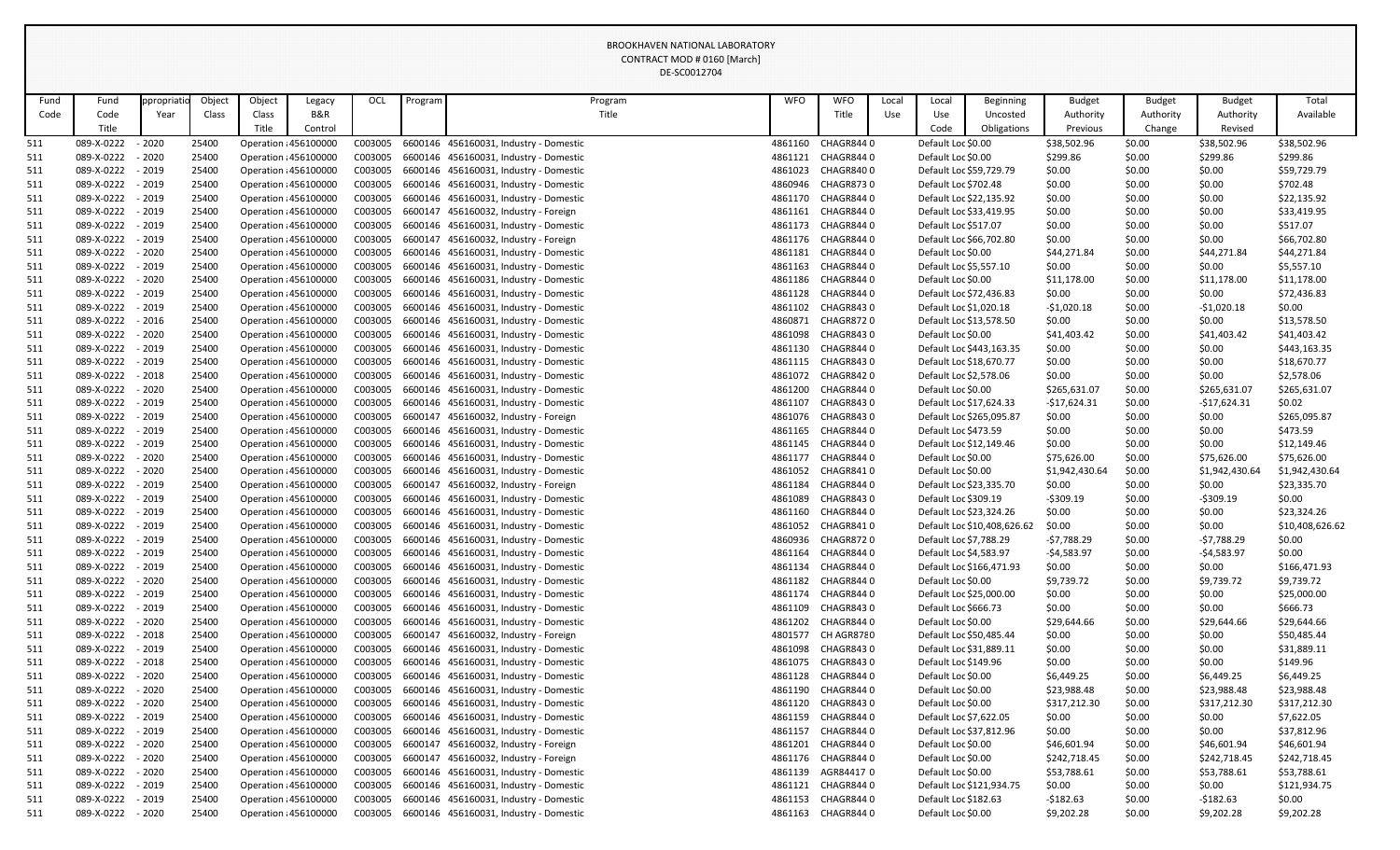|            |                                 |                    |                |                                                |         |                    |         | DE-3COOTZ704                                                                                        |                    |                         |       |                                              |                             |                             |                  |                             |                          |
|------------|---------------------------------|--------------------|----------------|------------------------------------------------|---------|--------------------|---------|-----------------------------------------------------------------------------------------------------|--------------------|-------------------------|-------|----------------------------------------------|-----------------------------|-----------------------------|------------------|-----------------------------|--------------------------|
| Fund       | Fund                            | ppropriati         | Object         | Object                                         | Legacy  | OCL                | Program | Program                                                                                             | <b>WFO</b>         | <b>WFO</b>              | Local | Local                                        | <b>Beginning</b>            | <b>Budget</b>               | <b>Budget</b>    | <b>Budget</b>               | Total                    |
| Code       | Code                            | Year               | Class          | Class                                          | B&R     |                    |         | Title                                                                                               |                    | Title                   | Use   | Use                                          | Uncosted                    | Authority                   | Authority        | Authority                   | Available                |
|            | Title                           |                    |                | Title                                          | Control |                    |         |                                                                                                     |                    |                         |       | Code                                         | Obligations                 | Previous                    | Change           | Revised                     |                          |
| 511        | 089-X-0222                      | $-2019$            | 25400          | Operation : 456100000                          |         | C003005            |         | 6600147 456160032, Industry - Foreign                                                               | 4861167            | CHAGR8440               |       | Default Loc \$3,229.20                       |                             | \$0.00                      | \$0.00           | \$0.00                      | \$3,229.20               |
| 511        | 089-X-0222 - 2019               |                    | 25400          | Operation : 456100000                          |         | C003005            |         | 6600146 456160031, Industry - Domestic                                                              | 4861151            | CHAGR8440               |       |                                              | Default Loc \$222,250.56    | \$0.00                      | \$0.00           | \$0.00                      | \$222,250.56             |
| 511        | 089-X-0222                      | $-2019$            | 25400          | Operation : 456100000                          |         | C003005            |         | 6600146 456160031, Industry - Domestic                                                              | 4861075            | CHAGR8430               |       | Default Loc \$2,569.90                       |                             | \$0.00                      | \$0.00           | \$0.00                      | \$2,569.90               |
| 511        | 089-X-0222                      | $-2020$            | 25400          | Operation : 456100000                          |         | C003005            |         | 6600146 456160031, Industry - Domestic                                                              | 4861204            | CHAGR8440               |       | Default Loc \$0.00                           |                             | \$200,000.00                | \$0.00           | \$200,000.00                | \$200,000.00             |
| 511        | 089-X-0222                      | $-2020$            | 25400          | Operation : 456100000                          |         | C003005            |         | 6600146 456160031, Industry - Domestic                                                              | 4861115            | CHAGR8430               |       | Default Loc \$0.00                           |                             | \$5,902.87                  | \$0.00           | \$5,902.87                  | \$5,902.87               |
| 511        | 089-X-0222                      | $-2019$            | 25400          | Operation : 456100000                          |         | C003005            |         | 6600146 456160031, Industry - Domestic                                                              | 4861144            | CHAGR8440               |       | Default Loc \$3,427.80                       |                             | \$0.00                      | \$0.00           | \$0.00                      | \$3,427.80               |
| 511        | 089-X-0222                      | $-2020$            | 25400          | Operation : 456100000                          |         | C003005            |         | 6600146 456160031, Industry - Domestic                                                              | 4861212            | CHAGR8440               |       | Default Loc \$0.00                           |                             | \$75,000.00                 | \$0.00           | \$75,000.00                 | \$75,000.00              |
| 511        | 089-X-0222                      | $-2019$            | 25400          | Operation : 456100000                          |         | C003005            |         | 6600146 456160031, Industry - Domestic                                                              | 4861162            | CHAGR8440               |       | Default Loc \$20,251.77                      |                             | $-$13,520.16$               | \$0.00           | $-$13,520.16$               | \$6,731.61               |
| 511        | 089-X-0222                      | $-2019$            | 25400          | Operation : 456100000                          |         | C003005            |         | 6600147 456160032, Industry - Foreign                                                               | 4861032            | CHAGR8410               |       | Default Loc \$7,756.88                       |                             | \$0.00                      | \$0.00           | \$0.00                      | \$7,756.88               |
| 511        | 089-X-0222                      | $-2020$            | 25400          | Operation : 456100000                          |         | C003005            |         | 6600146 456160031, Industry - Domestic                                                              | 4861178            | CHAGR8440               |       | Default Loc \$0.00                           |                             | \$89,772.67                 | \$0.00           | \$89,772.67                 | \$89,772.67              |
| 511        | 089-X-0222                      | $-2019$            | 25400          | Operation : 456100000                          |         | C003005            |         | 6600146 456160031, Industry - Domestic                                                              | 4861178            | CHAGR8440               |       | Default Loc \$46,593.37                      |                             | \$0.00                      | \$0.00           | \$0.00                      | \$46,593.37              |
| 511        | 089-X-0222<br>089-X-0222        | $-2020$<br>$-2019$ | 25400<br>25400 | Operation : 456100000<br>Operation : 456100000 |         | C003005<br>C003005 |         | 6600146 456160031, Industry - Domestic<br>6600146 456160031, Industry - Domestic                    | 4861195<br>4861138 | CHAGR8440<br>AGR84416 0 |       | Default Loc \$0.00<br>Default Loc \$1,730.51 |                             | \$55,502.09<br>$-51,730.51$ | \$0.00           | \$55,502.09<br>$-51,730.51$ | \$55,502.09<br>\$0.00    |
| 511<br>511 | 089-X-0222                      | $-2018$            | 25400          | Operation : 456100000                          |         | C003005            |         | 6600146 456160031, Industry - Domestic                                                              | 4861088            | CHAGR8430               |       | Default Loc \$10,045.33                      |                             | $-$10,045.33$               | \$0.00<br>\$0.00 | $-$10,045.33$               | \$0.00                   |
| 511        | 089-X-0222 - 2020               |                    | 25400          | Operation : 456100000                          |         | C003005            |         | 6600147 456160032, Industry - Foreign                                                               | 4861210            | CHAGR8440               |       | Default Loc \$0.00                           |                             | \$7,381.78                  | \$0.00           | \$7,381.78                  | \$7,381.78               |
| 511        | 089-X-0222                      | $-2020$            | 25400          | Operation : 456100000                          |         | C003005            | 6600147 | 456160032, Industry - Foreign                                                                       | 4801577            | CH AGR8780              |       | Default Loc \$0.00                           |                             | \$25,242.72                 | \$0.00           | \$25,242.72                 | \$25,242.72              |
| 511        | 089-X-0222                      | $-2019$            | 25400          | Operation : 456100000                          |         | C003005            |         | 6600146 456160031, Industry - Domestic                                                              | 4861135            | CHAGR8440               |       | Default Loc \$57,129.44                      |                             | \$0.00                      | \$0.00           | \$0.00                      | \$57,129.44              |
| 511        | 089-X-0222                      | $-2020$            | 25400          | Operation : 456100000                          |         | C003005            |         | 6600146 456160031, Industry - Domestic                                                              | 4861193            | CHAGR8400               |       | Default Loc \$0.00                           |                             | \$33,070.03                 | \$0.00           | \$33,070.03                 | \$33,070.03              |
| 511        | 089-X-0222                      | $-2020$            | 25400          | Operation : 456100000                          |         | C003005            |         | 6600146 456160031, Industry - Domestic                                                              | 4861196            | CHAGR8440               |       | Default Loc \$0.00                           |                             | \$13,055.47                 | \$0.00           | \$13,055.47                 | \$13,055.47              |
| 511        | 089-X-0222 - 2018               |                    | 25400          | Operation : 456100000                          |         | C003005            |         | 6600146 456160031, Industry - Domestic                                                              | 4861114            | CHAGR8430               |       | Default Loc \$1,896.61                       |                             | $-54.86$                    | \$0.00           | $-54.86$                    | \$1,891.75               |
| 511        | 089-X-0222                      | $-2019$            | 25400          | Operation : 456100000                          |         | C003005            |         | 6600146 456160031, Industry - Domestic                                                              | 4861179            | CHAGR8440               |       | Default Loc \$20,000.00                      |                             | \$0.00                      | \$0.00           | \$0.00                      | \$20,000.00              |
| 511        | 089-X-0222                      | $-2018$            | 25400          | Operation : 456100000                          |         | C003005            | 6600147 | 456160032, Industry - Foreign                                                                       | 4861065            | CHAGR8420               |       |                                              | Default Loc \$128,364.60    | \$0.00                      | \$0.00           | \$0.00                      | \$128,364.60             |
| 511        | 089-X-0222 - 2019               |                    | 25400          | Operation : 456100000                          |         | C003005            | 6600147 | 456160032, Industry - Foreign                                                                       | 4861065            | CHAGR8420               |       |                                              | Default Loc \$194,174.76    | \$0.00                      | \$0.00           | \$0.00                      | \$194,174.76             |
| 511        | 089-X-0222                      | $-2019$            | 25400          | Operation : 456100000                          |         | C003005            |         | 6600146 456160031, Industry - Domestic                                                              | 4861177            | CHAGR8440               |       | Default Loc \$13,333.00                      |                             | \$0.00                      | \$0.00           | \$0.00                      | \$13,333.00              |
| 511        | 089-X-0222                      | $-2019$            | 25400          | Operation : 456100000                          |         | C003005            |         | 6600146 456160031, Industry - Domestic                                                              | 4861133            | CHAGR8440               |       | Default Loc \$25,432.08                      |                             | \$0.00                      | \$0.00           | \$0.00                      | \$25,432.08              |
| 511        | 089-X-0222                      | $-2020$            | 25400          | Operation : 456100000                          |         | C003005            |         | 6600147 456160032, Industry - Foreign                                                               | 4861161            | CHAGR8440               |       | Default Loc \$0.00                           |                             | \$55,502.09                 | \$0.00           | \$55,502.09                 | \$55,502.09              |
| 511        | 089-X-0222                      | - 2018             | 25400          | Operation : 456100000                          |         | C003005            |         | 6600146 456160031, Industry - Domestic                                                              | 4861079            | CHAGR8430               |       | Default Loc \$41,439.06                      |                             | \$0.00                      | \$0.00           | \$0.00                      | \$41,439.06              |
| 512        | 089-X-0222 - 2014               |                    | 25400          | Operation : 456100000                          |         | C003005            | 6600053 | 456140220, Research & Development - Department of Health and                                        | 4803492            | CH AGRNIF 0             |       |                                              | Default Loc \$731,897.00    | \$0.00                      | \$0.00           | \$0.00                      | \$731,897.00             |
| 512        | 089-X-0222                      | $-2016$            | 25400          | Operation : 456100000                          |         | C003005            | 6600099 | 456140374, Nuclear Regulatory Commission - Nuclear Regulator                                        | 4860760            | CH189N6910              |       | Default Loc \$13,279.83                      |                             | \$0.00                      | \$0.00           | \$0.00                      | \$13,279.83              |
| 512        | 089-X-0222                      | $-2017$            | 25400          | Operation : 456100000                          |         | C003005            | 6600007 | 456140050, Research & Development - Department of Commerce                                          | 4861041            | CHAGR2010               |       | Default Loc \$109.78                         |                             | \$0.00                      | \$0.00           | \$0.00                      | \$109.78                 |
| 512        | 089-X-0222                      | $-2018$            | 25400          | Operation : 456100000                          |         | C003005            |         | 6600053 456140220, Research & Development - Department of Health and                                | 4860902            | CHAGRP410               |       | Default Loc \$94,589.38                      |                             | \$0.00                      | \$0.00           | \$0.00                      | \$94,589.38              |
| 512        | 089-X-0222                      | $-2019$            | 25400          | Operation : 456100000                          |         | C003005            | 6600096 | 456140371, Nuclear Regulatory Commission - Nuclear Reactor R                                        | 4860873            | CHAGRNRC0               |       |                                              | Default Loc \$882,226.04    | \$0.00                      | \$0.00           | \$0.00                      | \$882,226.04             |
| 512        | 089-X-0222                      | $-2014$            | 25400          | Operation : 456100000                          |         | C003005            | 6600099 | 456140374, Nuclear Regulatory Commission - Nuclear Regulator                                        | 4860697            | CH189N67!0              |       | Default Loc \$67,304.85                      |                             | $-567,304.85$               | \$0.00           | $-567,304.85$               | \$0.00                   |
| 512        | 089-X-0222                      | $-2012$            | 25400          | Operation : 456100000                          |         | C003005            | 6600053 | 456140220, Research & Development - Department of Health and                                        | 4804168            | CH AGRY1(0              |       | Default Loc \$3,309.73                       |                             | \$0.00                      | \$0.00           | \$0.00                      | \$3,309.73               |
| 512        | 089-X-0222                      | $-2016$            | 25400          | Operation : 456100000                          |         | C003005            | 6600053 | 456140220, Research & Development - Department of Health and                                        | 4803492            | CH AGRNIF 0             |       |                                              | Default Loc \$455,077.00    | \$0.00                      | \$0.00           | \$0.00                      | \$455,077.00             |
| 512        | 089-X-0222                      | $-2019$            | 25400          | Operation : 456100000                          |         | C003005            |         | 6600007 456140050, Research & Development - Department of Commerce                                  | 4861131            | CHAGRER20               |       | Default Loc \$12,305.74                      |                             | \$0.00                      | \$0.00           | \$0.00                      | \$12,305.74              |
| 512        | 089-X-0222                      | $-2013$            | 25400          | Operation : 456100000                          |         | C003005            | 6600053 | 456140220, Research & Development - Department of Health and                                        | 4860794            | CHAGRAGN0               |       | Default Loc \$8,934.17                       |                             | \$0.00                      | \$0.00           | \$0.00                      | \$8,934.17               |
| 512        | 089-X-0222                      | $-2019$            | 25400          | Operation : 456100000                          |         | C003005            |         | 6600096 456140371, Nuclear Regulatory Commission - Nuclear Reactor R                                | 4861185            | <b>CHNRC3130</b>        |       |                                              | Default Loc \$145,631.07    | \$0.00                      | \$0.00           | \$0.00                      | \$145,631.07             |
| 512        | 089-X-0222 - 2013               |                    | 25400          | Operation : 456100000                          |         | C003005            |         | 6600066 456140351, Department of State - U.S. Voluntary Contribution                                | 4860844            | CHAGRSIA/0              |       | Default Loc \$3,823.49                       |                             | \$0.00                      | \$0.00           | \$0.00                      | \$3,823.49               |
| 512        | 089-X-0222                      | $-2014$            | 25400          | Operation : 456100000                          |         | C003005            |         | 6600072 456140357, Department of State - Other                                                      | 4860914            | CHAGR1930               |       | Default Loc \$6,708.87                       |                             | \$0.00                      | \$0.00           | \$0.00                      | \$6,708.87               |
| 512        | 089-X-0222                      | $-2019$            | 25400          | Operation : 456100000                          |         | C003005            |         | 6600099 456140374, Nuclear Regulatory Commission - Nuclear Regulator                                | 4860894            | CHAGRNRC0               |       | Default Loc \$1,553.31                       |                             | \$0.00                      | \$0.00           | \$0.00                      | \$1,553.31               |
| 512        | 089-X-0222                      | $-2016$            | 25400          | Operation : 456100000                          |         | C003005            |         | 6600066 456140351, Department of State - U.S. Voluntary Contribution                                | 4861012            | CHAGR1930               |       |                                              | Default Loc \$702,340.86    | \$0.00                      | \$0.00           | \$0.00                      | \$702,340.86             |
| 512        | 089-X-0222 - 2019               |                    | 25400          | Operation : 456100000                          |         | C003005            |         | 6600050 456140196, NASA Other                                                                       | 4861169            | CHAGR80G0               |       |                                              | Default Loc \$273,330.10    | \$0.00                      | \$0.00           | \$0.00                      | \$273,330.10             |
| 512        | 089-X-0222 - 2013               |                    | 25400          | Operation : 456100000                          |         | C003005            |         | 6600007 456140050, Research & Development - Department of Commerce                                  | 4860849            | CHAGR2010               |       | Default Loc \$2,007.03                       |                             | $-52,007.03$                | \$0.00           | $-52,007.03$                | \$0.00                   |
| 512        | 089-X-0222                      | $-2019$            | 25400          | Operation : 456100000                          |         | C003005            |         | 6600050 456140196, NASA Other                                                                       | 4861073            | CHAGR80H0               |       |                                              | Default Loc \$144,726.35    | \$0.00                      | \$0.00           | \$0.00                      | \$144,726.35             |
| 512        | 089-X-0222                      | $-2017$            | 25400          | Operation : 456100000                          |         | C003005            | 6600099 | 456140374, Nuclear Regulatory Commission - Nuclear Regulator                                        | 4860947            | CHAGRNRC0               |       | Default Loc \$1,430.36                       |                             | $-$1,430.36$                | \$0.00           | $-$1,430.36$                | \$0.00                   |
| 512<br>512 | 089-X-0222 - 2015<br>089-X-0222 | $-2019$            | 25400<br>25400 | Operation : 456100000<br>Operation : 456100000 |         | C003005<br>C003005 |         | 6600050 456140196, NASA Other<br>6600007 456140050, Research & Development - Department of Commerce | 4860927<br>4861119 | CHARGNNI 0<br>CHAGRP180 |       | Default Loc \$354.45                         | Default Loc \$699,896.32    | \$0.00<br>\$0.00            | \$0.00<br>\$0.00 | \$0.00<br>\$0.00            | \$354.45<br>\$699,896.32 |
| 512        | 089-X-0222                      | $-2019$            | 25400          | Operation : 456100000                          |         | C003005            |         | 6600066 456140351, Department of State - U.S. Voluntary Contribution                                | 4861183            | CH1931CP:0              |       |                                              | Default Loc \$11,000,000.00 | \$0.00                      | \$0.00           | \$0.00                      | \$11,000,000.00          |
|            | 089-X-0222 - 2017               |                    | 25400          | Operation : 456100000                          |         | C003005            | 6600007 | 456140050, Research & Development - Department of Commerce                                          | 4861037            | CHAGR17E 0              |       | Default Loc \$3.72                           |                             | \$0.00                      | \$0.00           | \$0.00                      | \$3.72                   |
| 512        |                                 |                    |                |                                                |         |                    |         |                                                                                                     |                    |                         |       |                                              |                             |                             |                  |                             |                          |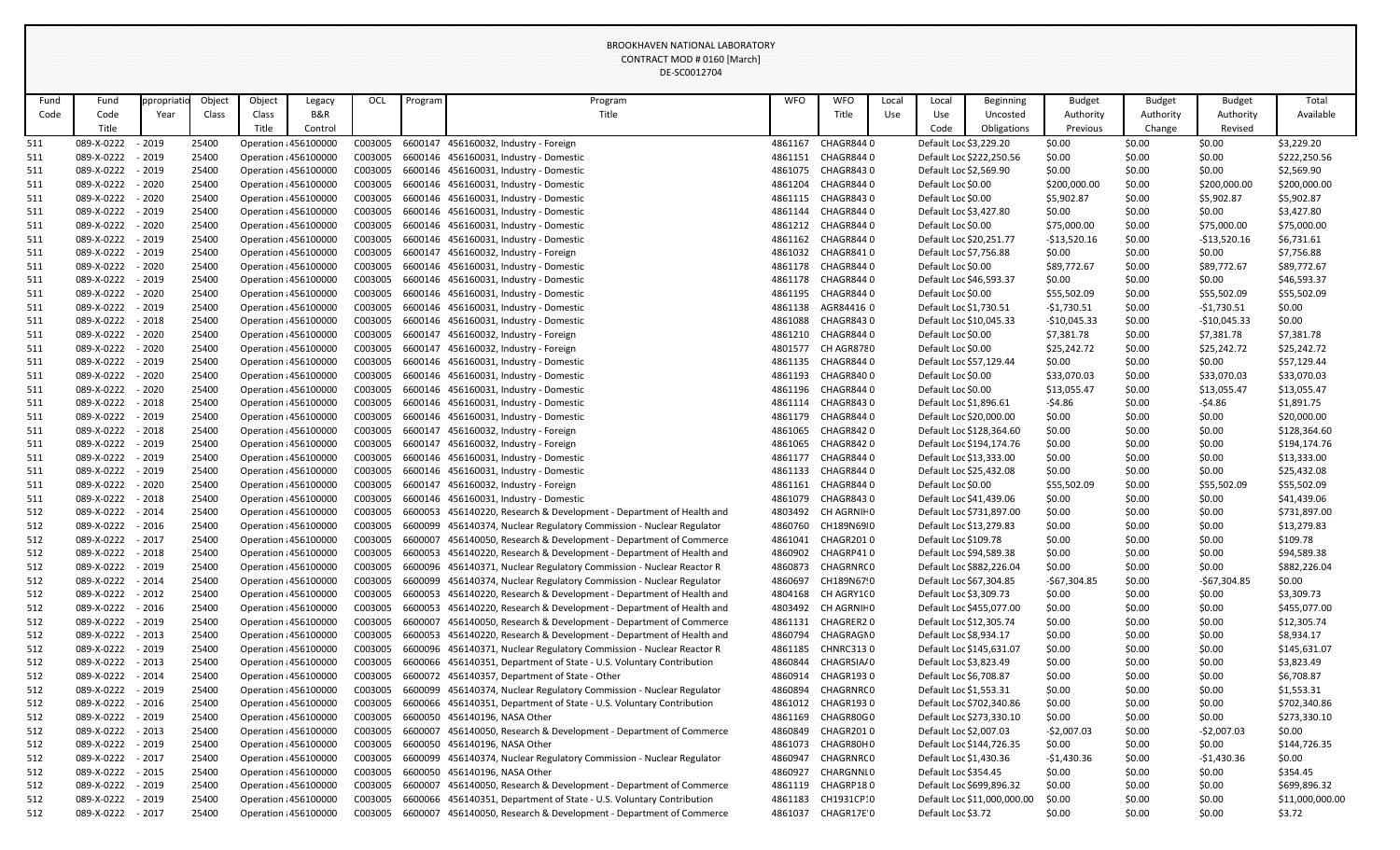|            |                                        |                    |                |                                                |         |                    |         | UL-JLUUIZ7U4                                                                                                                                 |                    |                         |       |                                                   |                                                      |                                  |                  |                        |                             |
|------------|----------------------------------------|--------------------|----------------|------------------------------------------------|---------|--------------------|---------|----------------------------------------------------------------------------------------------------------------------------------------------|--------------------|-------------------------|-------|---------------------------------------------------|------------------------------------------------------|----------------------------------|------------------|------------------------|-----------------------------|
| Fund       | Fund                                   | opropriati         | Object         | Object                                         | Legacy  | OCL                | Program | Program                                                                                                                                      | <b>WFO</b>         | <b>WFO</b>              | Local | Local                                             | <b>Beginning</b>                                     | <b>Budget</b>                    | <b>Budget</b>    | <b>Budget</b>          | Total                       |
| Code       | Code                                   | Year               | Class          | Class                                          | B&R     |                    |         | Title                                                                                                                                        |                    | Title                   | Use   | Use                                               | Uncosted                                             | Authority                        | Authority        | Authority              | Available                   |
|            | Title                                  |                    |                | Title                                          | Control |                    |         |                                                                                                                                              |                    |                         |       | Code                                              | Obligations                                          | Previous                         | Change           | Revised                |                             |
| 512        | 089-X-0222                             | $-2019$            | 25400          | Operation : 456100000                          |         | C003005            |         | 6600053 456140220, Research & Development - Department of Health and                                                                         | 4861118            | CHAGR1R20               |       |                                                   | Default Loc \$199,458.49                             | \$0.00                           | \$0.00           | \$0.00                 | \$199,458.49                |
| 512        | 089-X-0222                             | $-2019$            | 25400          | Operation : 456100000                          |         | C003005            |         | 6600050 456140196, NASA Other                                                                                                                | 4860991            | CHAGRNNI 0              |       |                                                   | Default Loc \$112,621.36                             | \$0.00                           | \$0.00           | \$0.00                 | \$112,621.36                |
| 512        | 089-X-0222                             | $-2014$            | 25400          | Operation : 456100000                          |         | C003005            |         | 6600096 456140371, Nuclear Regulatory Commission - Nuclear Reactor R                                                                         | 4860776            | CH189QBV0               |       | Default Loc \$9,993.07                            |                                                      | \$0.00                           | \$0.00           | \$0.00                 | \$9,993.07                  |
| 512        | 089-X-0222 - 2014                      |                    | 25400          | Operation : 456100000                          |         | C003005            |         | 6600073 456140358, Other Federal Agencies                                                                                                    | 3011110            | CRAGRS-OI0              |       | Default Loc \$121.25                              |                                                      | $-5121.25$                       | \$0.00           | $-5121.25$             | \$0.00                      |
| 512        | 089-X-0222                             | $-2013$            | 25400          | Operation : 456100000                          |         | C003005            | 6600007 | 456140050, Research & Development - Department of Commerce                                                                                   | 4860561            | CHAGR9EW0               |       | Default Loc \$11,621.01                           |                                                      | \$0.00                           | \$0.00           | \$0.00                 | \$11,621.01                 |
| 512        | 089-X-0222                             | $-2015$            | 25400          | Operation : 456100000                          |         | C003005            |         | 6600072 456140357, Department of State - Other                                                                                               | 4860914            | CHAGR1930               |       | Default Loc \$260.99                              |                                                      | \$0.00                           | \$0.00           | \$0.00                 | \$260.99                    |
| 512        | 089-X-0222                             | $-2017$            | 25400          | Operation : 456100000                          |         | C003005            |         | 6600099 456140374, Nuclear Regulatory Commission - Nuclear Regulator                                                                         | 4860911            | CHAGRNRC 0              |       | Default Loc \$72,595.39                           |                                                      | \$0.00                           | \$0.00           | \$0.00                 | \$72,595.39                 |
| 512        | 089-X-0222                             | $-2015$            | 25400          | Operation : 456100000                          |         | C003005            | 6600007 | 456140050, Research & Development - Department of Commerce                                                                                   | 4860561            | CHAGR9EW0               |       | Default Loc \$1.29                                |                                                      | \$0.00                           | \$0.00           | \$0.00                 | \$1.29                      |
| 512        | 089-X-0222                             | $-2018$            | 25400          | Operation : 456100000                          |         | C003005            |         | 6600096 456140371, Nuclear Regulatory Commission - Nuclear Reactor R                                                                         | 4861126            | CHNRC3130               |       |                                                   | Default Loc \$252,639.11                             | \$0.00                           | \$0.00           | \$0.00                 | \$252,639.11                |
| 512        | 089-X-0222                             | $-2018$            | 25400          | Operation : 456100000                          |         | C003005            |         | 6600096 456140371, Nuclear Regulatory Commission - Nuclear Reactor R                                                                         | 4860873            | CHAGRNRC0               |       |                                                   | Default Loc \$129,900.08                             | \$0.00                           | \$0.00           | \$0.00                 | \$129,900.08                |
| 512        | 089-X-0222                             | $-2015$            | 25400          | Operation : 456100000                          |         | C003005            |         | 6600099 456140374, Nuclear Regulatory Commission - Nuclear Regulator                                                                         | 4860913            | CHAGRNRC0               |       | Default Loc \$151.73                              |                                                      | \$0.00                           | \$0.00           | \$0.00                 | \$151.73                    |
| 512        | 089-X-0222                             | $-2018$            | 25400          | Operation : 456100000                          |         | C003005            |         | 6600050 456140196, NASA Other                                                                                                                | 4860992            | CHAGRNN/0               |       | Default Loc \$50.71                               |                                                      | \$0.00                           | \$0.00           | \$0.00                 | \$50.71                     |
| 512        | 089-X-0222                             | $-2007$            | 25400          | Operation : 456100000                          |         | C003005            | 6600050 | 456140196, NASA Other                                                                                                                        | 4860316            | CHAGRNNJ 0              |       | Default Loc \$20,870.32                           |                                                      | \$0.00                           | \$0.00           | \$0.00                 | \$20,870.32                 |
| 512        | 089-X-0222                             | $-2016$            | 25400          | Operation : 456100000                          |         | C003005            |         | 6600099 456140374, Nuclear Regulatory Commission - Nuclear Regulator                                                                         | 4860948            | CHAGRNRC0               |       | Default Loc \$93,297.65                           |                                                      | \$0.00                           | \$0.00           | \$0.00                 | \$93,297.65                 |
| 512        | 089-X-0222                             | $-2015$            | 25400          | Operation : 456100000                          |         | C003005            |         | 6600007 456140050, Research & Development - Department of Commerce                                                                           | 4860959            | CHAGR2010               |       | Default Loc \$473.22                              |                                                      | \$0.00                           | \$0.00           | \$0.00                 | \$473.22                    |
| 512        | 089-X-0222                             | $-2018$            | 25400          | Operation : 456100000                          |         | C003005            |         | 6600051 456140200, Research & Development - National Science Foundat                                                                         | 4861105            | CHAGR1830               |       | Default Loc \$10,509.17                           |                                                      | \$0.00                           | \$0.00           | \$0.00                 | \$10,509.17                 |
| 512        | 089-X-0222                             | $-2016$            | 25400          | Operation : 456100000                          |         | C003005            |         | 6600099 456140374, Nuclear Regulatory Commission - Nuclear Regulator                                                                         | 4860724            | CH189V61!0              |       | Default Loc \$3,761.11                            |                                                      | \$0.00                           | \$0.00           | \$0.00                 | \$3,761.11                  |
| 512        | 089-X-0222                             | $-2005$            | 25400          | Operation : 456100000                          |         | C003005            |         | 6600066 456140351, Department of State - U.S. Voluntary Contribution                                                                         | 4806666            | CHAGRRW'O               |       |                                                   | Default Loc \$394,234.20                             | \$0.00                           | \$0.00           | \$0.00                 | \$394,234.20                |
| 512        | 089-X-0222                             | $-2016$            | 25400          | Operation : 456100000                          |         | C003005            |         | 6600099 456140374, Nuclear Regulatory Commission - Nuclear Regulator                                                                         | 4860941            | CHAGRNRC 0              |       | Default Loc \$26,293.22                           |                                                      | \$0.00                           | \$0.00           | \$0.00                 | \$26,293.22                 |
| 512        | 089-X-0222 - 2019                      |                    | 25400          | Operation : 456100000                          |         | C003005            |         | 6600069 456140354, U.S. Agency For International Development USAID                                                                           | 4860930            | CHAGRAID <sub>10</sub>  |       |                                                   | Default Loc \$359,733.49                             | \$0.00                           | \$0.00           | \$0.00                 | \$359,733.49                |
| 512        | 089-X-0222                             | $-2013$            | 25400          | Operation : 456100000                          |         | C003005            | 6600067 | 456140352, Department of State - U.S. Voluntary Contribution                                                                                 | 4860796            | CHAGRSIA/0              |       | Default Loc \$19.78                               |                                                      | \$0.00                           | \$0.00           | \$0.00                 | \$19.78                     |
| 512        | 089-X-0222                             | $-2017$            | 25400          | Operation : 456100000                          |         | C003005            | 6600007 | 456140050, Research & Development - Department of Commerce                                                                                   | 4861054            | CHAGRNA10               |       | Default Loc \$8,453.63                            |                                                      | \$0.00                           | \$0.00           | \$0.00                 | \$8,453.63                  |
| 512        | 089-X-0222                             | $-2020$            | 25400          | Operation : 456100000                          |         | C003005            |         | 6600069 456140354, U.S. Agency For International Development USAID                                                                           | 4860930            | CHAGRAID <sub>10</sub>  |       | Default Loc \$0.00                                |                                                      | \$61,056.55                      | \$0.00           | \$61,056.55            | \$61,056.55                 |
| 512        | 089-X-0222                             | $-2019$            | 25400          | Operation : 456100000                          |         | C003005            |         | 6600073 456140358, Other Federal Agencies                                                                                                    | 3015354            | CRAGR084 0              |       |                                                   | Default Loc \$194,174.76                             | \$0.00                           | \$0.00           | \$0.00                 | \$194,174.76                |
| 512        | 089-X-0222                             | $-2019$            | 25400          | Operation : 456100000                          |         | C003005            |         | 6600050 456140196, NASA Other                                                                                                                | 4860942            | CHAGRNNJ0               |       |                                                   | Default Loc \$181,755.69                             | \$0.00                           | \$0.00           | \$0.00                 | \$181,755.69                |
| 512        | 089-X-0222                             | $-2014$            | 25400          | Operation : 456100000                          |         | C003005            | 6600007 | 456140050, Research & Development - Department of Commerce                                                                                   | 4860561            | CHAGR9EW0               |       | Default Loc \$8,737.52                            |                                                      | \$0.00                           | \$0.00           | \$0.00                 | \$8,737.52                  |
| 512        | 089-X-0222                             | - 2019             | 25400          | Operation : 456100000                          |         | C003005            | 6600007 | 456140050, Research & Development - Department of Commerce                                                                                   | 4861123            | CHAGRP180               |       | Default Loc \$81,383.58                           |                                                      | \$0.00                           | \$0.00           | \$0.00                 | \$81,383.58                 |
| 512        | 089-X-0222                             | $-2005$            | 25400          | Operation : 456100000                          |         | C003005            |         | 6600053 456140220, Research & Development - Department of Health and                                                                         | 4803774            | CH AGRRW0               |       |                                                   | Default Loc \$527,491.57                             | \$0.00                           | \$0.00           | \$0.00                 | \$527,491.57                |
| 512        | 089-X-0222                             | $-2018$            | 25400          | Operation : 456100000                          |         | C003005            | 6600007 | 456140050, Research & Development - Department of Commerce                                                                                   | 4860850            | CHAGR2010               |       | Default Loc \$193.69                              |                                                      | \$0.00                           | \$0.00           | \$0.00                 | \$193.69                    |
| 512        | 089-X-0222                             | $-2016$            | 25400          | Operation : 456100000                          |         | C003005            |         | 6600050 456140196, NASA Other                                                                                                                | 4860745            | CHAGRNNJ0               |       | Default Loc \$6,224.31                            |                                                      | \$0.00                           | \$0.00           | \$0.00                 | \$6,224.31                  |
| 512        | 089-X-0222 - 2019                      |                    | 25400          | Operation : 456100000                          |         | C003005            |         | 6600050 456140196, NASA Other                                                                                                                | 4861154            | CHAGR80L0               |       | Default Loc \$17,223.11                           |                                                      | \$0.00                           | \$0.00           | \$0.00                 | \$17,223.11                 |
| 512        | 089-X-0222                             | $-2015$            | 25400          | Operation : 456100000                          |         | C003005            |         | 6600053 456140220, Research & Development - Department of Health and                                                                         | 4860897            | CHAGRR210               |       | Default Loc \$6,228.29                            |                                                      | \$0.00                           | \$0.00           | \$0.00                 | \$6,228.29                  |
| 512        | 089-X-0222 - 2011                      |                    | 25400          | Operation : 456100000                          |         | C003005            |         | 6600096 456140371, Nuclear Regulatory Commission - Nuclear Reactor R                                                                         | 4860532            | CH189J4140              |       | Default Loc \$3,429.21                            |                                                      | \$0.00                           | \$0.00           | \$0.00                 | \$3,429.21                  |
| 512        | 089-X-0222                             | $-2016$            | 25400          | Operation : 456100000                          |         | C003005            |         | 6600099 456140374, Nuclear Regulatory Commission - Nuclear Regulator                                                                         | 4860817            | CH189V64(0              |       | Default Loc \$1,784.78                            |                                                      | \$0.00                           | \$0.00           | \$0.00                 | \$1,784.78                  |
| 512        | 089-X-0222                             | $-2018$            | 25400          | Operation : 456100000                          |         | C003005            |         | 6600066 456140351, Department of State - U.S. Voluntary Contribution                                                                         | 4861127            | CH1931CP:0              |       |                                                   | Default Loc \$8,220,896.20                           | \$0.00                           | \$0.00           | \$0.00                 | \$8,220,896.20              |
| 512        | 089-X-0222 - 2019                      |                    | 25400          | Operation : 456100000                          |         | C003005            |         | 6600096 456140371, Nuclear Regulatory Commission - Nuclear Reactor R                                                                         | 4861126            | <b>CHNRC3130</b>        |       |                                                   | Default Loc \$302,153.89                             | \$0.00                           | \$0.00           | \$0.00                 | \$302,153.89                |
| 512<br>512 | 089-X-0222<br>089-X-0222               | $-2019$<br>$-2014$ | 25400<br>25400 | Operation : 456100000<br>Operation : 456100000 |         | C003005<br>C003005 |         | 6600050 456140196, NASA Other<br>6600073 456140358, Other Federal Agencies                                                                   | 4861025<br>4860852 | CHAGRNNI 0<br>CHAGR0170 |       | Default Loc \$1,494.72<br>Default Loc \$83,084.91 |                                                      | \$0.00                           | \$0.00<br>\$0.00 | \$0.00<br>\$0.00       | \$1,494.72<br>\$83,084.91   |
|            | 089-X-0222 - 2015                      |                    | 25400          | Operation : 456100000                          |         | C003005            |         | 6600099 456140374, Nuclear Regulatory Commission - Nuclear Regulator                                                                         | 4860657            | CH189V61!0              |       | Default Loc \$9,708.74                            |                                                      | \$0.00                           | \$0.00           |                        | \$9,708.74                  |
| 512        |                                        |                    |                |                                                |         |                    |         |                                                                                                                                              |                    | CHAGRP300               |       |                                                   | Default Loc \$3,600,000.00                           | \$0.00                           |                  | \$0.00                 |                             |
| 512        | 089-X-0222<br>089-X-0222               | $-2019$            | 25400          | Operation : 456100000                          |         | C003005            |         | 6600053 456140220, Research & Development - Department of Health and                                                                         | 4861180            |                         |       |                                                   |                                                      | \$0.00                           | \$0.00           | \$0.00                 | \$3,600,000.00              |
| 512        |                                        | $-2015$            | 25400          | Operation : 456100000                          |         | C003005            |         | 6600067 456140352, Department of State - U.S. Voluntary Contribution                                                                         | 4860964            | CHAGR1930               |       | Default Loc \$68,048.75                           |                                                      | \$0.00                           | \$0.00           | \$0.00                 | \$68,048.75                 |
| 512        | 089-X-0222                             | $-2017$            | 25400          | Operation : 456100000                          |         | C003005            |         | 6600100 456140375, Nuclear Regulatory Commission - Commission And St                                                                         | 4860765            | CH189N75.0<br>CHAGR1930 |       | Default Loc \$280.57                              |                                                      | \$0.00                           | \$0.00           | \$0.00                 | \$280.57                    |
| 512        | 089-X-0222 - 2016<br>089-X-0222 - 2015 |                    | 25400          | Operation : 456100000                          |         | C003005            |         | 6600066 456140351, Department of State - U.S. Voluntary Contribution<br>6600053 456140220, Research & Development - Department of Health and | 4860970            | CH AGRNIF 0             |       |                                                   | Default Loc \$503,880.42<br>Default Loc \$822,752.00 | \$0.00                           | \$0.00           | \$0.00                 | \$503,880.42                |
| 512        | 089-X-0222                             | $-2014$            | 25400          | Operation : 456100000<br>Operation : 456100000 |         | C003005            |         | 6600099 456140374, Nuclear Regulatory Commission - Nuclear Regulator                                                                         | 4803492            | CH189V61!0              |       | Default Loc \$29,137.54                           |                                                      | \$0.00                           | \$0.00           | \$0.00                 | \$822,752.00<br>\$29,137.54 |
| 512        | 089-X-0222                             | $-2017$            | 25400          |                                                |         | C003005            |         |                                                                                                                                              | 4860657            | CHAGRNRC0               |       | Default Loc \$34,547.10                           |                                                      | \$0.00                           | \$0.00<br>\$0.00 | \$0.00                 |                             |
| 512        | 089-X-0222 - 2018                      |                    | 25400          | Operation : 456100000                          |         | C003005<br>C003005 |         | 6600099 456140374, Nuclear Regulatory Commission - Nuclear Regulator<br>6600050 456140196, NASA Other                                        | 4860901            | CHAGR80H0               |       |                                                   | Default Loc \$134,939.61                             | \$0.00<br>\$0.00                 |                  | \$0.00                 | \$34,547.10<br>\$134,939.61 |
| 512        | 089-X-0222                             | $-2020$            | 25400<br>25400 | Operation : 456100000<br>Operation : 456100000 |         | C003005            |         | 6600096 456140371, Nuclear Regulatory Commission - Nuclear Reactor R                                                                         | 4861069<br>4860873 | CHAGRNRC0               |       | Default Loc \$0.00                                |                                                      |                                  | \$0.00<br>\$0.00 | \$0.00<br>\$111,650.48 | \$111,650.48                |
| 512<br>512 | 089-X-0222 - 2019                      |                    | 25400          | Operation : 456100000                          |         | C003005            |         | 6600050 456140196, NASA Other                                                                                                                | 4860979            | CHAGRNNJ0               |       |                                                   | Default Loc \$7,251,862.99                           | \$111,650.48<br>$-53,592,233.01$ | \$0.00           | $-53,592,233.01$       | \$3,659,629.98              |
|            | 089-X-0222 - 2017                      |                    | 25400          | Operation : 456100000                          |         | C003005            |         | 6600007 456140050, Research & Development - Department of Commerce                                                                           | 4860843            | CHAGR2010               |       | Default Loc \$611.68                              |                                                      | \$0.00                           |                  | \$0.00                 | \$611.68                    |
| 512        |                                        |                    |                |                                                |         |                    |         |                                                                                                                                              |                    |                         |       |                                                   |                                                      |                                  | \$0.00           |                        |                             |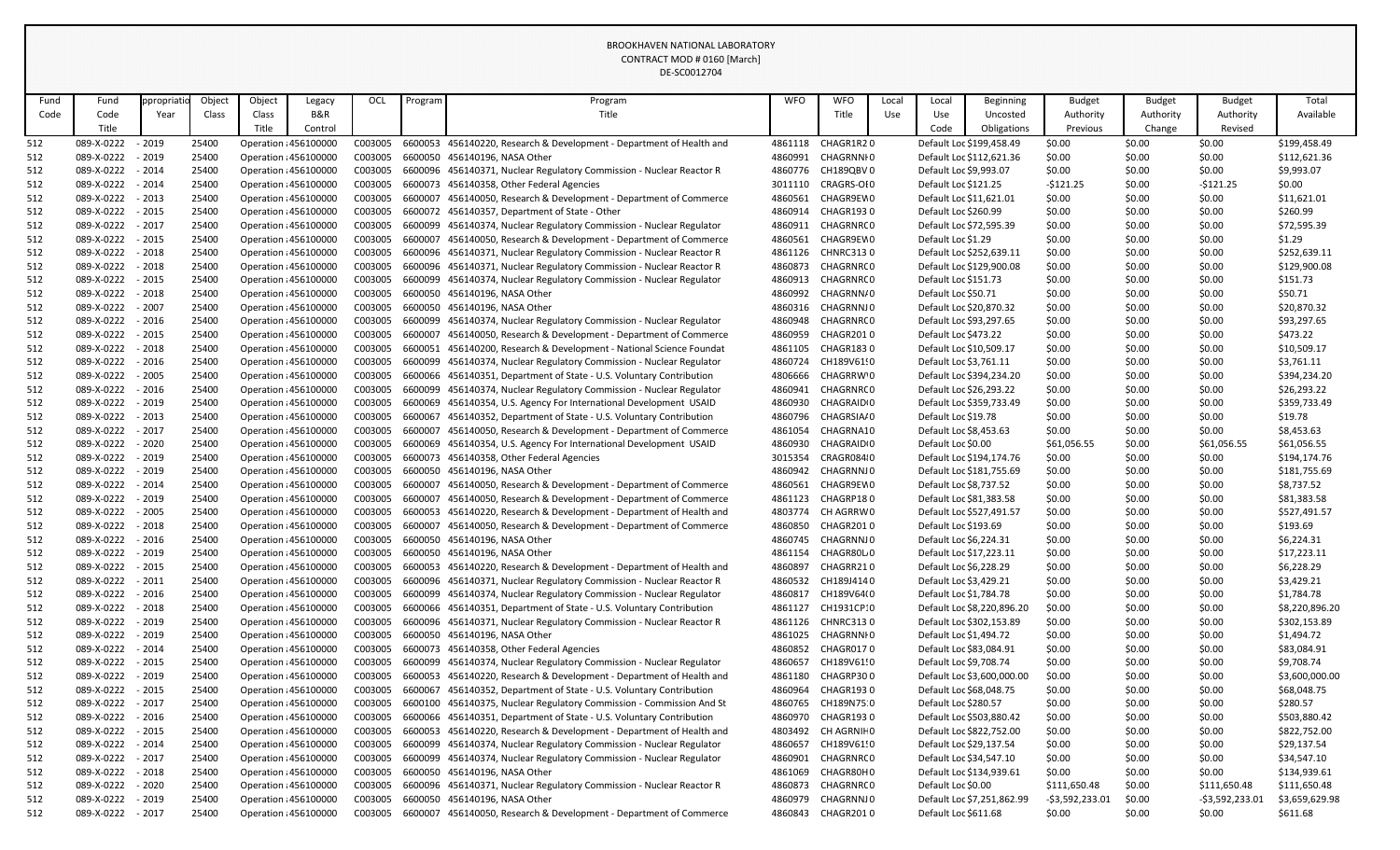|      |                      |            |        |                              |                       |         |         | DE-SCOULZ/04                                                         |            |                        |       |                         |                            |                |               |                |                |
|------|----------------------|------------|--------|------------------------------|-----------------------|---------|---------|----------------------------------------------------------------------|------------|------------------------|-------|-------------------------|----------------------------|----------------|---------------|----------------|----------------|
| Fund | Fund                 | ppropriati | Object | Object                       | Legacy                | OCL     | Program | Program                                                              | <b>WFO</b> | <b>WFO</b>             | Local | Local                   | Beginning                  | <b>Budget</b>  | <b>Budget</b> | <b>Budget</b>  | Total          |
| Code | Code                 | Year       | Class  | Class                        | B&R                   |         |         | Title                                                                |            | Title                  | Use   | Use                     | Uncosted                   | Authority      | Authority     | Authority      | Available      |
|      | Title                |            |        | Title                        | Control               |         |         |                                                                      |            |                        |       | Code                    | Obligations                | Previous       | Change        | Revised        |                |
| 512  | 089-X-0222           | $-2018$    | 25400  |                              | Operation : 456100000 | C003005 |         | 6600069 456140354, U.S. Agency For International Development USAID   | 4860930    | CHAGRAID <sub>10</sub> |       | Default Loc \$59,493.70 |                            | \$0.00         | \$0.00        | \$0.00         | \$59,493.70    |
| 512  | 089-X-0222           | $-2017$    | 25400  | Operation : 456100000        |                       | C003005 |         | 6600066 456140351, Department of State - U.S. Voluntary Contribution | 4861057    | CH1931CP:0             |       |                         | Default Loc \$1,583,240.81 | \$0.00         | \$0.00        | \$0.00         | \$1,583,240.81 |
| 512  | 089-X-0222           | $-2018$    | 25400  | Operation : 456100000        |                       | C003005 |         | 6600050 456140196, NASA Other                                        | 4860991    | CHAGRNNI 0             |       |                         | Default Loc \$190,814.09   | \$0.00         | \$0.00        | \$0.00         | \$190,814.09   |
| 512  | 089-X-0222 - 2019    |            | 25400  | Operation : 456100000        |                       | C003005 |         | 6600096 456140371, Nuclear Regulatory Commission - Nuclear Reactor R | 4861125    | <b>CHNRC3130</b>       |       |                         | Default Loc \$155,641.60   | \$0.00         | \$0.00        | \$0.00         | \$155,641.60   |
| 517  | 089-X-0222 - Sc 2019 |            | 25400  |                              | Operation : 456100000 | C003005 | 6600207 | 456167SC0, Office of Science SC                                      | 4861010    | CHAGR8730              |       |                         | Default Loc \$3,138,491.98 | \$0.00         | \$0.00        | \$0.00         | \$3,138,491.98 |
| 517  | 089-X-0222 - Sc 2018 |            | 25400  | Operation : 456100000        |                       | C003005 |         | 6600207 456167SC0, Office of Science SC                              | 4860834    | CHAGR8720              |       | Default Loc \$13,298.02 |                            | \$0.00         | \$0.00        | \$0.00         | \$13,298.02    |
| 517  | 089-X-0222 - Sc 2019 |            | 25400  | Operation : 456100000        |                       | C003005 | 6600207 | 456167SC0, Office of Science SC                                      | 4861108    | CHAGR8430              |       |                         | Default Loc \$3,602,103.30 | \$0.00         | \$0.00        | \$0.00         | \$3,602,103.30 |
| 517  | 089-X-0222 - Sc 2018 |            | 25400  | Operation : 456100000        |                       | C003005 | 6600207 | 456167SC0, Office of Science SC                                      | 4860826    | CHAGR8720              |       | Default Loc \$7,745.02  |                            | \$0.00         | \$0.00        | \$0.00         | \$7,745.02     |
| 517  | 089-X-0222 - Sc 2018 |            | 25400  | Operation : 456100000        |                       | C003005 |         | 6600207 456167SC0, Office of Science SC                              | 4861108    | CHAGR8430              |       |                         | Default Loc \$3,060,444.99 | \$0.00         | \$0.00        | \$0.00         | \$3,060,444.99 |
| 517  | 089-X-0222 - Sc 2019 |            | 25400  | Operation : 456100000        |                       | C003005 | 6600207 | 456167SC0, Office of Science SC                                      | 4860823    | CHAGR8720              |       | Default Loc \$35,674.26 |                            | \$0.00         | \$0.00        | \$0.00         | \$35,674.26    |
| 517  | 089-X-0222 - Sc 2020 |            | 25400  | Operation : 456100000        |                       | C003005 |         | 6600207 456167SC0, Office of Science SC                              | 4861108    | CHAGR8430              |       | Default Loc \$0.00      |                            | \$913,847.57   | \$0.00        | \$913,847.57   | \$913,847.57   |
| 525  | 089-20/21-022.2020   |            | 25400  | Operation : 456100000        |                       | C003005 |         | 6600050 456140196, NASA Other                                        | 4861216    | CHAGR80H0              |       | Default Loc \$0.00      |                            | \$100,266.99   | \$0.00        | \$100,266.99   | \$100,266.99   |
| 525  | 089-20/21-022.2020   |            | 25400  | Operation : 456100000        |                       | C003005 |         | 6600050 456140196, NASA Other                                        | 4861154    | CHAGR80L0              |       | Default Loc \$0.00      |                            | \$31,445.63    | \$0.00        | \$31,445.63    | \$31,445.63    |
| 525  | 089-20/21-022.2020   |            | 25400  | Operation : 456100000        |                       | C003005 |         | 6600050 456140196, NASA Other                                        | 4861073    | CHAGR80H0              |       | Default Loc \$0.00      |                            | \$44,660.19    | \$0.00        | \$44,660.19    | \$44,660.19    |
| 525  | 089-20/21-022.2020   |            | 25400  | Operation : 456100000        |                       | C003005 | 6600007 | 456140050, Research & Development - Department of Commerce           | 4861131    | CHAGRER20              |       | Default Loc \$0.00      |                            | \$69,527.18    | \$0.00        | \$69,527.18    | \$69,527.18    |
| 525  | 089-20/21-022.2020   |            | 25400  | Operation : 456100000        |                       | C003005 |         | 6600050 456140196, NASA Other                                        | 4861214    | CHAGRNNI 0             |       | Default Loc \$0.00      |                            | \$110,000.00   | \$0.00        | \$110,000.00   | \$110,000.00   |
| 541  | 089-19/20-022.2020   |            | 25400  |                              | Operation : 456100000 | C003005 |         | 6600050 456140196, NASA Other                                        | 4861211    | CHAGR80G0              |       | Default Loc \$0.00      |                            | \$316,019.42   | \$0.00        | \$316,019.42   | \$316,019.42   |
| 541  | 089-19/20-022.2020   |            | 25400  | Operation : 456100000        |                       | C003005 |         | 6600050 456140196, NASA Other                                        | 4861207    | CHAGR80JS0             |       | Default Loc \$0.00      |                            | \$3,592,233.01 | \$0.00        | \$3,592,233.01 | \$3,592,233.01 |
| 541  | 089-19/20-022.2020   |            | 25400  | Operation : 456100000        |                       | C003005 |         | 6600050 456140196, NASA Other                                        | 4860992    | CHAGRNN/0              |       | Default Loc \$0.00      |                            | \$48,543.69    | \$0.00        | \$48,543.69    | \$48,543.69    |
| 674  | 089-18/19-022 2018   |            | 25400  | Operation : TT0000000        |                       | C003093 |         | 4500001 TT1020000, Contractual Support Services                      | $\Omega$   | Default WF0            |       | Default Loc \$9,923.86  |                            | \$0.00         | \$0.00        | \$0.00         | \$9,923.86     |
| 679  | 089-15/16-022 2015   |            | 25400  |                              | Operation (WA2200000  | C001104 |         | 2822390 WA2230100, Other Related Expenses - Contractual Services     | 0          | Default WF 302064      |       | Climate REI\$40,000.00  |                            | \$0.00         | \$0.00        | \$0.00         | \$40,000.00    |
| 681  | 089-14/15-022 2014   |            | 25400  |                              | Operation : WA2200000 | C001104 |         | 2822390 WA2230100, Other Related Expenses - Contractual Services     | $\Omega$   | Default WF0            |       | Default Loc \$39,548.18 |                            | \$0.00         | \$0.00        | \$0.00         | \$39,548.18    |
| 692  | 089-14/15-022 2014   |            | 25400  |                              | Operation : WN0000000 | C001118 |         | 1721222 WN0219060, State and Local Governments and Non-Profit Organi | 4860825    | CHAGR8720              |       | Default Loc \$17,728.79 |                            | \$0.00         | \$0.00        | \$0.00         | \$17,728.79    |
| 900  | 089-X-0240 - 2014    |            | 25400  |                              | Operation : DP1204000 | C000912 |         | 2220743 DP1204010, Secondary Assessment Technologies                 | 0          | Default WF0            |       | Default Loc \$836.82    |                            | \$0.00         | \$0.00        | \$0.00         | \$836.82       |
| 900  | 089-X-0240 - 2019    |            | 25400  |                              | Operation : DP0909000 | C002955 |         | 2223112 DP0909010, Nuclear Criticality Safety Program                | 0          | Default WF0            |       | Default Loc \$35,687.86 |                            | \$0.00         | \$0.00        | \$0.00         | \$35,687.86    |
| 900  | 089-X-0240           | $-2020$    | 25400  |                              | Operation : DP0909000 | C002955 |         | 2223112 DP0909010, Nuclear Criticality Safety Program                |            | Default WF0            |       | Default Loc \$0.00      |                            | \$427,000.00   | \$0.00        | \$427,000.00   | \$427,000.00   |
| 900  | 089-X-0240           | - 2015     | 25400  |                              | Operation ¿DP8000000  | C002982 |         | 2222989 DP8000000, Counterterrorism and Counterproliferation         |            | Default WF0            |       | Default Loc \$1,260.15  |                            | \$0.00         | \$0.00        | \$0.00         | \$1,260.15     |
| 900  | 089-X-0240           | - 2014     | 25400  |                              | Operation : DP4000000 | C000925 |         | 2222480 DP4011093, Nuclear Counterterrorism                          | 0          | Default WF0            |       | Default Loc \$2,057.91  |                            | \$0.00         | \$0.00        | \$0.00         | \$2,057.91     |
| 910  | 089-X-0240           | - 2017     | 25400  |                              | Operation : 456100000 | C003005 |         | 6600072 456140357, Department of State - Other                       | 4860787    | CHAGRSIA/0             |       | Default Loc \$0.01      |                            | \$0.00         | \$0.00        | \$0.00         | \$0.01         |
| 910  | 089-X-0240 - 2014    |            | 25400  |                              | Operation : 456100000 | C003005 |         | 6600084 45614036B, Science and Technology - Other                    | 4841247    | CHAGRHSH0              |       | Default Loc \$4,212.25  |                            | \$0.00         | \$0.00        | \$0.00         | \$4,212.25     |
| 910  | 089-X-0240           | $-2014$    | 25400  |                              | Operation : 456100000 | C003005 |         | 6600084 45614036B, Science and Technology - Other                    | 4860915    | CHAGRHSH0              |       | Default Loc \$11,352.52 |                            | \$0.00         | \$0.00        | \$0.00         | \$11,352.52    |
| 910  | 089-X-0240           | $-2014$    | 25400  | Operation : 456100000        |                       | C003005 |         | 6600084 45614036B, Science and Technology - Other                    | 4860789    | CHAGRHSH0              |       | Default Loc \$4,403.81  |                            | \$0.00         | \$0.00        | \$0.00         | \$4,403.81     |
| 910  | 089-X-0240 - 2014    |            | 25400  |                              | Operation : 456100000 | C003005 |         | 6600072 456140357, Department of State - Other                       | 4860787    | CHAGRSIA/0             |       | Default Loc \$849.00    |                            | \$0.00         | \$0.00        | \$0.00         | \$849.00       |
| 910  | 089-X-0240           | $-2015$    | 25400  |                              | Operation : 456100000 | C003005 |         | 6600084 45614036B, Science and Technology - Other                    | 4860847    | CHAGRHSH0              |       | Default Loc \$34,200.86 |                            | \$0.00         | \$0.00        | \$0.00         | \$34,200.86    |
| 910  | 089-X-0240 - 2015    |            | 25400  |                              | Operation : 456100000 | C003005 |         | 6600014 456140075, Army - Other                                      | 4860884    | CHAGRW7 <sub>0</sub>   |       | Default Loc \$34,783.01 |                            | \$0.00         | \$0.00        | \$0.00         | \$34,783.01    |
| 1050 | 089-X-0243           | $-2019$    | 25400  |                              | Operation : HQ0000000 | C002425 |         | 3184701 HQ1001000, Worker Advocacy                                   | 0          | Default WF0            |       | Default Loc \$67,876.51 |                            | \$0.00         | \$0.00        | \$0.00         | \$67,876.51    |
| 1050 | 089-X-0243           | $-2018$    | 25400  |                              | Operation : HU0000000 | C002426 |         | 3184709 HU2006100, Occupational Medicine                             | 0          | Default WF0            |       | Default Loc \$8.89      |                            | \$0.00         | \$0.00        | \$0.00         | \$8.89         |
| 1055 | 089-X-0243 - 2018    |            | 25400  |                              | Operation : 456100000 | C003005 |         | 6600084 45614036B, Science and Technology - Other                    | 4861129    | CHAGR70R 0             |       | Default Loc \$30,529.83 |                            | \$0.00         | \$0.00        | \$0.00         | \$30,529.83    |
| 1055 | 089-X-0243           | $-2018$    | 25400  |                              | Operation : 456100000 | C003005 |         | 6600109 456140063, Air Force - Other                                 | 4861078    | CHAGRF4FI0             |       | Default Loc \$332.65    |                            | \$0.00         | \$0.00        | \$0.00         | \$332.65       |
| 1055 | 089-X-0243           | $-2019$    | 25400  |                              | Operation : 456100000 | C003005 |         | 6600040 456140142, Other DOD Agencies - Other                        | 4861055    | <b>CHAGRNCSO</b>       |       |                         | Default Loc \$300,000.00   | \$0.00         | \$0.00        | \$0.00         | \$300,000.00   |
| 1055 | 089-X-0243           | $-2018$    | 25400  |                              | Operation : 456100000 | C003005 |         | 6600040 456140142, Other DOD Agencies - Other                        | 4861083    | CHAGREAC 0             |       | Default Loc \$22,941.95 |                            | \$0.00         | \$0.00        | \$0.00         | \$22,941.95    |
| 1055 | 089-X-0243           | $-2019$    | 25400  |                              | Operation : 456100000 | C003005 |         | 6600084 45614036B, Science and Technology - Other                    | 4861129    | CHAGR70R0              |       |                         | Default Loc \$112,112.00   | \$0.00         | \$0.00        | \$0.00         | \$112,112.00   |
| 1055 | 089-X-0243           | $-2019$    | 25400  |                              | Operation : 456100000 | C003005 |         | 6600040 456140142, Other DOD Agencies - Other                        | 4861150    | CHAGREAC 0             |       |                         | Default Loc \$119,804.68   | \$0.00         | \$0.00        | \$0.00         | \$119,804.68   |
| 1055 | 089-X-0243           | $-2015$    | 25400  |                              | Operation : 456100000 | C003005 |         | 6600084 45614036B, Science and Technology - Other                    | 4860960    | CHAGRHSH0              |       |                         | Default Loc \$120,639.12   | \$0.00         | \$0.00        | \$0.00         | \$120,639.12   |
| 1055 | 089-X-0243           | $-2015$    | 25400  |                              | Operation : 456100000 | C003005 | 6600084 | 45614036B, Science and Technology - Other                            | 4860923    | CHARGHSH0              |       | Default Loc \$696.09    |                            | \$0.00         | \$0.00        | \$0.00         | \$696.09       |
| 1055 | 089-X-0243           | $-2016$    | 25400  |                              | Operation : 456100000 | C003005 |         | 6600033 456140124, DNA - Other                                       | 4861006    | CHAGR1000              |       | Default Loc \$2,259.69  |                            | \$0.00         | \$0.00        | \$0.00         | \$2,259.69     |
| 1055 | 089-X-0243           | $-2018$    | 25400  | Operation : 456100000        |                       | C003005 |         | 6600040 456140142, Other DOD Agencies - Other                        | 4861055    | <b>CHAGRNCSO</b>       |       |                         | Default Loc \$299,732.80   | \$0.00         | \$0.00        | \$0.00         | \$299,732.80   |
| 1055 | 089-X-0243           | $-2017$    | 25400  | <b>Operation : 456100000</b> |                       | C003005 |         | 6600084 45614036B, Science and Technology - Other                    | 4861048    | CHAGRHSH0              |       | Default Loc \$6,585.86  |                            | \$0.00         | \$0.00        | \$0.00         | \$6,585.86     |
| 1055 | 089-X-0243           | $-2016$    | 25400  |                              | Operation : 456100000 | C003005 |         | 6600084 45614036B, Science and Technology - Other                    | 4860960    | CHAGRHSH0              |       | Default Loc \$90,000.00 |                            | \$0.00         | \$0.00        | \$0.00         | \$90,000.00    |
| 1055 | 089-X-0243           | $-2016$    | 25400  |                              | Operation : 456100000 | C003005 |         | 6600084 45614036B, Science and Technology - Other                    | 4861008    | CHAGRHSH0              |       | Default Loc \$25,000.00 |                            | \$0.00         | \$0.00        | \$0.00         | \$25,000.00    |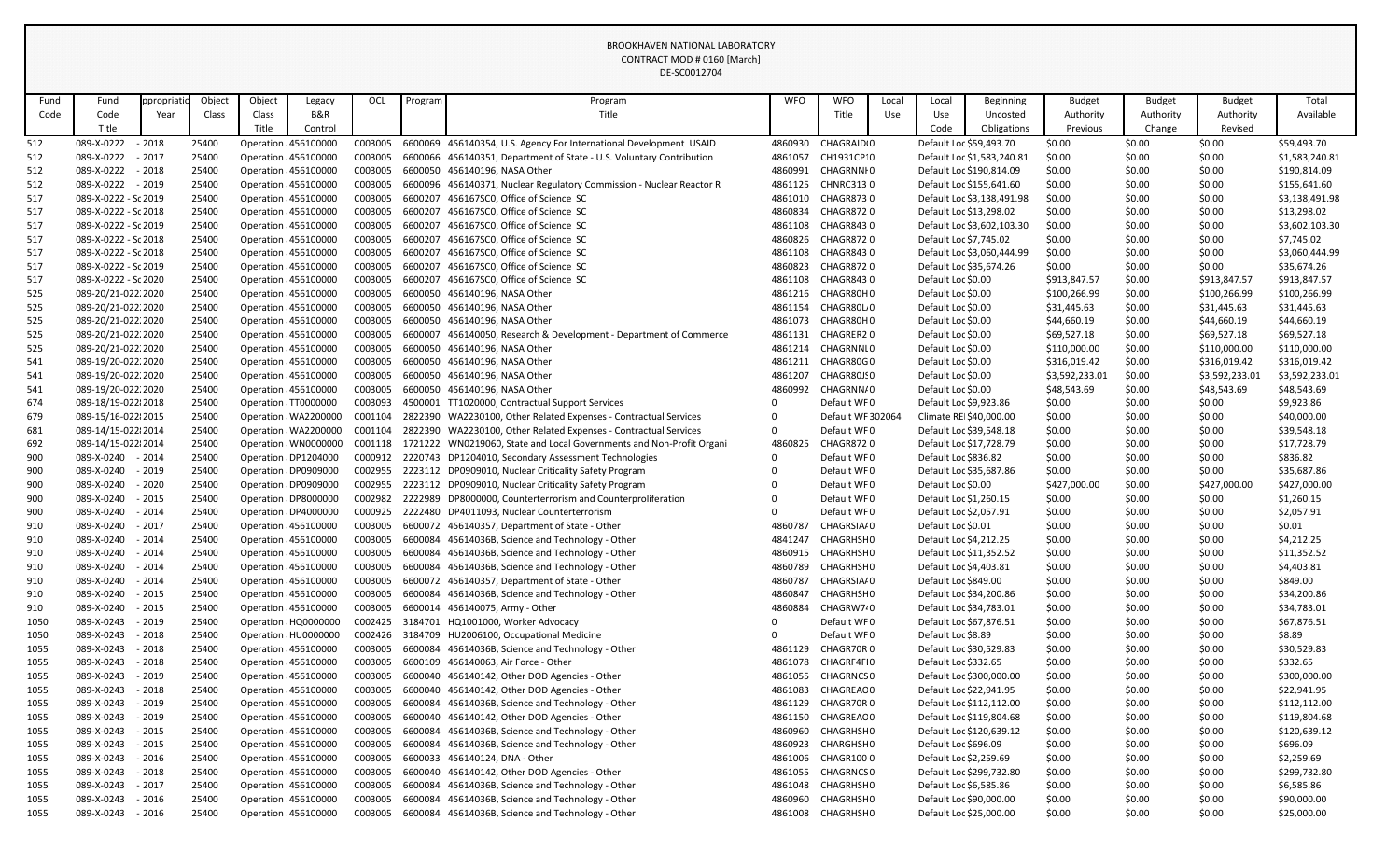|      |                          |                    |                |                       |                       |         |         | DE-SCOUTZ704                                                                                          |            |                            |       |                          |                            |                |               |                |                |
|------|--------------------------|--------------------|----------------|-----------------------|-----------------------|---------|---------|-------------------------------------------------------------------------------------------------------|------------|----------------------------|-------|--------------------------|----------------------------|----------------|---------------|----------------|----------------|
| Fund | Fund                     | ppropriati         | Object         | Object                | Legacy                | OCL     | Program | Program                                                                                               | <b>WFO</b> | <b>WFO</b>                 | Local | Local                    | Beginning                  | <b>Budget</b>  | <b>Budget</b> | <b>Budget</b>  | Total          |
| Code | Code                     | Year               | Class          | Class                 | B&R                   |         |         | Title                                                                                                 |            | Title                      | Use   | Use                      | Uncosted                   | Authority      | Authority     | Authority      | Available      |
|      | Title                    |                    |                | Title                 | Control               |         |         |                                                                                                       |            |                            |       | Code                     | Obligations                | Previous       | Change        | Revised        |                |
| 1055 | 089-X-0243               | $-2018$            | 25400          | Operation : 456100000 |                       | C003005 |         | 6600040 456140142, Other DOD Agencies - Other                                                         | 4861097    | CHAGREAC0                  |       | Default Loc \$3,745.35   |                            | \$0.00         | \$0.00        | \$0.00         | \$3,745.35     |
| 1055 | 089-X-0243               | $-2019$            | 25400          | Operation : 456100000 |                       | C003005 |         | 6600040 456140142, Other DOD Agencies - Other                                                         | 4861155    | CHAGREAC0                  |       | Default Loc \$127,323.50 |                            | \$0.00         | \$0.00        | \$0.00         | \$127,323.50   |
| 1055 | 089-X-0243 - 2018        |                    | 25400          | Operation : 456100000 |                       | C003005 |         | 6600084 45614036B, Science and Technology - Other                                                     | 4861124    | CHAGR70F.0                 |       | Default Loc \$15,635.71  |                            | \$0.00         | \$0.00        | \$0.00         | \$15,635.71    |
| 1055 | 089-X-0243               | $-2016$            | 25400          | Operation : 456100000 |                       | C003005 |         | 6600084 45614036B, Science and Technology - Other                                                     | 4860994    | CHAGRHSH0                  |       | Default Loc \$2,561.17   |                            | $-52,561.17$   | \$0.00        | $-52,561.17$   | \$0.00         |
| 1055 | 089-X-0243               | $-2019$            | 25400          | Operation : 456100000 |                       | C003005 |         | 6600084 45614036B, Science and Technology - Other                                                     | 4861140    | CHAGR70R0                  |       | Default Loc \$95,699.66  |                            | \$0.00         | \$0.00        | \$0.00         | \$95,699.66    |
| 1055 | 089-X-0243               | $-2018$            | 25400          | Operation : 456100000 |                       | C003005 |         | 6600040 456140142, Other DOD Agencies - Other                                                         | 4861085    | CHAGRNR70                  |       | Default Loc \$996.57     |                            | \$0.00         | \$0.00        | \$0.00         | \$996.57       |
| 1055 | 089-X-0243 - 2019        |                    | 25400          | Operation : 456100000 |                       | C003005 |         | 6600040 456140142, Other DOD Agencies - Other                                                         | 4861148    | CHAGREAC 0                 |       | Default Loc \$98,179.86  |                            | \$0.00         | \$0.00        | \$0.00         | \$98,179.86    |
| 1055 | 089-X-0243               | - 2018             | 25400          | Operation : 456100000 |                       | C003005 |         | 6600040 456140142, Other DOD Agencies - Other                                                         | 4861082    | CHAGREAC0                  |       | Default Loc \$403.92     |                            | \$0.00         | \$0.00        | \$0.00         | \$403.92       |
| 1055 | 089-X-0243               | $-2020$            | 25400          | Operation : 456100000 |                       | C003005 |         | 6600084 45614036B, Science and Technology - Other                                                     | 3015399    | CRAGR70R:0                 |       | Default Loc \$0.00       |                            | \$30,000.00    | \$0.00        | \$30,000.00    | \$30,000.00    |
| 1055 | 089-X-0243               | $-2019$            | 25400          | Operation : 456100000 |                       | C003005 |         | 6600038 456140135, DARPA - Other                                                                      | 4861137    | CHAGRHR00                  |       | Default Loc \$56,714.69  |                            | \$0.00         | \$0.00        | \$0.00         | \$56,714.69    |
| 1055 | 089-X-0243               | $-2012$            | 25400          | Operation : 456100000 |                       | C003005 |         | 6600084 45614036B, Science and Technology - Other                                                     | 4860789    | CHAGRHSH0                  |       | Default Loc \$1,561.80   |                            | \$0.00         | \$0.00        | \$0.00         | \$1,561.80     |
| 1055 | 089-X-0243               | $-2018$            | 25400          | Operation : 456100000 |                       | C003005 |         | 6600040 456140142, Other DOD Agencies - Other                                                         | 4861095    | CHAGREAC 0                 |       | Default Loc \$261.12     |                            | \$0.00         | \$0.00        | \$0.00         | \$261.12       |
| 1055 | 089-X-0243               | $-2018$            | 25400          | Operation : 456100000 |                       | C003005 |         | 6600040 456140142, Other DOD Agencies - Other                                                         | 4861112    | CHAGREAC0                  |       | Default Loc \$69,446.97  |                            | \$0.00         | \$0.00        | \$0.00         | \$69,446.97    |
| 1055 | 089-X-0243               | $-2018$            | 25400          | Operation : 456100000 |                       | C003005 |         | 6600040 456140142, Other DOD Agencies - Other                                                         | 4861113    | CHAGREAC 0                 |       | Default Loc \$3,776.95   |                            | \$0.00         | \$0.00        | \$0.00         | \$3,776.95     |
| 1055 | 089-X-0243 - 2018        |                    | 25400          | Operation : 456100000 |                       | C003005 |         | 6600084 45614036B, Science and Technology - Other                                                     | 4861024    | CHAGRHSH0                  |       | Default Loc \$3,598.73   |                            | \$0.00         | \$0.00        | \$0.00         | \$3,598.73     |
| 1055 | 089-X-0243               | $-2018$            | 25400          | Operation : 456100000 |                       | C003005 |         | 6600084 45614036B, Science and Technology - Other                                                     | 4861051    | CHAGRHSH0                  |       | Default Loc \$149,682.38 |                            | \$0.00         | \$0.00        | \$0.00         | \$149,682.38   |
| 1055 | 089-X-0243               | $-2018$            | 25400          | Operation : 456100000 |                       | C003005 |         | 6600040 456140142, Other DOD Agencies - Other                                                         | 4861110    | CH16003D.0                 |       | Default Loc \$338.24     |                            | \$0.00         | \$0.00        | \$0.00         | \$338.24       |
| 1055 | 089-X-0243               | $-2018$            | 25400          | Operation : 456100000 |                       | C003005 |         | 6600040 456140142, Other DOD Agencies - Other                                                         | 4861094    | CHAGREAC 0                 |       | Default Loc \$9,985.94   |                            | \$0.00         | \$0.00        | \$0.00         | \$9,985.94     |
| 1055 | 089-X-0243               | $-2019$            | 25400          | Operation : 456100000 |                       | C003005 |         | 6600084 45614036B, Science and Technology - Other                                                     | 4861143    | CHAGR70R0                  |       | Default Loc \$106,799.55 |                            | \$0.00         | \$0.00        | \$0.00         | \$106,799.55   |
| 1055 | 089-X-0243 - 2019        |                    | 25400          | Operation : 456100000 |                       | C003005 |         | 6600040 456140142, Other DOD Agencies - Other                                                         | 4861152    | CHAGRHQ(0                  |       | Default Loc \$172,483.51 |                            | \$0.00         | \$0.00        | \$0.00         | \$172,483.51   |
| 1055 | 089-X-0243               | $-2016$            | 25400          | Operation : 456100000 |                       | C003005 |         | 6600084 45614036B, Science and Technology - Other                                                     | 4860997    | CHAGRHSH0                  |       | Default Loc \$17,697.10  |                            | \$0.00         | \$0.00        | \$0.00         | \$17,697.10    |
| 1055 | 089-X-0243               | $-2017$            | 25400          | Operation : 456100000 |                       | C003005 |         | 6600084 45614036B, Science and Technology - Other                                                     | 4861005    | CHAGRHSH0                  |       |                          | Default Loc \$1,122,345.17 | \$0.00         | \$0.00        | \$0.00         | \$1,122,345.17 |
| 1055 | 089-X-0243               | $-2018$            | 25400          | Operation : 456100000 |                       | C003005 |         | 6600040 456140142, Other DOD Agencies - Other                                                         | 4861117    | CHAGRNRC 0                 |       | Default Loc \$125,511.81 |                            | \$0.00         | \$0.00        | \$0.00         | \$125,511.81   |
| 1055 | 089-X-0243               | - 2019             | 25400          | Operation : 456100000 |                       | C003005 |         | 6600040 456140142, Other DOD Agencies - Other                                                         | 4861166    | CHAGRNR70                  |       | Default Loc \$123,499.49 |                            | \$0.00         | \$0.00        | \$0.00         | \$123,499.49   |
| 1055 | 089-X-0243               | $-2018$            | 25400          | Operation : 456100000 |                       | C003005 |         | 6600038 456140135, DARPA - Other                                                                      | 4861106    | CHAGRHR00                  |       | Default Loc \$3,607.88   |                            | \$0.00         | \$0.00        | \$0.00         | \$3,607.88     |
| 1055 | 089-X-0243               | $-2019$            | 25400          | Operation : 456100000 |                       | C003005 |         | 6600040 456140142, Other DOD Agencies - Other                                                         | 4861171    | CHAGREAC 0                 |       | Default Loc \$174,182.91 |                            | \$0.00         | \$0.00        | \$0.00         | \$174,182.91   |
| 1055 | 089-X-0243               | $-2015$            | 25400          | Operation : 456100000 |                       | C003005 |         | 6600084 45614036B, Science and Technology - Other                                                     | 4860933    | <b>CHAGRHSHO</b>           |       | Default Loc \$2,147.71   |                            | \$0.00         | \$0.00        | \$0.00         | \$2,147.71     |
| 1055 | 089-X-0243 - 2019        |                    | 25400          | Operation : 456100000 |                       | C003005 |         | 6600040 456140142, Other DOD Agencies - Other                                                         | 4861147    | CHAGREAC0                  |       | Default Loc \$345.96     |                            | \$0.00         | \$0.00        | \$0.00         | \$345.96       |
| 1055 | 089-X-0243               | $-2016$            | 25400          | Operation : 456100000 |                       | C003005 |         | 6600040 456140142, Other DOD Agencies - Other                                                         | 4861013    | <b>CHAGRNID 0</b>          |       | Default Loc \$100,000.00 |                            | \$0.00         | \$0.00        | \$0.00         | \$100,000.00   |
| 1055 | 089-X-0243               | $-2017$            | 25400          | Operation : 456100000 |                       | C003005 |         | 6600084 45614036B, Science and Technology - Other                                                     | 4861049    | CHAGRHSH0                  |       | Default Loc \$1,108.00   |                            | \$0.00         | \$0.00        | \$0.00         | \$1,108.00     |
| 1055 | 089-X-0243 - 2019        |                    | 25400          | Operation : 456100000 |                       | C003005 |         | 6600084 45614036B, Science and Technology - Other                                                     | 4861172    | <b>CHAGRHSF 0</b>          |       | Default Loc \$5,654.21   |                            | \$0.00         | \$0.00        | \$0.00         | \$5,654.21     |
| 1055 | 089-X-0243 - 2019        |                    | 25400          | Operation : 456100000 |                       | C003005 |         | 6600040 456140142, Other DOD Agencies - Other                                                         | 4861149    | CHAGREAC0                  |       | Default Loc \$119,234.20 |                            | \$0.00         | \$0.00        | \$0.00         | \$119,234.20   |
| 1055 | 089-X-0243 - 2016        |                    | 25400          | Operation : 456100000 |                       | C003005 |         | 6600084 45614036B, Science and Technology - Other                                                     | 4842534    | CHAGRHSH0                  |       | Default Loc \$21,555.93  |                            | \$0.00         | \$0.00        | \$0.00         | \$21,555.93    |
| 1060 | 089-X-0243               | $-2020$            | 25400          |                       | Operation : GD6000000 | C002970 |         | 3203764 GD6020400, CI Training                                                                        |            | Default WF0                |       | Default Loc \$0.00       |                            | \$5,000.00     | \$0.00        | \$5,000.00     | \$5,000.00     |
| 1060 | 089-X-0243               | - 2019             | 25400          |                       | Operation ¿GD6000000  | C002970 |         | 3203769 GD6020900, Office of The SCIO                                                                 |            | Default WF0                |       | Default Loc \$159,749.68 |                            | \$0.00         | \$0.00        | \$0.00         | \$159,749.68   |
| 1060 | 089-X-0243 - 2017        |                    | 25400          |                       | Operation ¿GD6000000  | C002970 |         | 3203779 GD6050100, CYBER & OPERATIONS                                                                 |            | Default WF0                |       | Default Loc \$864.41     |                            | $-5864.41$     | \$0.00        | $-$ \$864.41   | \$0.00         |
| 1060 | 089-X-0243               | - 2019             | 25400          |                       | Operation ¿GD6000000  | C002970 |         | 3203761 GD6020100, Analysis                                                                           |            | Default WF0                |       | Default Loc \$178,271.45 |                            | \$0.00         | \$0.00        | \$0.00         | \$178,271.45   |
| 1060 | 089-X-0243 - 2019        |                    | 25400          |                       | Operation ¿GD6000000  | C002970 |         | 3203762 GD6020200, Security                                                                           |            | Default WF0                |       | Default Loc \$31,594.63  |                            | \$0.00         | \$0.00        | \$0.00         | \$31,594.63    |
| 1060 | 089-X-0243               | $-2020$            | 25400          |                       | Operation : GD6000000 | C002970 |         | 3203763 GD6020300, Investigations                                                                     |            | Default WF0                |       | Default Loc \$0.00       |                            | \$1,308,340.00 | \$272,900.00  | \$1,581,240.00 | \$1,581,240.00 |
| 1060 | 089-X-0243 - 2018        |                    | 25400          |                       | Operation ¿GD6000000  | C002970 |         | 3203764 GD6020400, CI Training                                                                        |            | Default WF0                |       | Default Loc \$44,205.46  |                            | \$0.00         | \$0.00        | \$0.00         | \$44,205.46    |
| 1060 | 089-X-0243 - 2018        |                    | 25400          |                       | Operation (GD6000000  | C002970 |         | 3203780 GD6050200, Technical Services                                                                 |            | Default WF0                |       | Default Loc \$147.49     |                            | \$0.00         | \$0.00        | \$0.00         | \$147.49       |
| 1060 | 089-X-0243               | $-2020$            | 25400          |                       | Operation (GD6000000  | C002970 |         | 3203761 GD6020100, Analysis                                                                           |            | Default WF0                |       | Default Loc \$0.00       |                            | \$340,920.00   | \$66,310.00   | \$407,230.00   | \$407,230.00   |
| 1060 | 089-X-0243 - 2019        |                    | 25400          |                       | Operation ¿GD6000000  | C002970 |         | 3203763 GD6020300, Investigations                                                                     |            | Default WF0                |       | Default Loc \$506,503.22 |                            | \$0.00         | \$0.00        | \$0.00         | \$506,503.22   |
| 1071 | 089-19/20-024 2020       |                    | 25400          | Operation : 456100000 |                       | C003005 |         | 6600109 456140063, Air Force - Other                                                                  | 4861188    | CHAGRF4FI0                 |       | Default Loc \$0.00       |                            | \$14,563.11    | \$0.00        | \$14,563.11    | \$14,563.11    |
| 1071 | 089-19/20-024.2020       |                    | 25400          | Operation : 456100000 |                       | C003005 |         | 6600040 456140142, Other DOD Agencies - Other                                                         | 4861194    | CHAGRHQ(0                  |       | Default Loc \$0.00       |                            | \$250,000.00   | \$0.00        | \$250,000.00   | \$250,000.00   |
| 1551 | 089-X-0309 - 2015        |                    | 25400          |                       | Operation : NN4000000 | C001056 |         | 2222717 NN4009010, Safeguards Policy and Human Resources                                              |            | Default WF0                |       | Default Loc \$0.89       |                            | $-50.89$       | \$0.00        | $-50.89$       | \$0.00         |
| 1551 | 089-X-0309               | $-2020$            | 25400          |                       | Operation : DN4000000 | C003042 |         | 2223210 DN4001050, Safeguards Crosscutting                                                            |            | Default WF0                |       | Default Loc \$0.00       |                            | \$230,000.00   | \$0.00        | \$230,000.00   | \$230,000.00   |
| 1551 | 089-X-0309<br>089-X-0309 | $-2020$<br>$-2020$ | 25400<br>25400 |                       | Operation ¿DN2011000  | C003119 |         | 2223181 DN2011000, Nuclear Detonation Detection<br>2223102 DN4003020, Nuclear Compliance Verification |            | Default WF0<br>Default WF0 |       | Default Loc \$0.00       |                            | \$0.00         | \$150,000.00  | \$150,000.00   | \$150,000.00   |
| 1551 |                          |                    |                |                       | Operation ¿DN4000000  | C003042 |         |                                                                                                       |            |                            |       | Default Loc \$0.00       |                            | \$468,828.00   | \$0.00        | \$468,828.00   | \$468,828.00   |
| 1551 | 089-X-0309               | $-2020$            | 25400          |                       | Operation ¿DN2012000  | C003120 |         | 2223182 DN2012010, U.S. High Performance Research Reactor-USHPRR                                      | 0          | Default WF0                |       | Default Loc \$0.00       |                            | \$75,000.00    | \$0.00        | \$75,000.00    | \$75,000.00    |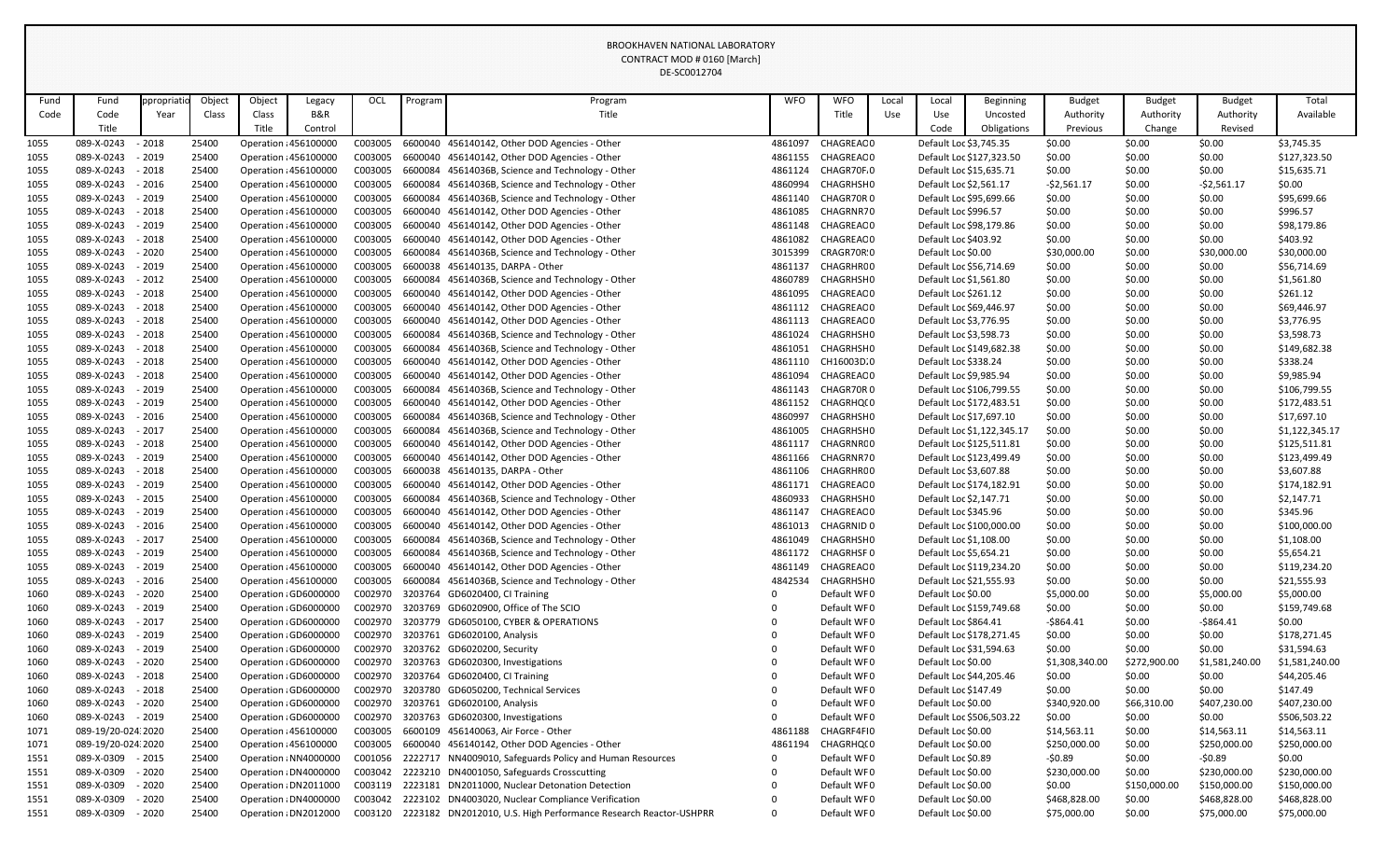| Fund | Fund                 | <b>propriati</b> | Object | Object | Legacy                | OCL     | Program | Program                                                              | <b>WFO</b>   | <b>WFO</b>  | Local | Local                   | <b>Beginning</b>         | <b>Budget</b>  | <b>Budget</b> | <b>Budget</b>  | Total          |
|------|----------------------|------------------|--------|--------|-----------------------|---------|---------|----------------------------------------------------------------------|--------------|-------------|-------|-------------------------|--------------------------|----------------|---------------|----------------|----------------|
| Code | Code                 | Year             | Class  | Class  | B&R                   |         |         | Title                                                                |              | Title       | Use   | Use                     | Uncosted                 | Authority      | Authority     | Authority      | Available      |
|      | Title                |                  |        | Title  | Control               |         |         |                                                                      |              |             |       | Code                    | Obligations              | Previous       | Change        | Revised        |                |
| 1551 | 089-X-0309           | $-2020$          | 25400  |        | Operation ¿DN3001000  | C003039 |         | 2223079 DN3001010, Highly Enriched Uranium HEU Reactor Conversion    | $\mathbf{0}$ | Default WF0 |       | Default Loc \$0.00      |                          | \$253,517.00   | \$0.00        | \$253,517.00   | \$253,517.00   |
| 1551 | 089-X-0309           | $-2017$          | 25400  |        | Operation ¿DN2001000  | C003038 |         | 2223076 DN2001010, Proliferation Detection                           |              | Default WF0 |       | Default Loc \$2,727.18  |                          | \$0.00         | \$0.00        | \$0.00         | \$2,727.18     |
| 1551 | 089-X-0309           | $-2019$          | 25400  |        | Operation : DN4000000 | C003042 |         | 2223102 DN4003020, Nuclear Compliance Verification                   |              | Default WF0 |       |                         | Default Loc \$140,079.81 | \$0.00         | \$0.00        | \$0.00         | \$140,079.81   |
| 1551 | 089-X-0309           | $-2020$          | 25400  |        | Operation ¿CT8000000  | C003284 |         | 2223020 CT8401000, Radiological Assistance Program RAP               |              | Default WF0 |       | Default Loc \$0.00      |                          | \$2,437,570.00 | \$0.00        | \$2,437,570.00 | \$2,437,570.00 |
| 1551 | 089-X-0309           | $-2019$          | 25400  |        | Operation ¿DN2012000  | C003120 |         | 2223182 DN2012010, U.S. High Performance Research Reactor-USHPRR     | 0            | Default WF0 |       | Default Loc \$10,019.78 |                          | \$0.00         | \$0.00        | \$0.00         | \$10,019.78    |
| 1551 | 089-X-0309           | $-2019$          | 25400  |        | Operation ¿DN4000000  | C003042 |         | 2223103 DN4004010, Civil Nuclear Cooperation                         |              | Default WF0 |       |                         | Default Loc \$179,045.00 | \$0.00         | \$0.00        | \$0.00         | \$179,045.00   |
| 1551 | 089-X-0309           | $-2020$          | 25400  |        | Operation ¿DN4000000  | C003042 |         | 2223095 DN4001020, Safeguards Engagement INSEP                       |              | Default WF0 |       | Default Loc \$0.00      |                          | \$688,000.00   | \$0.00        | \$688,000.00   | \$688,000.00   |
| 1551 | 089-X-0309           | $-2019$          | 25400  |        | Operation : DN2010000 | C003118 |         | 2223180 DN2010000, Proliferation Detection R&D                       |              | Default WF0 |       |                         | Default Loc \$326,796.72 | \$0.00         | \$0.00        | \$0.00         | \$326,796.72   |
| 1551 | 089-X-0309           | $-2019$          | 25400  |        | Operation : DN4000000 | C003042 |         | 2223096 DN4001030, Safeguards Technology Development                 |              | Default WF0 |       |                         | Default Loc \$540,094.18 | \$0.00         | \$0.00        | \$0.00         | \$540,094.18   |
| 1551 | 089-X-0309           | $-2015$          | 25400  |        | Operation : NN5000000 | C001058 |         | 2221235 NN5002020, In-Country Costs for Russia Newly Independent Sta | 0            | Default WF0 |       |                         | Default Loc \$728,917.12 | \$0.00         | \$0.00        | \$0.00         | \$728,917.12   |
| 1551 | 089-X-0309           | $-2019$          | 25400  |        | Operation ¿CT8000000  | C003284 |         | 2223023 CT8404010, Evaluation, Exercise, Readiness, and Response Sup | 0            | Default WF0 |       | Default Loc \$2,159.62  |                          | \$0.00         | \$0.00        | \$0.00         | \$2,159.62     |
| 1551 | 089-X-0309           | $-2019$          | 25400  |        | Operation ¿CT8000000  | C003284 |         | 2223144 CT8001000, NA-80 CTCP                                        |              | Default WF0 |       | Default Loc \$56,005.95 |                          | \$0.00         | \$0.00        | \$0.00         | \$56,005.95    |
| 1551 | 089-X-0309           | $-2019$          | 25400  |        | Operation ¿CT8000000  | C003284 |         | 2223020 CT8401000, Radiological Assistance Program RAP               |              | Default WF0 |       |                         | Default Loc \$415,188.51 | \$0.00         | \$0.00        | \$0.00         | \$415,188.51   |
| 1551 | 089-X-0309           | $-2020$          | 25400  |        | Operation ¿CT8000000  | C003284 |         | 2223023 CT8404010, Evaluation, Exercise, Readiness, and Response Sup |              | Default WF0 |       | Default Loc \$0.00      |                          | \$44,000.00    | \$0.00        | \$44,000.00    | \$44,000.00    |
| 1551 | 089-X-0309           | $-2019$          | 25400  |        | Operation ¿DN4000000  | C003042 |         | 2223101 DN4003010, Warhead Verification                              |              | Default WF0 |       | Default Loc \$9,981.33  |                          | \$0.00         | \$0.00        | \$0.00         | \$9,981.33     |
| 1551 | 089-X-0309           | $-2015$          | 25400  |        | Operation : NN2000000 | C001052 |         | 2221132 NN2001000, Nonproliferation Detection                        |              | Default WF0 |       | Default Loc \$1.79      |                          | \$0.00         | \$0.00        | \$0.00         | \$1.79         |
| 1551 | 089-X-0309           | $-2017$          | 25400  |        | Operation ¿DN1001000  | C003034 |         | 2223049 DN1001011, U.S. Costs for Russia Newly Independent State Pro | 0            | Default WF0 |       |                         | Default Loc \$139,186.91 | \$0.00         | \$0.00        | \$0.00         | \$139,186.91   |
| 1551 | 089-X-0309           | $-2020$          | 25400  |        | Operation ¿DN1001000  | C003034 |         | 2223053 DN1001021, U.S. Costs for Russia Newly Independent State Pro | 0            | Default WF0 |       | Default Loc \$0.00      |                          | \$170,000.00   | \$0.00        | \$170,000.00   | \$170,000.00   |
| 1551 | 089-X-0309           | $-2020$          | 25400  |        | Operation : DN4000000 | C003042 |         | 2223096 DN4001030, Safeguards Technology Development                 |              | Default WF0 |       | Default Loc \$0.00      |                          | \$340,000.00   | \$0.00        | \$340,000.00   | \$340,000.00   |
| 1551 | 089-X-0309           | $-2020$          | 25400  |        | Operation ¿DN4000000  | C003042 |         | 2223094 DN4001010, Safeguards Policy                                 |              | Default WF0 |       | Default Loc \$0.00      |                          | \$625,000.00   | \$0.00        | \$625,000.00   | \$625,000.00   |
| 1551 | 089-X-0309           | $-2020$          | 25400  |        | Operation ¿DN1006000  | C003089 |         | 2223153 DN1006010, International Radiological Security               |              | Default WF0 |       | Default Loc \$0.00      |                          | \$150,000.00   | \$0.00        | \$150,000.00   | \$150,000.00   |
| 1551 | 089-X-0309           | $-2018$          | 25400  |        | Operation ¿CT8000000  | C003284 | 2223014 | CT8101000, Nuclear Incident Policy and Cooperation                   |              | Default WF0 |       | Default Loc \$41,561.96 |                          | \$0.00         | \$0.00        | \$0.00         | \$41,561.96    |
| 1551 | 089-X-0309           | $-2019$          | 25400  |        | Operation : DN4000000 | C003042 |         | 2223106 DN4004040, Policy Studies and Support                        |              | Default WF0 |       | Default Loc \$56,502.85 |                          | \$0.00         | \$0.00        | \$0.00         | \$56,502.85    |
| 1551 | 089-X-0309           | $-2020$          | 25400  |        | Operation ¿DN1003000  | C003036 |         | 2223063 DN1003011, U.S. Costs for Russia Newly Independent State Pro |              | Default WF0 |       | Default Loc \$0.00      |                          | \$1,190,742.28 | \$0.00        | \$1,190,742.28 | \$1,190,742.28 |
| 1551 | 089-X-0309           | $-2020$          | 25400  |        | Operation : DN2010000 | C003118 |         | 2223180 DN2010000, Proliferation Detection R&D                       |              | Default WF0 |       | Default Loc \$0.00      |                          | \$3,680,000.00 | \$0.00        | \$3,680,000.00 | \$3,680,000.00 |
| 1551 | 089-X-0309           | $-2016$          | 25400  |        | Operation : DN4000000 | C003042 |         | 2223105 DN4004030, Multilateral Supplier Policy-NPT                  |              | Default WF0 |       | Default Loc \$68,067.39 |                          | \$0.00         | \$0.00        | \$0.00         | \$68,067.39    |
| 1551 | 089-X-0309           | $-2019$          | 25400  |        | Operation ¿DN1003000  | C003036 |         | 2223063 DN1003011, U.S. Costs for Russia Newly Independent State Pro | $\Omega$     | Default WF0 |       |                         | Default Loc \$300,411.24 | \$0.00         | \$0.00        | \$0.00         | \$300,411.24   |
| 1551 | 089-X-0309           | $-2015$          | 25400  |        | Operation : NN5000000 | C001058 |         | 2221234 NN5002010, U.S. Costs for Russia Newly Independent States Pr | 0            | Default WF0 |       | Default Loc \$18,170.30 |                          | \$0.00         | \$0.00        | \$0.00         | \$18,170.30    |
| 1551 | 089-X-0309           | $-2019$          | 25400  |        | Operation : DN4000000 | C003042 |         | 2223094 DN4001010, Safeguards Policy                                 |              | Default WF0 |       |                         | Default Loc \$300,960.59 | \$0.00         | \$0.00        | \$0.00         | \$300,960.59   |
| 1551 | 089-X-0309           | $-2018$          | 25400  |        | Operation : DN4000000 | C003042 |         | 2223103 DN4004010, Civil Nuclear Cooperation                         |              | Default WF0 |       | Default Loc \$752.78    |                          | \$0.00         | \$0.00        | \$0.00         | \$752.78       |
| 1551 | 089-X-0309           | $-2015$          | 25400  |        | Operation : NN4000000 | C001056 |         | 2222733 NN4012040, Policy Studies and Support                        |              | Default WF0 |       | Default Loc \$1.95      |                          | $-51.95$       | \$0.00        | $-51.95$       | \$0.00         |
| 1551 | 089-X-0309           | $-2020$          | 25400  |        | Operation ¿CT8000000  | C003284 |         | 2223218 CT8406030, Contingency Reserve                               |              | Default WF0 |       | Default Loc \$0.00      |                          | \$40,000.00    | \$0.00        | \$40,000.00    | \$40,000.00    |
| 1551 | 089-X-0309           | $-2019$          | 25400  |        | Operation : DN1006000 | C003089 |         | 2223153 DN1006010, International Radiological Security               |              | Default WF0 |       | Default Loc \$24,365.89 |                          | \$0.00         | \$0.00        | \$0.00         | \$24,365.89    |
| 1551 | 089-X-0309           | $-2017$          | 25400  |        | Operation : DN2001000 | C003038 |         | 2223154 DN2001030, USHPRR                                            |              | Default WF0 |       | Default Loc \$2.37      |                          | \$0.00         | \$0.00        | \$0.00         | \$2.37         |
| 1551 | 089-X-0309           | $-2019$          | 25400  |        | Operation ¿DN1005000  | C003088 |         | 2223152 DN1005010, Domestic Radiological Security                    |              | Default WF0 |       |                         | Default Loc \$185,729.08 | \$0.00         | \$0.00        | \$0.00         | \$185,729.08   |
| 1551 | 089-X-0309           | $-2020$          | 25400  |        | Operation ¿DN4000000  | C003042 |         | 2223105 DN4004030, Multilateral Supplier Policy-NPT                  |              | Default WF0 |       | Default Loc \$0.00      |                          | \$40,000.00    | \$0.00        | \$40,000.00    | \$40,000.00    |
| 1551 | 089-X-0309           | $-2019$          | 25400  |        | Operation ¿CT8000000  | C003284 |         | 2223014 CT8101000, Nuclear Incident Policy and Cooperation           |              | Default WF0 |       | Default Loc \$15,000.00 |                          | \$0.00         | \$0.00        | \$0.00         | \$15,000.00    |
| 1551 | 089-X-0309           | $-2015$          | 25400  |        | Operation : NN5000000 | C001058 |         | 2221240 NN5004010, U.S. Costs for Russia Newly Independent States Pr |              | Default WF0 |       | Default Loc \$2,916.33  |                          | \$0.00         | \$0.00        | \$0.00         | \$2,916.33     |
| 1551 | 089-X-0309           | $-2019$          | 25400  |        | Operation ¿DN4000000  |         |         | C003042 2223095 DN4001020, Safeguards Engagement INSEP               |              | Default WF0 |       |                         | Default Loc \$264,643.88 | \$0.00         | \$0.00        | \$0.00         | \$264,643.88   |
| 1551 | 089-X-0309           | $-2018$          | 25400  |        | Operation : DN1003000 | C003036 |         | 2223063 DN1003011, U.S. Costs for Russia Newly Independent State Pro | 0            | Default WF0 |       | Default Loc \$77,831.19 |                          | \$0.00         | \$0.00        | \$0.00         | \$77,831.19    |
| 1551 | 089-X-0309           | $-2016$          | 25400  |        | Operation ¿DN1001000  | C003034 |         | 2223053 DN1001021, U.S. Costs for Russia Newly Independent State Pro | 0            | Default WF0 |       |                         | Default Loc \$288,345.44 | \$0.00         | \$0.00        | \$0.00         | \$288,345.44   |
| 1551 | 089-X-0309           | $-2020$          | 25400  |        | Operation ¿DN4000000  | C003042 |         | 2223106 DN4004040, Policy Studies and Support                        |              | Default WF0 |       | Default Loc \$0.00      |                          | \$150,000.00   | \$0.00        | \$150,000.00   | \$150,000.00   |
| 1557 | 089-X-0309           | $-2012$          | 25400  |        | Operation : NN5000000 | C001058 |         | 2222290 NN5010000, International Contributions UK                    |              | Default WF0 |       | Default Loc \$39,192.22 |                          | \$0.00         | \$0.00        | \$0.00         | \$39,192.22    |
| 1650 | 089-X-0313 - Fe 2010 |                  | 25400  |        | Operation ¿PS0000000  | C001075 |         | 2221514 PS0202132, Advisory and Assistance, Diversity Programs       |              | Default WF0 |       | Default Loc \$31,245.57 |                          | \$0.00         | \$0.00        | \$0.00         | \$31,245.57    |
| 1689 | 089-14/15-031.2014   |                  | 25400  |        | Operation : PS0000000 |         |         | C001075 2222565 PS0202200, A&A, Counterterrorism                     |              | Default WF0 |       | Default Loc \$2,021.13  |                          | \$0.00         | \$0.00        | \$0.00         | \$2,021.13     |
| 1751 | 089-X-0315 - 2018    |                  | 25400  |        | Operation ¿EZ5000000  | C002226 | 1110983 | EZ5012410 - BRNL-0041 Nuclear Facility Decontamination and D         | 0            | Default WF0 |       |                         | Default Loc \$197,200.35 | \$0.00         | \$0.00        | \$0.00         | \$197,200.35   |
| 1751 | 089-X-0315 - 2015    |                  | 25400  |        | Operation ¿EZ5000000  | C002226 |         | 1110981 EZ5012300 - BRNL-0030 Soil and Water Remediation - Brookhave | 0            | Default WF0 |       | Default Loc \$47.62     |                          | \$0.00         | \$0.00        | \$0.00         | \$47.62        |
| 1751 | 089-X-0315           | $-2013$          | 25400  |        | Operation ¿EZ5000000  | C002226 | 1110981 | EZ5012300 - BRNL-0030 Soil and Water Remediation - Brookhave         | 0            | Default WF0 |       |                         | Default Loc \$108,184.59 | \$0.00         | \$0.00        | \$0.00         | \$108,184.59   |
| 2300 | 089-X-4180           | $-2019$          | 25400  |        | Operation : ST0000000 | C001087 |         | 2720715 ST5001030, Other National Lab Research                       |              | Default WF0 |       |                         | Default Loc \$387,993.08 | \$400,000.00   | \$0.00        | \$400,000.00   | \$787,993.08   |
| 2300 | 089-X-4180           | $-2018$          | 25400  |        | Operation ¿ST0000000  | C001087 |         | 2720714 ST5001020, Brookhaven Linear Isotope Producer BLIP           | 0            | Default WF0 |       |                         | Default Loc \$259,374.42 | \$0.00         | \$0.00        | \$0.00         | \$259,374.42   |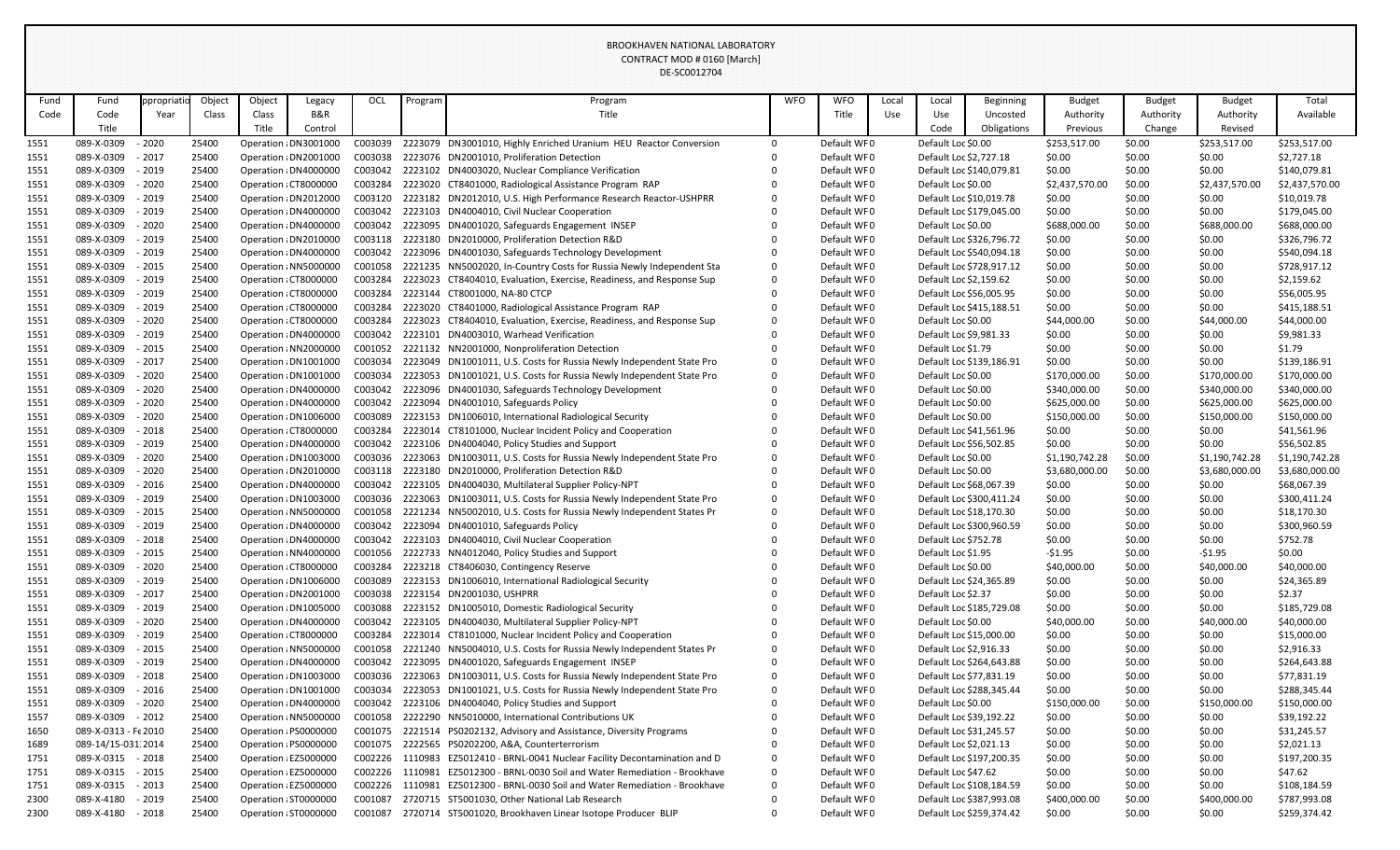|              |                                              |            |                |                       |                                                |                    |         | DE-SCUUIZ7U4                                                                                                |            |                            |       |                                               |                            |                          |                  |                          |                             |
|--------------|----------------------------------------------|------------|----------------|-----------------------|------------------------------------------------|--------------------|---------|-------------------------------------------------------------------------------------------------------------|------------|----------------------------|-------|-----------------------------------------------|----------------------------|--------------------------|------------------|--------------------------|-----------------------------|
| Fund         | Fund                                         | ppropriati | Object         | Object                | Legacy                                         | OCL                | Program | Program                                                                                                     | <b>WFO</b> | <b>WFO</b>                 | Local | Local                                         | Beginning                  | <b>Budget</b>            | <b>Budget</b>    | <b>Budget</b>            | Total                       |
| Code         | Code                                         | Year       | Class          | Class                 | B&R                                            |                    |         | Title                                                                                                       |            | Title                      | Use   | Use                                           | Uncosted                   | Authority                | Authority        | Authority                | Available                   |
|              | Title                                        |            |                | Title                 | Control                                        |                    |         |                                                                                                             |            |                            |       | Code                                          | Obligations                | Previous                 | Change           | Revised                  |                             |
| 2300         | 089-X-4180                                   | $-2020$    | 25400          |                       | Operation ¿ST0000000                           | C001087            |         | 2720715 ST5001030, Other National Lab Research                                                              |            | Default WF0                |       | Default Loc \$0.00                            |                            | \$340,000.00             | \$0.00           | \$340,000.00             | \$340,000.00                |
| 2300         | 089-X-4180                                   | - 2016     | 25400          |                       | Operation ¿ST0000000                           | C001087            |         | 2924282 ST6001036, Technical Services                                                                       |            | Default WF0                |       | Default Loc \$18,396.78                       |                            | \$0.00                   | \$0.00           | \$0.00                   | \$18,396.78                 |
| 2300         | 089-X-4180                                   | $-2018$    | 25400          |                       | Operation ¿ST0000000                           | C001087            |         | 2924424 ST5001040, Actinium-225 Technology Research and Integration                                         |            | Default WF0                |       |                                               | Default Loc \$795,949.65   | \$0.00                   | \$0.00           | \$0.00                   | \$795,949.65                |
| 2300         | 089-X-4180                                   | $-2019$    | 25400          |                       | Operation ¿ST0000000                           | C001087            |         | 2924424 ST5001040, Actinium-225 Technology Research and Integration                                         |            | Default WF0                |       |                                               | Default Loc \$323,000.00   | \$0.00                   | \$0.00           | \$0.00                   | \$323,000.00                |
| 2300         | 089-X-4180                                   | $-2018$    | 25400          | Operation : ST0000000 |                                                | C001087            |         | 2924281 ST6001034, Facility Upgrades                                                                        |            | Default WF0                |       |                                               | Default Loc \$201,258.53   | \$0.00                   | \$0.00           | \$0.00                   | \$201,258.53                |
| 2300         | 089-X-4180                                   | $-2020$    | 25400          | Operation : ST0000000 |                                                | C001087            |         | 2720716 ST5002000, University Research                                                                      |            | Default WF0                |       | Default Loc \$0.00                            |                            | \$30,000.00              | \$0.00           | \$30,000.00              | \$30,000.00                 |
| 2300         | 089-X-4180 - 2018                            |            | 32003          |                       | Accelerator ST0000000                          | C001087            |         | 2924281 ST6001034, Facility Upgrades                                                                        |            | Default WF 485395          |       | <b>CHAIP</b>                                  | \$1,466,518.90             | \$0.00                   | \$0.00           | \$0.00                   | \$1,466,518.90              |
| 2300         | 089-X-4180                                   | $-2019$    | 25400          |                       | Operation ¿ST0000000                           | C001087            |         | 2720714 ST5001020, Brookhaven Linear Isotope Producer BLIP                                                  |            | Default WF0                |       |                                               | Default Loc \$350,000.00   | \$0.00                   | \$0.00           | \$0.00                   | \$350,000.00                |
| 2300         | 089-X-4180 - 2019                            |            | 25400          |                       | Operation ¿ST0000000                           | C001087            |         | 2924306 ST6001031, Production                                                                               |            | Default WF0                |       |                                               | Default Loc \$5,447,419.38 | \$0.00                   | \$0.00           | \$0.00                   | \$5,447,419.38              |
| 2300         | 089-X-4180                                   | $-2019$    | 25400          | Operation : ST0000000 |                                                | C001087            |         | 2924280 ST6001032, Hot Cell and Other National Lab Facilities                                               |            | Default WF0                |       |                                               | Default Loc \$1,104,187.68 | \$1,040,000.00           | \$0.00           | \$1,040,000.00           | \$2,144,187.68              |
| 2300         | 089-X-4180                                   | $-2019$    | 25400          | Operation : ST0000000 |                                                | C001087            |         | 2720718 ST6001020, Brookhaven Linear Isotope Producer BLIP                                                  |            | Default WF0                |       |                                               | Default Loc \$569,438.47   | \$458,000.00             | \$0.00           | \$458,000.00             | \$1,027,438.47              |
| 2300         | 089-X-4180                                   | $-2020$    | 25400          |                       | Operation ¿ST0000000                           | C001087            |         | 2924280 ST6001032, Hot Cell and Other National Lab Facilities                                               |            | Default WF0                |       | Default Loc \$0.00                            |                            | \$800,000.00             | \$0.00           | \$800,000.00             | \$800,000.00                |
| 2300         | 089-X-4180                                   | $-2018$    | 25400          |                       | Operation ¿ST0000000                           | C001087            |         | 2720716 ST5002000, University Research                                                                      |            | Default WF0                |       | Default Loc \$10,768.67                       |                            | \$0.00                   | \$0.00           | \$0.00                   | \$10,768.67                 |
| 2300         | 089-X-4180                                   | $-2020$    | 25400          |                       | Operation ¿ST0000000                           | C001087            |         | 2720718 ST6001020, Brookhaven Linear Isotope Producer BLIP                                                  |            | Default WF0                |       | Default Loc \$0.00                            |                            | \$100,000.00             | \$0.00           | \$100,000.00             | \$100,000.00                |
| 5300         | 089-X-0318 - El 2016                         |            | 25400          |                       | Operation ¿TE1200000                           | C002799            |         | 3123812 TE1206000, Advanced Secure Sensors High Fidelity Low Cost                                           |            | Default WF0                |       | Default Loc \$22.70                           |                            | $-522.70$                | \$0.00           | $-522.70$                | \$0.00                      |
| 5300         | 089-X-0318 - El 2016                         |            | 25400          | Operation : TE1300000 |                                                | C002800            |         | 3123815 TE1305000, Virtual Energy Sector Forensics Analysis Platform                                        |            | Default WF0                |       | Default Loc \$117.37                          |                            | \$0.00                   | \$0.00           | \$0.00                   | \$117.37                    |
| 5300<br>5300 | 089-X-0318 - El 2016<br>089-X-0318 - El 2016 |            | 25400<br>25400 | Operation : TE1300000 | Operation ¿TE1100000                           | C002800<br>C002798 |         | 3123804 TE1302000, Cyber for Energy Security OPS<br>3123802 TE1104000, Energy Systems Predictive Capability |            | Default WF0<br>Default WF0 |       | Default Loc \$200.26                          | Default Loc \$128,941.30   | \$0.00<br>$-$126,987.80$ | \$0.00<br>\$0.00 | \$0.00<br>$-$126,987.80$ | \$200.26<br>\$1,953.50      |
| 5300         | 089-X-0318 - El 2016                         |            | 25400          |                       | Operation : TE1100000                          | C002798            |         | 3123789 TE1101000, Transmission Reliability & Renewables Integration                                        |            | Default WF0                |       | Default Loc \$136.88                          |                            | $-$136.88$               | \$0.00           | $-5136.88$               | \$0.00                      |
| 5300         | 089-X-0318 - El 2017                         |            | 25400          |                       | Operation : TE1100000                          | C002798            |         | 3123816 TE1104010, Monitoring and Real-Time Analysis                                                        |            | Default WF0                |       | Default Loc \$12,301.98                       |                            | \$0.00                   | \$0.00           | \$0.00                   | \$12,301.98                 |
| 5300         | 089-X-0318 - El 2017                         |            | 25400          |                       | Operation : TE1200000                          | C002799            |         | 3123809 TE1203000, Advance Distribution Management System                                                   |            | Default WF0                |       | Default Loc \$621.94                          |                            | $-5621.94$               | \$0.00           | $-5621.94$               | \$0.00                      |
| 5300         | 089-X-0318 - El 2016                         |            | 25400          | Operation : TE1200000 |                                                | C002799            |         | 3123792 TE1201000, Smart Grid                                                                               |            | Default WF0                |       | Default Loc \$2,262.82                        |                            | $-52,262.82$             | \$0.00           | $-52,262.82$             | \$0.00                      |
| 5300         | 089-X-0318 - El 2016                         |            | 25400          |                       | Operation ¿TF0000000                           | C002802            |         | 3123796 TF0000000, Transmission Permitting and Technical Assistance                                         |            | Default WF0                |       | Default Loc \$121.66                          |                            | $-$121.66$               | \$0.00           | $-5121.66$               | \$0.00                      |
| 5300         | 089-X-0318 - El 2018                         |            | 25400          |                       | Operation ¿TE1200000                           | C002799            |         | 3123811 TE1205000, Resilient Electric Distribution Grid R&D                                                 |            | Default WF0                |       | Default Loc \$41,767.81                       |                            | \$0.00                   | \$0.00           | \$0.00                   | \$41,767.81                 |
| 5300         | 089-X-0318 - El 2017                         |            | 25400          |                       | Operation ¿TE1400000                           | C002801            |         | 3123795 TE1400000, Energy Storage Research                                                                  |            | Default WF0                |       | Default Loc \$260.97                          |                            | $-5260.97$               | \$0.00           | $-5260.97$               | \$0.00                      |
| 5300         | 089-X-0318 - El 2018                         |            | 25400          | Operation : TE1100000 |                                                | C002798            |         | 3123785 TE1103000, Advanced Modeling Grid Research                                                          |            | Default WF0                |       |                                               | Default Loc \$264,522.58   | \$0.00                   | \$0.00           | \$0.00                   | \$264,522.58                |
| 5300         | 089-X-0318 - El 2019                         |            | 25400          |                       | Operation (TE1100000                           | C002798            |         | 3123785 TE1103000, Advanced Modeling Grid Research                                                          |            | Default WF0                |       |                                               | Default Loc \$1,400,000.00 | \$0.00                   | \$0.00           | \$0.00                   | \$1,400,000.00              |
| 5300         | 089-X-0318 - El 2016                         |            | 25400          |                       | Operation ¿TE1200000                           | C002799            |         | 3123810 TE1204000, Dynamic Controls & Communications                                                        |            | Default WF0                |       | Default Loc \$205.91                          |                            | $-5205.91$               | \$0.00           | $-5205.91$               | \$0.00                      |
| 5300         | 089-X-0318 - El 2017                         |            | 25400          |                       | Operation : TE1300000                          | C002800            |         | 3123803 TE1301000, Cyber for Energy Security R&D                                                            |            | Default WF0                |       | Default Loc \$356.54                          |                            | \$0.00                   | \$0.00           | \$0.00                   | \$356.54                    |
| 5350         | 089-X-0319 - 2017                            |            | 25400          |                       | Operation : AF5800000                          | C000822            |         | 2720965 AF5861010, Spent Fuel and Waste Disposition Program Manageme                                        |            | Default WF0                |       | Default Loc \$740.20                          |                            | \$0.00                   | \$0.00           | \$0.00                   | \$740.20                    |
| 5350         | 089-X-0319 - 2019                            |            | 25400          |                       | Operation : AF5800000                          | C000822            |         | 2720667 AF5810000, Advanced Fuels Research, Development and Testing                                         |            | Default WF0                |       | Default Loc \$69,520.80                       |                            | \$0.00                   | \$0.00           | \$0.00                   | \$69,520.80                 |
| 5350         | 089-X-0319 - 2018                            |            | 25400          |                       | Operation : NT0800000                          | C003286            |         | 2720928 NT0803000, Reactor Physics                                                                          |            | Default WF0                |       |                                               | Default Loc \$129,028.00   | \$0.00                   | \$0.00           | \$0.00                   | \$129,028.00                |
| 5350         | 089-X-0319 - 2017                            |            | 25400          |                       | Operation : RC0400000                          | C002775            |         | 2720918 RC0424000, ARC International Collaborations                                                         |            | Default WF0                |       | Default Loc \$368.50                          |                            | \$0.00                   | \$0.00           | \$0.00                   | \$368.50                    |
| 5350         | 089-X-0319                                   | $-2020$    | 25400          |                       | Operation : FT1100000                          | C003290            |         | 2721023 FT1105000, Systems Analysis and Integration                                                         |            | Default WF0                |       | Default Loc \$0.00                            |                            | \$118,280.00             | \$136,002.00     | \$254,282.00             | \$254,282.00                |
| 5350         | 089-X-0319 - 2019                            |            | 25400          |                       | Operation : NT0400000                          | C002805            |         | 2720882 NT0402000, National Scientific User Facility NSUF Activiti                                          |            | Default WF0                |       |                                               | Default Loc \$465,962.87   | \$0.00                   | \$0.00           | \$0.00                   | \$465,962.87                |
| 5350         | 089-X-0319 - 2019                            |            | 25400          |                       | Operation : RC0500000                          | C003095            |         | 2720978 RC0504000, Program Assessment and Coordination                                                      |            | Default WF0                |       | Default Loc \$21,031.64                       |                            | \$0.00                   | \$0.00           | \$0.00                   | \$21,031.64                 |
| 5350         | 089-X-0319                                   | $-2020$    | 25400          |                       | Operation : FT0900000                          | C003288            |         | 2721080 FT0907000, Laboratory Activities                                                                    |            | Default WF0                |       | Default Loc \$0.00                            |                            | \$0.00                   | \$294,141.00     | \$294,141.00             | \$294,141.00                |
| 5350         | 089-X-0319                                   | - 2019     | 25400          |                       | Operation : RC0600000                          | C003237            |         | 2720992 RC0603000, Management and Integration                                                               |            | Default WF0                |       | Default Loc \$8,463.14                        |                            | \$0.00                   | \$0.00           | \$0.00                   | \$8,463.14                  |
| 5350         | 089-X-0319 - 2020                            |            | 25400          |                       | Operation : RC0500000                          | C003095            |         | 2720978 RC0504000, Program Assessment and Coordination                                                      |            | Default WF0                |       | Default Loc \$0.00                            |                            | \$50,000.00              | \$0.00           | \$50,000.00              | \$50,000.00                 |
| 5350         | 089-X-0319 - 2018                            |            | 25400          |                       | Operation : AF5800000                          | C000822            |         | 2720875 AF5832030, Program Assessment & Coordination                                                        |            | Default WF0                |       |                                               | Default Loc \$352,232.57   | \$0.00                   | \$0.00           | \$0.00                   | \$352,232.57                |
| 5350         | 089-X-0319                                   | $-2020$    | 25400          |                       | Operation : FT1100000                          | C003290            |         | 2721024 FT1106000, Program Assessment and Coordination                                                      |            | Default WF0                |       | Default Loc \$0.00                            |                            | \$8,400.00               | \$0.00           | \$8,400.00               | \$8,400.00                  |
| 5350         | 089-X-0319                                   | $-2017$    | 25400          |                       | Operation : AF5800000                          | C000822            |         | 2720625 AF5855000, Fuel Resources R&D                                                                       |            | Default WF0                |       | Default Loc \$349.62                          |                            | \$0.00                   | \$0.00           | \$0.00                   | \$349.62                    |
| 5350         | 089-X-0319 - 2019<br>089-X-0319 - 2020       |            | 25400          |                       | Operation : AF5800000                          | C000822<br>C003288 |         | 2720875 AF5832030, Program Assessment & Coordination<br>2721015 FT0905000, Advanced Fuels                   |            | Default WF0<br>Default WF0 |       | Default Loc \$51,000.00                       |                            | \$0.00                   | \$0.00           | \$0.00                   | \$51,000.00                 |
| 5350<br>5350 | 089-X-0319                                   | $-2019$    | 25400<br>25400 |                       | Operation : FT0900000<br>Operation : AF5800000 | C000822            |         | 2720703 AF5835000, Safeguards                                                                               |            | Default WF0                |       | Default Loc \$0.00<br>Default Loc \$77,737.45 |                            | \$176,000.00<br>\$0.00   | \$0.00<br>\$0.00 | \$176,000.00<br>\$0.00   | \$176,000.00<br>\$77,737.45 |
| 5350         | 089-X-0319                                   | $-2020$    | 25400          |                       | Operation : FT0900000                          | C003288            |         | 2721068 FT0903000, Management and Integration                                                               |            | Default WF0                |       | Default Loc \$0.00                            |                            | \$0.00                   | \$23,400.00      | \$23,400.00              | \$23,400.00                 |
| 5350         | 089-X-0319 - 2018                            |            | 25400          |                       | Operation : AF5800000                          | C000822            |         | 2720955 AF5832040, Management & Integration                                                                 |            | Default WF0                |       |                                               | Default Loc \$480,756.06   | \$0.00                   | \$0.00           | \$0.00                   | \$480,756.06                |
| 5350         | 089-X-0319 - 2019                            |            | 25400          |                       | Operation : AF5800000                          | C000822            |         | 2720874 AF5832020, Systems Analysis                                                                         |            | Default WF0                |       | Default Loc \$43,775.94                       |                            | \$0.00                   | \$0.00           | \$0.00                   | \$43,775.94                 |
| 5450         | 089-X-0321 - 2019                            |            | 25400          |                       | Operation ¿GT0000000                           | C002910            |         | 1005623 GT0200000, Low Temperature and Co-produced Rescourc                                                 |            | Default WF0                |       |                                               | Default Loc \$950,000.00   | \$0.00                   | \$0.00           | \$0.00                   | \$950,000.00                |
| 5450         | 089-X-0321                                   | $-2018$    | 25400          | Operation : SL0000000 |                                                | C002911            |         | 1005622 SL0200000, Photovoltaic R&D                                                                         |            | Default WF0                |       | Default Loc \$268.16                          |                            | \$0.00                   | \$0.00           | \$0.00                   | \$268.16                    |
|              |                                              |            |                |                       |                                                |                    |         |                                                                                                             |            |                            |       |                                               |                            |                          |                  |                          |                             |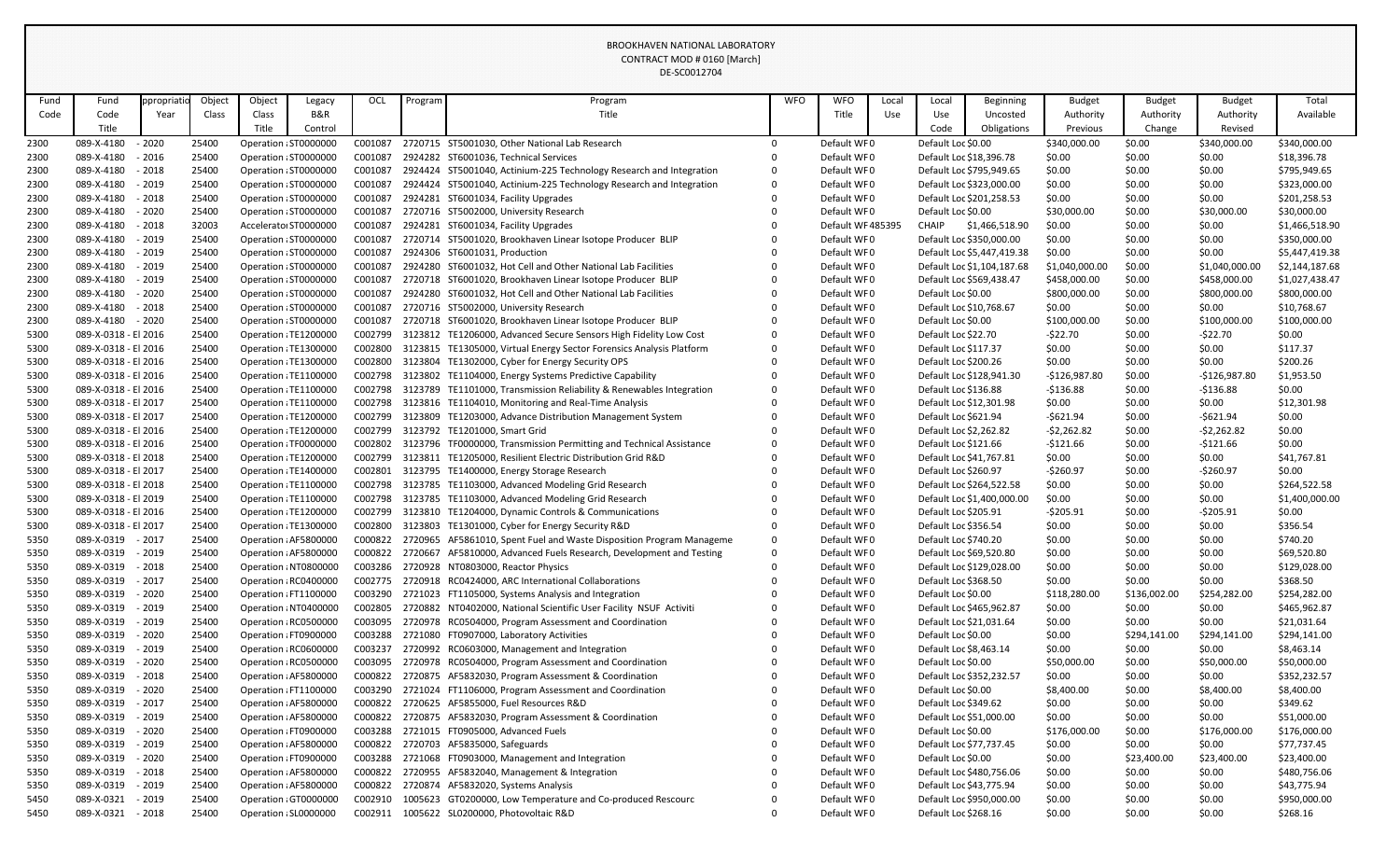|                                                                    |                               |            |        |                      |                       |            |         | UL-JUULL/U4                                                          |            |                   |                                                                                     |                            |                                |                |                |                |                 |
|--------------------------------------------------------------------|-------------------------------|------------|--------|----------------------|-----------------------|------------|---------|----------------------------------------------------------------------|------------|-------------------|-------------------------------------------------------------------------------------|----------------------------|--------------------------------|----------------|----------------|----------------|-----------------|
| Fund                                                               | Fund                          | ppropriati | Object | Object               | Legacy                | <b>OCI</b> | Program | Program                                                              | <b>WFO</b> | <b>WFO</b>        | Local                                                                               | Local                      | Beginning                      | <b>Budget</b>  | <b>Budget</b>  | <b>Budget</b>  | Total           |
| Code                                                               | Code                          | Year       | Class  | Class                | B&R                   |            |         | Title                                                                |            | Title             | Use                                                                                 | Use                        | Uncosted                       | Authority      | Authority      | Authority      | Available       |
|                                                                    | Title                         |            |        | Title                | Control               |            |         |                                                                      |            |                   |                                                                                     | Code                       | Obligations                    | Previous       | Change         | Revised        |                 |
| 5450                                                               | 089-X-0321                    | $-2019$    | 25400  |                      | Operation : WW0000000 | C002917    |         | 1005682 WW0800000, Mitigate Market Barriers                          |            | Default WF0       |                                                                                     | Default Loc \$0.00         |                                | \$13,837.00    | \$0.00         | \$13,837.00    | \$13,837.00     |
| 5450                                                               | 089-X-0321                    | $-2018$    | 25400  |                      | Operation : HT0000000 | C002796    |         | 1009190 HT0100000, Fuel Cell Systems R&D                             |            | Default WF0       |                                                                                     |                            | Default Loc \$93,487.86        | \$0.00         | \$0.00         | \$0.00         | \$93,487.86     |
| 5450                                                               | 089-X-0321                    | $-2019$    | 25400  |                      | Operation ¿SL0000000  | C002911    |         | 1005616 SL0300000, Systems Integration Balance of Systems and Power  |            | Default WF0       |                                                                                     |                            | Default Loc \$123,776.00       | \$0.00         | \$0.00         | \$0.00         | \$123,776.00    |
| 5450                                                               | 089-X-0321                    | $-2016$    | 25400  |                      | Operation : VT0000000 | C001096    |         | 1005556 VT1301000, Vehicle and System Simulation and Testing - Vehic |            | Default WF0       |                                                                                     | Default Loc \$5,774.29     |                                | \$0.00         | \$0.00         | \$0.00         | \$5,774.29      |
| 5450                                                               | 089-X-0321                    | $-2019$    | 25400  |                      | Operation : HT0000000 | C002796    |         | 1009190 HT0100000, Fuel Cell Systems R&D                             |            | Default WF0       |                                                                                     |                            | Default Loc \$300,000.00       | \$0.00         | \$0.00         | \$0.00         | \$300,000.00    |
| 5450                                                               | 089-X-0321                    | $-2020$    | 25400  |                      | Operation : VT0000000 | C001096    |         | 1005554 VT1201000, Batteries & Electric Drive Technology - Energy St |            | Default WF0       |                                                                                     | Default Loc \$0.00         |                                | \$1,288,126.00 | \$20,624.00    | \$1,308,750.00 | \$1,308,750.00  |
| 5450                                                               | 089-X-0321                    | $-2018$    | 25400  |                      | Operation : BT0000000 | C000848    |         | 1004210 BT0101000, Research and Development                          |            | Default WF0       |                                                                                     |                            | Default Loc \$24,055.38        | \$0.00         | \$0.00         | \$0.00         | \$24,055.38     |
| 5450                                                               | 089-X-0321                    | $-2018$    | 25400  | Operation ¿SL0000000 |                       | C002911    |         | 1005616 SL0300000, Systems Integration Balance of Systems and Power  |            | Default WF0       |                                                                                     |                            | Default Loc \$226,224.00       | \$0.00         | \$0.00         | \$0.00         | \$226,224.00    |
| 5450                                                               | 089-X-0321                    | $-2016$    | 25400  |                      | Operation ¿ED0000000  | C000949    |         | 1009209 ED2701000, Next Generation Manufacturing                     |            | Default WF0       |                                                                                     |                            | Default Loc \$276,958.14       | \$0.00         | \$0.00         | \$0.00         | \$276,958.14    |
| 5450                                                               | 089-X-0321                    | $-2019$    | 25400  |                      | Operation ¿VT0000000  | C001096    |         | 1005554 VT1201000, Batteries & Electric Drive Technology - Energy St |            | Default WF0       |                                                                                     |                            | Default Loc \$2,180,240.94     | \$0.00         | \$0.00         | \$0.00         | \$2,180,240.94  |
| 5450                                                               | 089-X-0321                    | $-2018$    | 25400  |                      | Operation ¿GT0000000  | C002910    |         | 1005623 GT0200000, Low Temperature and Co-produced Rescourc          |            | Default WF0       |                                                                                     | Default Loc \$4,819.47     |                                | \$0.00         | \$0.00         | \$0.00         | \$4,819.47      |
| 5450                                                               | 089-X-0321                    | $-2014$    | 25400  |                      | Operation ¿GT0000000  | C002910    |         | 1005612 GT0100000, Enhanced Geothermal Systems                       |            | Default WF0       |                                                                                     | Default Loc \$6,283.33     |                                | \$0.00         | \$0.00         | \$0.00         | \$6,283.33      |
| 5450                                                               | 089-X-0321                    | $-2017$    | 25400  |                      | Operation : HT0000000 | C002796    |         | 2223156 HT1100000, Technology Acceleration                           |            | Default WF0       |                                                                                     | Default Loc \$2,577.39     |                                | \$0.00         | \$0.00         | \$0.00         | \$2,577.39      |
| 5450                                                               | 089-X-0321                    | $-2017$    | 25400  | Operation ¿SL0000000 |                       | C002911    |         | 1005616 SL0300000, Systems Integration Balance of Systems and Power  |            | Default WF0       |                                                                                     |                            | Default Loc \$665,015.61       | \$0.00         | \$0.00         | \$0.00         | \$665,015.61    |
| 5450                                                               | 089-X-0321                    | $-2016$    | 25400  |                      | Operation : PG0000000 | C002840    |         | 1005604 PG0400000, Innovation & Deployment                           |            | Default WF0       |                                                                                     |                            | Default Loc \$40,972.14        | \$0.00         | \$0.00         | \$0.00         | \$40,972.14     |
| 5450                                                               | 089-X-0321                    | $-2016$    | 25400  |                      | Operation : HT0000000 | C002796    |         | 1009190 HT0100000, Fuel Cell Systems R&D                             |            | Default WF 302017 |                                                                                     | <b>TCF Fundin \$294.34</b> |                                | \$0.00         | \$0.00         | \$0.00         | \$294.34        |
| 5450                                                               | 089-X-0321                    | $-2018$    | 25400  |                      | Operation (GT0000000  | C002910    |         | 1005613 GT0300000, Hydrothermal                                      |            | Default WF0       |                                                                                     |                            | Default Loc \$10,301.60        | \$0.00         | \$0.00         | \$0.00         | \$10,301.60     |
| 5450                                                               | 089-X-0321                    | $-2018$    | 25400  |                      | Operation : BT0000000 | C000848    |         | 1004219 BT0304030, Buildings-to-Grid                                 |            | Default WF0       |                                                                                     |                            | Default Loc \$355,633.31       | \$0.00         | \$0.00         | \$0.00         | \$355,633.31    |
| 5450                                                               | 089-X-0321                    | $-2014$    | 25400  |                      | Operation ¿BM0000000  | C002732    |         | 1009218 BM0107000, Biopower                                          |            | Default WF0       |                                                                                     | Default Loc \$1,252.09     |                                | \$0.00         | \$0.00         | \$0.00         | \$1,252.09      |
| 5450                                                               | 089-X-0321                    | $-2019$    | 25400  |                      | Operation : BM0000000 | C002732    |         | 1004173 BM0102060, Integration of Biorefinery Technologies           |            | Default WF0       |                                                                                     | Default Loc \$0.00         |                                | \$1,095,692.00 | \$0.00         | \$1,095,692.00 | \$1,095,692.00  |
| 5450                                                               | 089-X-0321                    | $-2020$    | 25400  |                      | Operation : BT0000000 | C000848    |         | 1004222 BT0400000, Equipment and Buildings Standards                 |            | Default WF0       |                                                                                     | Default Loc \$0.00         |                                | \$250,000.00   | \$0.00         | \$250,000.00   | \$250,000.00    |
| 5450                                                               | 089-X-0321                    | $-2017$    | 25400  |                      | Operation : VT0000000 | C001096    |         | 1005556 VT1301000, Vehicle and System Simulation and Testing - Vehic |            | Default WF0       |                                                                                     | Default Loc \$7,401.00     |                                | \$0.00         | \$0.00         | \$0.00         | \$7,401.00      |
| 5489                                                               | 089-16/17-032 2016            |            | 25400  |                      | Operation : 456100000 | C003005    |         | 6600073 456140358, Other Federal Agencies                            | 4861011    | CHAGRGX0302021    |                                                                                     |                            | OTT 16-17 \$32,628.12          | \$0.00         | \$0.00         | \$0.00         | \$32,628.12     |
| 5498                                                               | 089-X-0321                    | $-2017$    | 25400  |                      | Operation : 456100000 | C003005    |         | 6600146 456160031, Industry - Domestic                               | 4860966    | <b>CHAGR8730</b>  |                                                                                     |                            | Default Loc \$11,618.24        | \$0.00         | \$0.00         | \$0.00         | \$11,618.24     |
| 5499                                                               | 089-X-0321                    | $-2016$    | 25400  |                      | Operation : 456100000 | C003005    |         | 6600072 456140357, Department of State - Other                       | 3012199    | CRAGR-S-O0        |                                                                                     |                            | Default Loc \$25,808.25        | \$0.00         | \$0.00         | \$0.00         | \$25,808.25     |
| 5499                                                               | 089-X-0321                    | $-2014$    | 25400  |                      | Operation : 456100000 | C003005    |         | 6600072 456140357, Department of State - Other                       | 3012882    | <b>CRAGR 1930</b> |                                                                                     | Default Loc \$638.50       |                                | $-5638.50$     | \$0.00         | $-5638.50$     | \$0.00          |
| 5499                                                               | 089-X-0321                    | - 2014     | 25400  |                      | Operation : 456100000 | C003005    |         | 6600072 456140357, Department of State - Other                       | 3011110    | CRAGRS-OI0        |                                                                                     | Default Loc \$45.77        |                                | $-545.77$      | \$0.00         | $-545.77$      | \$0.00          |
| 5900                                                               | 089X2250 Cyb+2019             |            | 25400  |                      | Operation : TG0000000 | C003224    |         | 4219019 TG0104020, Crosscut ? Energy Security & Emergency Response   |            | Default WF0       |                                                                                     |                            | Default Loc \$56,506.00        | \$0.00         | \$0.00         | \$0.00         | \$56,506.00     |
| 6600                                                               | 089X0337                      | $-2014$    | 25400  |                      | Operation ¿CJ0100000  | C002599    |         | 3166012 CJ0100000, ARPA-E Projects                                   |            | Default WF 1250   |                                                                                     | CHARPA-00\$207.88          |                                | \$0.00         | \$0.00         | \$0.00         | \$207.88        |
| 6600                                                               | 089X0337                      | $-2017$    | 25400  |                      | Operation ¿CJ0100000  | C002599    |         | 3166012 CJ0100000, ARPA-E Projects                                   |            | Default WF 1352   |                                                                                     |                            | ARPA-E Lat \$142,701.78        | \$0.00         | \$0.00         | \$0.00         | \$142,701.78    |
| 6600                                                               | 089X0337                      | $-2016$    | 25400  |                      | Operation ¿CJ0100000  | C002599    |         | 3166012 CJ0100000, ARPA-E Projects                                   |            | Default WF 1314   |                                                                                     |                            | ARPA-E Lat \$90,742.79         | \$0.00         | \$0.00         | \$0.00         | \$90,742.79     |
| 6600                                                               | 089X0337                      | $-2014$    | 25400  | Operation ¿CJ0100000 |                       | C002599    |         | 3166012 CJ0100000, ARPA-E Projects                                   |            | Default WF0       |                                                                                     | Default Loc \$1,823.77     |                                | \$0.00         | \$0.00         | \$0.00         | \$1,823.77      |
| 6600                                                               | 089X0337                      | $-2014$    | 25400  |                      | Operation ¿CJ0100000  | C002599    |         | 3166012 CJ0100000, ARPA-E Projects                                   |            | Default WF 1249   |                                                                                     | CHARPA-00\$1,392.09        |                                | \$0.00         | \$0.00         | \$0.00         | \$1,392.09      |
| 6632                                                               | 089-19/20-033 2019            |            | 25400  | Operation ¿CJ0200000 |                       | C002600    |         | 3166013 CJ0200000, Program Direction                                 |            | Default WF0       |                                                                                     | Default Loc \$5,000.00     |                                | \$0.00         | \$0.00         | \$0.00         | \$5,000.00      |
| 7060                                                               | 089-19/20-022 2019            |            | 25400  |                      | Operation : TT0000000 | C003093    |         | 4500005 TT1030030, Other                                             |            | Default WF0       |                                                                                     | Default Loc \$0.00         |                                | \$50,000.00    | \$0.00         | \$50,000.00    | \$50,000.00     |
| 7500                                                               | 089-20/21-024 2020            |            | 25400  |                      | Operation : 456100000 | C003005    |         | 6600040 456140142, Other DOD Agencies - Other                        | 4861209    | CHAGRHQ(0         |                                                                                     | Default Loc \$0.00         |                                | \$1,000,000.00 | \$0.00         | \$1,000,000.00 | \$1,000,000.00  |
| 7500                                                               | 089-20/21-024.2020            |            | 25400  |                      | Operation : 456100000 | C003005    |         | 6600040 456140142, Other DOD Agencies - Other                        | 4861205    | CHAGRHQ(0         |                                                                                     | Default Loc \$0.00         |                                | \$750,000.00   | \$0.00         | \$750,000.00   | \$750,000.00    |
| 7500                                                               | 089-20/21-024 2020            |            | 25400  |                      | Operation : 456100000 | C003005    |         | 6600040 456140142, Other DOD Agencies - Other                        | 4861218    | CHAGREAC 0        |                                                                                     | Default Loc \$0.00         |                                | \$400,000.00   | \$0.00         | \$400,000.00   | \$400,000.00    |
| 7500                                                               | 089-20/21-024.2020            |            | 25400  |                      | Operation : 456100000 | C003005    |         | 6600038 456140135, DARPA - Other                                     | 4861199    | CHAGRHR00         |                                                                                     | Default Loc \$0.00         |                                | \$72,524.27    | \$0.00         | \$72,524.27    | \$72,524.27     |
| 7500                                                               | 089-20/21-024 2020            |            | 25400  |                      | Operation : 456100000 | C003005    |         | 6600040 456140142, Other DOD Agencies - Other                        | 4861219    | CHAGRHQ(0         |                                                                                     | Default Loc \$0.00         |                                | \$0.00         | \$2,830,000.00 | \$2,830,000.00 | \$2,830,000.00  |
| 7500                                                               | 089-20/21-024 2020            |            | 25400  |                      | Operation : 456100000 | C003005    |         | 6600040 456140142, Other DOD Agencies - Other                        | 4861215    | CHAGREAC 0        |                                                                                     | Default Loc \$0.00         |                                | \$300,000.00   | \$0.00         | \$300,000.00   | \$300,000.00    |
|                                                                    | <b>Non-Appropriated Total</b> |            |        |                      |                       |            |         |                                                                      |            |                   |                                                                                     |                            | \$35,144,833.92 \$8,293,639.81 |                | \$0.00         | \$8,293,639.81 | \$43,438,473.73 |
|                                                                    |                               |            |        |                      |                       |            |         |                                                                      |            |                   |                                                                                     |                            | \$45,054,758.31 \$3,636,148.58 |                | \$2,830,000.00 | \$6,466,148.58 | \$51,520,906.89 |
| <b>Other Federal Agency Total</b><br><b>DOE Appropriated Total</b> |                               |            |        |                      |                       |            |         |                                                                      |            |                   | \$308,570,843.80 \$222,335,736.19 \$20,231,985.15 \$242,567,721.34 \$551,138,565.14 |                            |                                |                |                |                |                 |
|                                                                    |                               |            |        |                      |                       |            |         |                                                                      |            |                   |                                                                                     |                            |                                |                |                |                |                 |

**SF-30 Total \$388,770,436.03 \$234,265,524.58 \$23,061,985.15 \$257,327,509.73 \$646,097,945.76**

**FPDS-NG Total [Action Obligation] \$23,061,985.15 FPDS-NG Total [Base And Exercised Options Value] \$23,061,985.15**